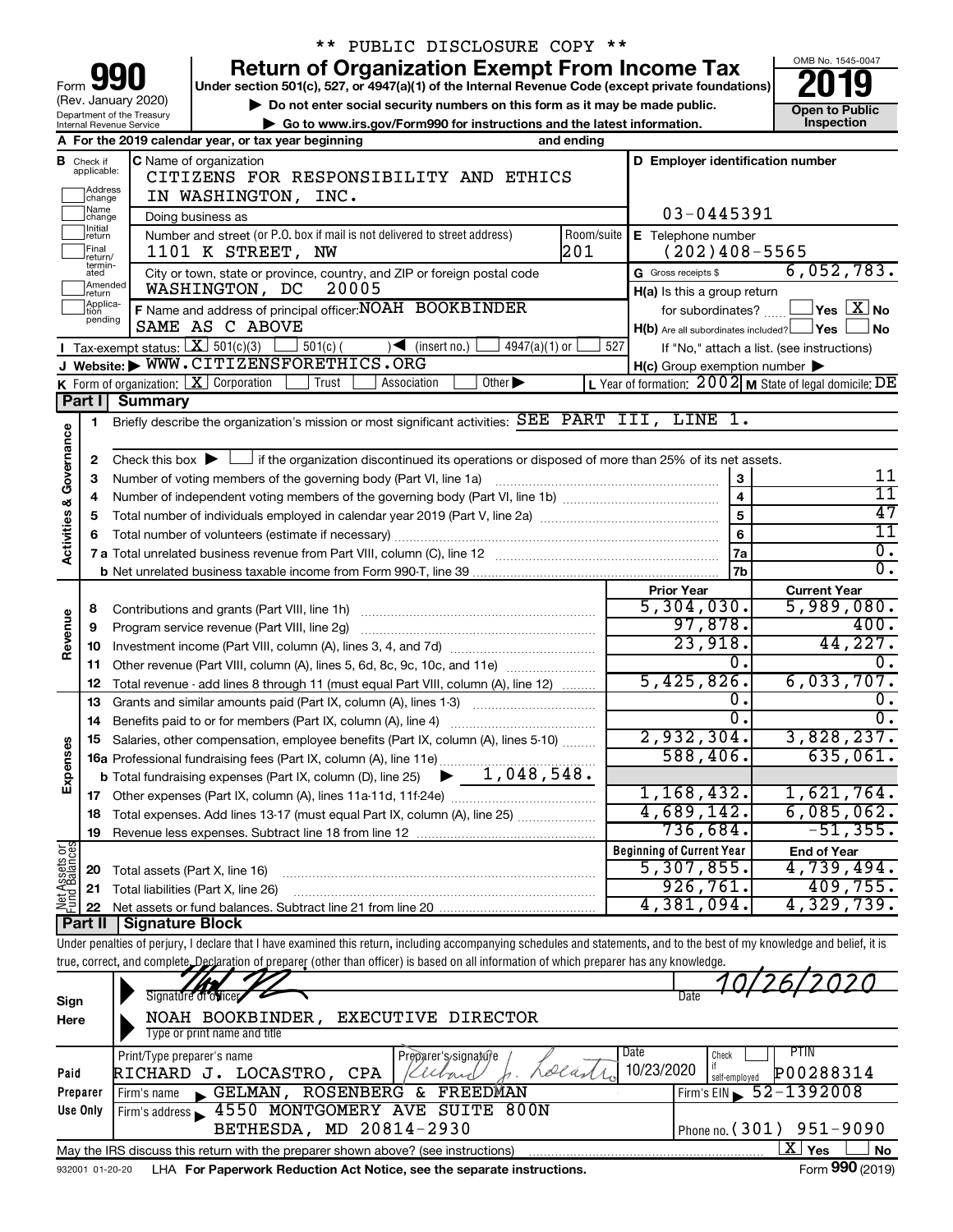|                | CITIZENS FOR RESPONSIBILITY AND ETHICS<br>$03 - 0445391$<br>IN WASHINGTON, INC.<br>Page 2<br>Form 990 (2019)                                                                                                                    |
|----------------|---------------------------------------------------------------------------------------------------------------------------------------------------------------------------------------------------------------------------------|
|                | <b>Part III   Statement of Program Service Accomplishments</b>                                                                                                                                                                  |
|                |                                                                                                                                                                                                                                 |
| $\blacksquare$ | Briefly describe the organization's mission:                                                                                                                                                                                    |
|                | CREW USES AGGRESSIVE LEGAL ACTION, IN-DEPTH RESEARCH, COLLABORATIVE                                                                                                                                                             |
|                | POLICY DEVELOPMENT, AND BOLD COMMUNICATIONS TO HELP FOSTER A                                                                                                                                                                    |
|                | GOVERNMENT THAT IS ETHICAL AND ACCOUNTABLE AND TO REDUCE THE INFLUENCE                                                                                                                                                          |
|                | OF MONEY IN POLITICS. (CONTINUED ON SCHEDULE O)                                                                                                                                                                                 |
| $\mathbf{2}$   | Did the organization undertake any significant program services during the year which were not listed on the                                                                                                                    |
|                | $\overline{\ }$ Yes $\overline{\phantom{a}X}$ No<br>prior Form 990 or 990-EZ?                                                                                                                                                   |
|                | If "Yes," describe these new services on Schedule O.                                                                                                                                                                            |
| 3              | $\sqrt{\ }$ Yes $\sqrt{\ \text{X}}$ No<br>Did the organization cease conducting, or make significant changes in how it conducts, any program services?                                                                          |
|                | If "Yes," describe these changes on Schedule O.                                                                                                                                                                                 |
| 4              | Describe the organization's program service accomplishments for each of its three largest program services, as measured by expenses.                                                                                            |
|                | Section 501(c)(3) and 501(c)(4) organizations are required to report the amount of grants and allocations to others, the total expenses, and                                                                                    |
|                | revenue, if any, for each program service reported.                                                                                                                                                                             |
| 4a             | $1,452,299$ $\cdot$ including grants of \$<br>(Code:<br>(Expenses \$<br>) (Revenue \$<br>EDUCATION: CREW HAS WORKED TO EDUCATE THE PUBLIC ABOUT UNETHICAL                                                                       |
|                | CONDUCT ON THE PART OF PUBLIC OFFICIALS AND THOSE WHO SEEK TO INFLUENCE                                                                                                                                                         |
|                | THEM, THE THREAT THIS CONDUCT POSES TO OUR DEMOCRACY, AND THE                                                                                                                                                                   |
|                | CORRUPTING INFLUENCE OF MONEY IN POLITICS. IT HAS PUBLICIZED INSTANCES                                                                                                                                                          |
|                | OF THESE KINDS OF ABUSES AND BROADER PATTERNS OF UNETHICAL CONDUCT AND                                                                                                                                                          |
|                | IMPROPER OR EXCESSIVE INFLUENCE. THE ORGANIZATION'S ACTIVITIES HAVE                                                                                                                                                             |
|                | BEEN HIGHLIGHTED IN PRINT, BROADCAST, AND ONLINE NEWS SOURCES                                                                                                                                                                   |
|                | THROUGHOUT THE COUNTRY AND THE WORLD. IT ALSO MAINTAINS WEBSITES AND                                                                                                                                                            |
|                | SOCIAL MEDIA ACCOUNTS THAT PUBLICIZE ITS ACTIVITIES. CREW HAS ALSO                                                                                                                                                              |
|                | PUBLISHED IN DEPTH REPORTS ON GOVERNMENT ETHICS AND CORRUPTION ISSUES                                                                                                                                                           |
|                | AND ON THE INFLUENCE OF MONEY IN POLITICS BASED ON ITS OWN RESEARCH,                                                                                                                                                            |
|                | CONTINUED ON SCHEDULE O)                                                                                                                                                                                                        |
| 4b             | 2,472,774. including grants of \$<br>400.<br>) (Revenue \$<br>(Expenses \$<br>(Code:                                                                                                                                            |
|                | CREW HAS ENGAGED IN LARGE SCALE LITIGATION TO ENSURE COMPLIANCE<br>LEGAL:                                                                                                                                                       |
|                | WITH KEY ACCOUNTABILITY AND TRANSPARENCY LAWS INCLUDING THE                                                                                                                                                                     |
|                | CONSTITUTION'S EMOLUMENTS CLAUSES, THE FEDERAL RECORDS ACT, AND THE                                                                                                                                                             |
|                | PRESIDENTIAL RECORDS ACT. CREW HAS FILED NUMEROUS ETHICS COMPLAINTS AND                                                                                                                                                         |
|                | ADMINISTRATIVE AND LEGAL COMPLAINTS WITH THE OFFICE OF GOVERNMENT                                                                                                                                                               |
|                | ETHICS, THE DEPARTMENT OF JUSTICE, THE OFFICE OF SPECIAL COUNSEL,<br>AND                                                                                                                                                        |
|                | OTHER AGENCIES AGAINST EXECUTIVE BRANCH OFFICIALS AND MEMBERS OF                                                                                                                                                                |
|                | CONGRESS; CREW HAS ALSO FILED COMPLAINTS WITH THE FEDERAL ELECTION                                                                                                                                                              |
|                | COMMISSION, THE INTERNAL REVENUE SERVICE, AND OTHER AGENCIES CONCERNING<br>VIOLATIONS OF CAMPAIGN FINANCE AND TAX LAWS BY GOVERNMENT OFFICIALS AND                                                                              |
|                | THOSE WHO SEEK TO INFLUENCE THEM, AS WELL AS BY CANDIDATES FOR OFFICE                                                                                                                                                           |
|                | AND POLITICAL OR NON-PROFIT ORGANIZATIONS. (CONTINUED ON SCHEDULE O)                                                                                                                                                            |
|                |                                                                                                                                                                                                                                 |
| 4с             | Code: (Code: ) (Expenses \$ contact a contact of the code of the code of the code of the code of the code of the code of the code of the code of the code of the code of the code of the code of the code of the code of the co |
|                |                                                                                                                                                                                                                                 |
|                |                                                                                                                                                                                                                                 |
|                |                                                                                                                                                                                                                                 |
|                |                                                                                                                                                                                                                                 |
|                |                                                                                                                                                                                                                                 |
|                |                                                                                                                                                                                                                                 |
|                |                                                                                                                                                                                                                                 |
|                |                                                                                                                                                                                                                                 |
|                |                                                                                                                                                                                                                                 |
|                |                                                                                                                                                                                                                                 |
|                | 4d Other program services (Describe on Schedule O.)                                                                                                                                                                             |
|                | (Expenses \$<br>) (Revenue \$<br>including grants of \$                                                                                                                                                                         |
|                | $\overline{3,925,073.}$<br>4e Total program service expenses >                                                                                                                                                                  |
|                | Form 990 (2019)<br>SEE SCHEDULE O FOR CONTINUATION(S)<br>932002 01-20-20                                                                                                                                                        |
|                | 23341022 745960 06605<br>2019.04030 CITIZENS FOR RESPONSIBILITY 06605_1                                                                                                                                                         |
|                |                                                                                                                                                                                                                                 |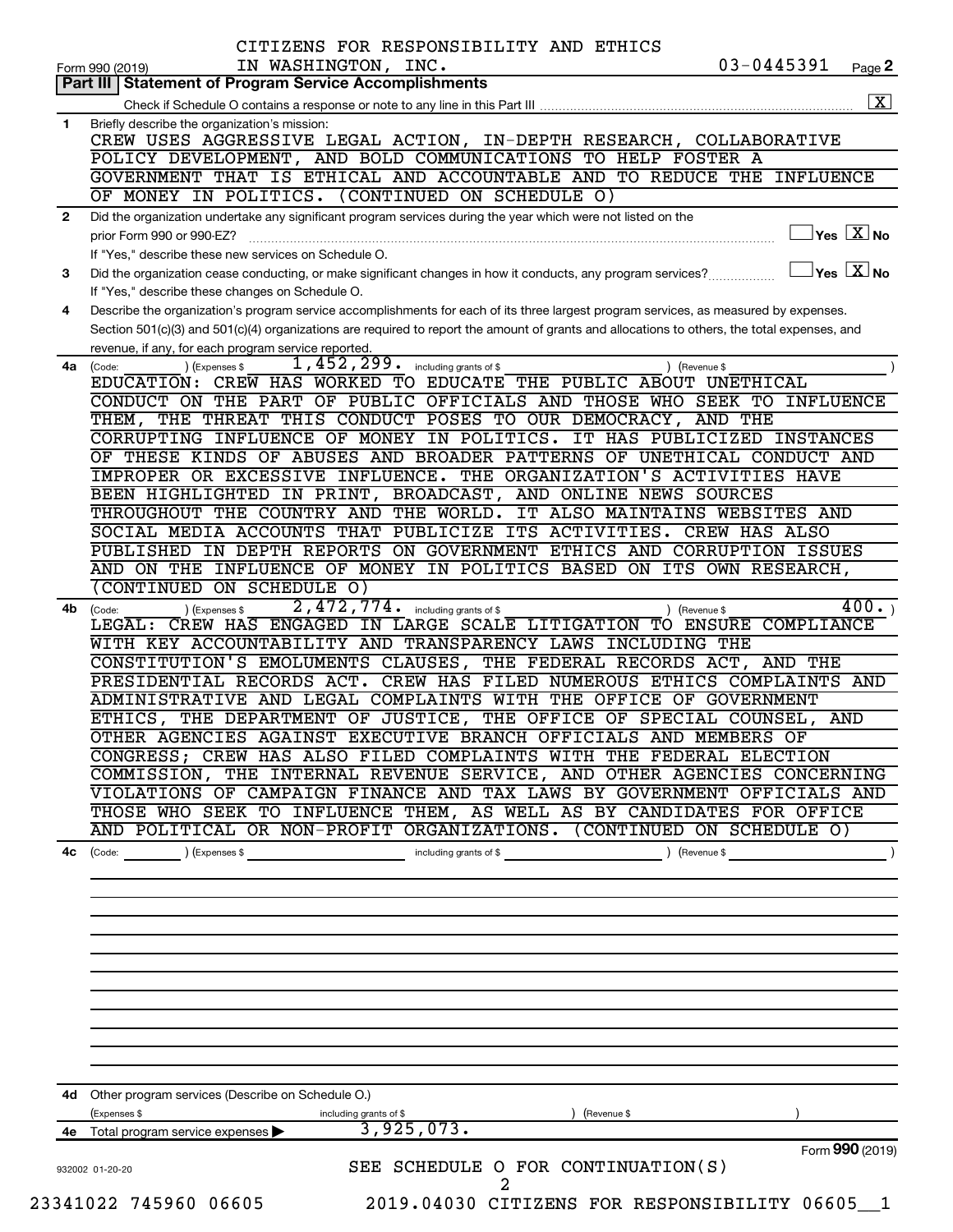**Part IV Checklist of Required Schedules**

#### Form 990 (2019)  $IN$   $NASHINGTON$ ,  $INC$ .  $03-0445391$   $Page$ 03-0445391 Page 3

| 1.<br>2<br>3 |                                                                                                                                                                                                                                                       |                 |                 |                              |
|--------------|-------------------------------------------------------------------------------------------------------------------------------------------------------------------------------------------------------------------------------------------------------|-----------------|-----------------|------------------------------|
|              |                                                                                                                                                                                                                                                       |                 | Yes             | No                           |
|              | Is the organization described in section $501(c)(3)$ or $4947(a)(1)$ (other than a private foundation)?<br>If "Yes," complete Schedule A                                                                                                              | 1               | х               |                              |
|              | Is the organization required to complete Schedule B, Schedule of Contributors? [111] The organization required to complete Schedule B, Schedule of Contributors?                                                                                      | $\overline{2}$  | х               |                              |
|              | Did the organization engage in direct or indirect political campaign activities on behalf of or in opposition to candidates for<br>public office? If "Yes," complete Schedule C, Part I                                                               | 3               |                 | x                            |
| 4            | Section 501(c)(3) organizations. Did the organization engage in lobbying activities, or have a section 501(h) election in effect                                                                                                                      |                 |                 |                              |
|              |                                                                                                                                                                                                                                                       | 4               | х               |                              |
| 5.           | Is the organization a section 501(c)(4), 501(c)(5), or 501(c)(6) organization that receives membership dues, assessments, or                                                                                                                          | 5               |                 | x                            |
| 6            | Did the organization maintain any donor advised funds or any similar funds or accounts for which donors have the right to                                                                                                                             |                 |                 |                              |
|              | provide advice on the distribution or investment of amounts in such funds or accounts? If "Yes," complete Schedule D, Part I                                                                                                                          | 6               |                 | х                            |
| 7            | Did the organization receive or hold a conservation easement, including easements to preserve open space,                                                                                                                                             |                 |                 |                              |
|              |                                                                                                                                                                                                                                                       | $\overline{7}$  |                 | х                            |
| 8            | Did the organization maintain collections of works of art, historical treasures, or other similar assets? If "Yes," complete                                                                                                                          |                 |                 |                              |
|              | Schedule D, Part III <b>Process Construction Construction Construction</b> Construction Construction Construction Const                                                                                                                               | 8               |                 | х                            |
| 9            | Did the organization report an amount in Part X, line 21, for escrow or custodial account liability, serve as a custodian for                                                                                                                         |                 |                 |                              |
|              | amounts not listed in Part X; or provide credit counseling, debt management, credit repair, or debt negotiation services?                                                                                                                             |                 |                 |                              |
|              | If "Yes," complete Schedule D, Part IV                                                                                                                                                                                                                | 9               |                 | х                            |
| 10           | Did the organization, directly or through a related organization, hold assets in donor-restricted endowments                                                                                                                                          |                 |                 | x                            |
|              |                                                                                                                                                                                                                                                       | 10              |                 |                              |
| 11           | If the organization's answer to any of the following questions is "Yes," then complete Schedule D, Parts VI, VII, VIII, IX, or X<br>as applicable.                                                                                                    |                 |                 |                              |
|              | a Did the organization report an amount for land, buildings, and equipment in Part X, line 10? If "Yes," complete Schedule D,                                                                                                                         |                 |                 |                              |
|              | Part VI                                                                                                                                                                                                                                               | 11a             | х               |                              |
|              | Did the organization report an amount for investments - other securities in Part X, line 12, that is 5% or more of its total                                                                                                                          |                 |                 |                              |
|              | assets reported in Part X, line 16? If "Yes," complete Schedule D, Part VII                                                                                                                                                                           | 11 <sub>b</sub> |                 | х                            |
| c            | Did the organization report an amount for investments - program related in Part X, line 13, that is 5% or more of its total                                                                                                                           |                 |                 |                              |
|              |                                                                                                                                                                                                                                                       | 11c             |                 | х                            |
|              | d Did the organization report an amount for other assets in Part X, line 15, that is 5% or more of its total assets reported in                                                                                                                       |                 |                 |                              |
|              |                                                                                                                                                                                                                                                       | <b>11d</b>      |                 | x                            |
|              |                                                                                                                                                                                                                                                       | 11e             | х               |                              |
|              | f Did the organization's separate or consolidated financial statements for the tax year include a footnote that addresses                                                                                                                             |                 |                 |                              |
|              | the organization's liability for uncertain tax positions under FIN 48 (ASC 740)? If "Yes," complete Schedule D, Part X                                                                                                                                | 11f             | х               |                              |
|              | 12a Did the organization obtain separate, independent audited financial statements for the tax year? If "Yes," complete                                                                                                                               |                 |                 |                              |
|              |                                                                                                                                                                                                                                                       | 12a             | х               |                              |
|              | <b>b</b> Was the organization included in consolidated, independent audited financial statements for the tax year?                                                                                                                                    |                 |                 |                              |
|              | If "Yes," and if the organization answered "No" to line 12a, then completing Schedule D, Parts XI and XII is optional                                                                                                                                 | 12 <sub>b</sub> |                 | x<br>$\overline{\textbf{x}}$ |
| 13           | Is the organization a school described in section $170(b)(1)(A)(ii)?$ If "Yes," complete Schedule E                                                                                                                                                   | 13              |                 | х                            |
| 14a<br>b     | Did the organization maintain an office, employees, or agents outside of the United States?                                                                                                                                                           | 14a             |                 |                              |
|              | Did the organization have aggregate revenues or expenses of more than \$10,000 from grantmaking, fundraising, business,<br>investment, and program service activities outside the United States, or aggregate foreign investments valued at \$100,000 |                 |                 |                              |
|              |                                                                                                                                                                                                                                                       | 14b             |                 | x                            |
|              |                                                                                                                                                                                                                                                       |                 |                 |                              |
|              |                                                                                                                                                                                                                                                       |                 |                 | х                            |
| 15           | Did the organization report on Part IX, column (A), line 3, more than \$5,000 of grants or other assistance to or for any                                                                                                                             | 15              |                 |                              |
| 16           | foreign organization? If "Yes," complete Schedule F, Parts II and IV<br>Did the organization report on Part IX, column (A), line 3, more than \$5,000 of aggregate grants or other assistance to                                                      |                 |                 |                              |
|              |                                                                                                                                                                                                                                                       | 16              |                 | x                            |
| 17           | Did the organization report a total of more than \$15,000 of expenses for professional fundraising services on Part IX,                                                                                                                               |                 |                 |                              |
|              |                                                                                                                                                                                                                                                       | 17              | х               |                              |
| 18           | Did the organization report more than \$15,000 total of fundraising event gross income and contributions on Part VIII, lines                                                                                                                          |                 |                 |                              |
|              |                                                                                                                                                                                                                                                       | 18              |                 | x                            |
| 19           | Did the organization report more than \$15,000 of gross income from gaming activities on Part VIII, line 9a? If "Yes,"                                                                                                                                |                 |                 |                              |
|              |                                                                                                                                                                                                                                                       | 19              |                 | x                            |
| 20a          |                                                                                                                                                                                                                                                       | 20a             |                 | x                            |
|              |                                                                                                                                                                                                                                                       | 20 <sub>b</sub> |                 |                              |
| 21           | Did the organization report more than \$5,000 of grants or other assistance to any domestic organization or                                                                                                                                           |                 |                 |                              |
|              | domestic government on Part IX, column (A), line 1? If "Yes," complete Schedule I, Parts I and II<br>932003 01-20-20                                                                                                                                  | 21              | Form 990 (2019) | х                            |

23341022 745960 06605 2019.04030 CITIZENS FOR RESPONSIBILITY 06605\_\_1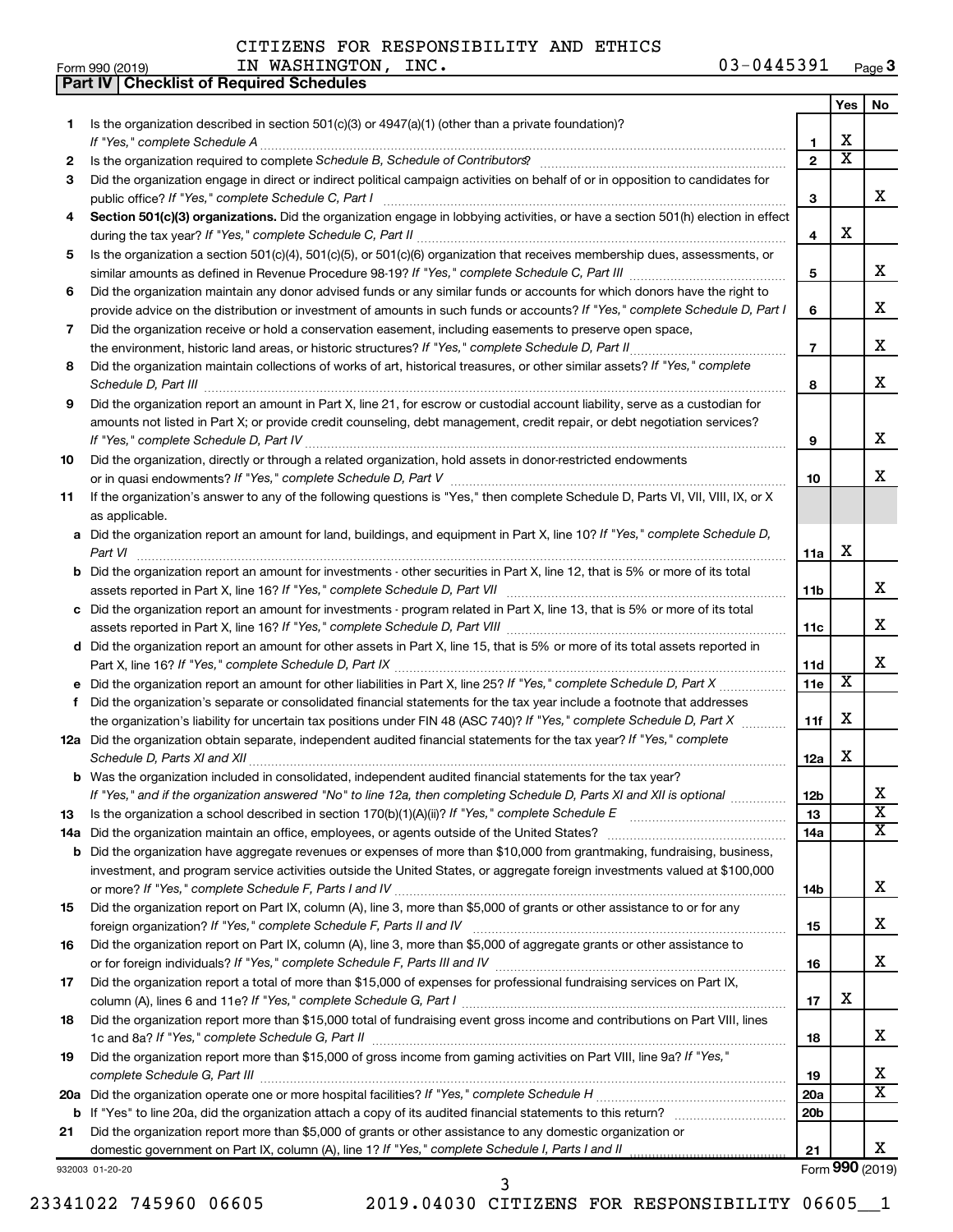*(continued)* **Part IV Checklist of Required Schedules**

| IN<br>Form 990 (2019) | INC.<br>WASHINGTON, | 03-0445391 | Page 4 |
|-----------------------|---------------------|------------|--------|
|-----------------------|---------------------|------------|--------|

|               |                                                                                                                                                                                                                                 |                 | Yes | No                      |  |  |
|---------------|---------------------------------------------------------------------------------------------------------------------------------------------------------------------------------------------------------------------------------|-----------------|-----|-------------------------|--|--|
| 22            | Did the organization report more than \$5,000 of grants or other assistance to or for domestic individuals on                                                                                                                   |                 |     |                         |  |  |
|               |                                                                                                                                                                                                                                 | 22              |     | х                       |  |  |
| 23            | Did the organization answer "Yes" to Part VII, Section A, line 3, 4, or 5 about compensation of the organization's current                                                                                                      |                 |     |                         |  |  |
|               | and former officers, directors, trustees, key employees, and highest compensated employees? If "Yes," complete                                                                                                                  | 23              | х   |                         |  |  |
|               | 24a Did the organization have a tax-exempt bond issue with an outstanding principal amount of more than \$100,000 as of the                                                                                                     |                 |     |                         |  |  |
|               | last day of the year, that was issued after December 31, 2002? If "Yes," answer lines 24b through 24d and complete                                                                                                              |                 |     |                         |  |  |
|               | Schedule K. If "No," go to line 25a                                                                                                                                                                                             | 24a             |     | x                       |  |  |
|               |                                                                                                                                                                                                                                 | 24b             |     |                         |  |  |
|               | c Did the organization maintain an escrow account other than a refunding escrow at any time during the year to defease                                                                                                          |                 |     |                         |  |  |
|               |                                                                                                                                                                                                                                 | 24c             |     |                         |  |  |
|               | d Did the organization act as an "on behalf of" issuer for bonds outstanding at any time during the year?                                                                                                                       | 24d             |     |                         |  |  |
|               | 25a Section 501(c)(3), 501(c)(4), and 501(c)(29) organizations. Did the organization engage in an excess benefit                                                                                                                |                 |     |                         |  |  |
|               |                                                                                                                                                                                                                                 | 25a             |     | х                       |  |  |
|               | <b>b</b> Is the organization aware that it engaged in an excess benefit transaction with a disqualified person in a prior year, and                                                                                             |                 |     |                         |  |  |
|               | that the transaction has not been reported on any of the organization's prior Forms 990 or 990-EZ? If "Yes," complete                                                                                                           |                 |     |                         |  |  |
|               | Schedule L, Part I                                                                                                                                                                                                              | 25b             |     | х                       |  |  |
| 26            | Did the organization report any amount on Part X, line 5 or 22, for receivables from or payables to any current                                                                                                                 |                 |     |                         |  |  |
|               | or former officer, director, trustee, key employee, creator or founder, substantial contributor, or 35%<br>controlled entity or family member of any of these persons? If "Yes," complete Schedule L, Part II [ [ [ [ [ [ ] ] ] | 26              |     | X                       |  |  |
| 27            | Did the organization provide a grant or other assistance to any current or former officer, director, trustee, key employee,                                                                                                     |                 |     |                         |  |  |
|               | creator or founder, substantial contributor or employee thereof, a grant selection committee member, or to a 35% controlled                                                                                                     |                 |     |                         |  |  |
|               | entity (including an employee thereof) or family member of any of these persons? If "Yes," complete Schedule L, Part III                                                                                                        | 27              |     | х                       |  |  |
| 28            | Was the organization a party to a business transaction with one of the following parties (see Schedule L, Part IV                                                                                                               |                 |     |                         |  |  |
|               | instructions, for applicable filing thresholds, conditions, and exceptions):                                                                                                                                                    |                 |     |                         |  |  |
|               | a A current or former officer, director, trustee, key employee, creator or founder, or substantial contributor? If                                                                                                              |                 |     |                         |  |  |
|               |                                                                                                                                                                                                                                 | 28a             |     | х                       |  |  |
|               |                                                                                                                                                                                                                                 | 28 <sub>b</sub> |     | $\overline{\textbf{X}}$ |  |  |
|               | c A 35% controlled entity of one or more individuals and/or organizations described in lines 28a or 28b?/f                                                                                                                      | 28c             |     | X                       |  |  |
|               |                                                                                                                                                                                                                                 |                 |     |                         |  |  |
| 29            |                                                                                                                                                                                                                                 | 29              | X   |                         |  |  |
| 30            | Did the organization receive contributions of art, historical treasures, or other similar assets, or qualified conservation                                                                                                     | 30              |     | x                       |  |  |
| 31            | Did the organization liquidate, terminate, or dissolve and cease operations? If "Yes," complete Schedule N, Part I                                                                                                              | 31              |     | $\overline{\textbf{X}}$ |  |  |
| 32            | Did the organization sell, exchange, dispose of, or transfer more than 25% of its net assets? If "Yes," complete                                                                                                                |                 |     |                         |  |  |
|               |                                                                                                                                                                                                                                 | 32              |     | X                       |  |  |
| 33            | Did the organization own 100% of an entity disregarded as separate from the organization under Regulations                                                                                                                      |                 |     |                         |  |  |
|               |                                                                                                                                                                                                                                 | 33              |     | х                       |  |  |
| 34            | Was the organization related to any tax-exempt or taxable entity? If "Yes," complete Schedule R, Part II, III, or IV, and                                                                                                       |                 |     |                         |  |  |
|               | Part V, line 1                                                                                                                                                                                                                  | 34              |     | х                       |  |  |
|               | 35a Did the organization have a controlled entity within the meaning of section 512(b)(13)?                                                                                                                                     | <b>35a</b>      |     | $\overline{\textbf{X}}$ |  |  |
|               | b If "Yes" to line 35a, did the organization receive any payment from or engage in any transaction with a controlled entity                                                                                                     |                 |     |                         |  |  |
|               |                                                                                                                                                                                                                                 | 35b             |     |                         |  |  |
| 36            | Section 501(c)(3) organizations. Did the organization make any transfers to an exempt non-charitable related organization?                                                                                                      | 36              |     | х                       |  |  |
| 37            | Did the organization conduct more than 5% of its activities through an entity that is not a related organization                                                                                                                |                 |     |                         |  |  |
|               |                                                                                                                                                                                                                                 | 37              |     | х                       |  |  |
| 38            | Did the organization complete Schedule O and provide explanations in Schedule O for Part VI, lines 11b and 19?                                                                                                                  |                 |     |                         |  |  |
|               | Note: All Form 990 filers are required to complete Schedule O                                                                                                                                                                   | 38              | х   |                         |  |  |
| <b>Part V</b> | <b>Statements Regarding Other IRS Filings and Tax Compliance</b>                                                                                                                                                                |                 |     |                         |  |  |
|               |                                                                                                                                                                                                                                 |                 |     |                         |  |  |
|               |                                                                                                                                                                                                                                 |                 | Yes | No                      |  |  |
|               | 14<br>1a<br>0                                                                                                                                                                                                                   |                 |     |                         |  |  |
| b             | Enter the number of Forms W-2G included in line 1a. Enter -0- if not applicable<br>1b                                                                                                                                           |                 |     |                         |  |  |
| c             | Did the organization comply with backup withholding rules for reportable payments to vendors and reportable gaming                                                                                                              | 1c              | х   |                         |  |  |
|               | 932004 01-20-20                                                                                                                                                                                                                 |                 |     | Form 990 (2019)         |  |  |
|               | 4                                                                                                                                                                                                                               |                 |     |                         |  |  |
|               |                                                                                                                                                                                                                                 |                 |     |                         |  |  |

23341022 745960 06605 2019.04030 CITIZENS FOR RESPONSIBILITY 06605\_\_1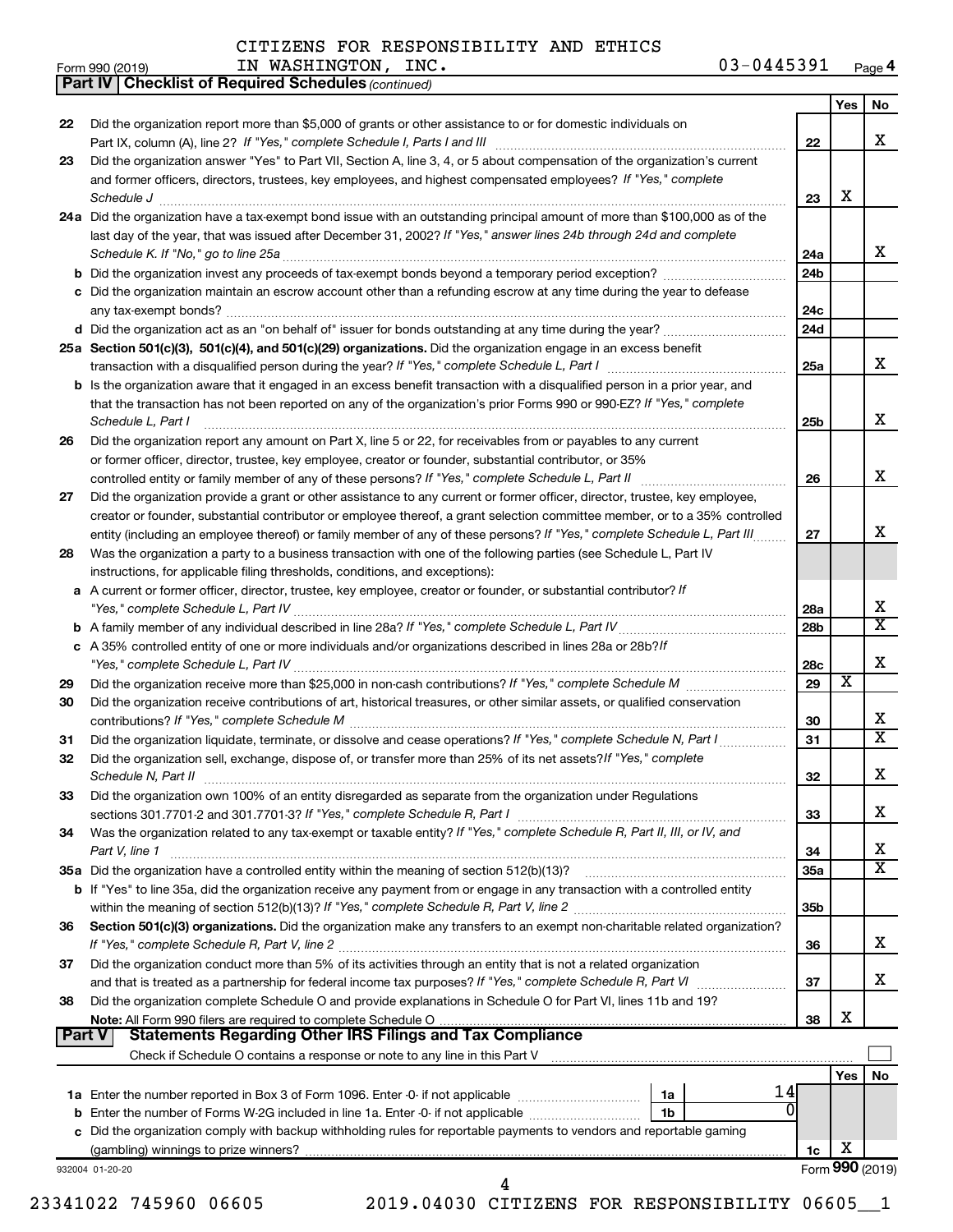$\frac{1}{1}$  Form 990 (2019) The MASHINGTON , INC . The extended of the U3-U445391 Page **5** IN WASHINGTON, INC.  $03-0445391$ 

| Yes<br>No<br>2a Enter the number of employees reported on Form W-3, Transmittal of Wage and Tax Statements,<br>47<br>filed for the calendar year ending with or within the year covered by this return<br>2a<br>X<br>2 <sub>b</sub><br><b>b</b> If at least one is reported on line 2a, did the organization file all required federal employment tax returns?<br>Note: If the sum of lines 1a and 2a is greater than 250, you may be required to e-file (see instructions) <i>managereroum</i><br>x<br>3a<br>Did the organization have unrelated business gross income of \$1,000 or more during the year?<br>За<br>3b<br>b<br>At any time during the calendar year, did the organization have an interest in, or a signature or other authority over, a<br>4a<br>x<br>financial account in a foreign country (such as a bank account, securities account, or other financial account)?<br>4a<br><b>b</b> If "Yes," enter the name of the foreign country<br>See instructions for filing requirements for FinCEN Form 114, Report of Foreign Bank and Financial Accounts (FBAR).<br>х<br>5a<br>5a<br>X<br>5b<br>b<br>5c<br>с<br>Does the organization have annual gross receipts that are normally greater than \$100,000, and did the organization solicit<br>6а<br>x<br>6a<br><b>b</b> If "Yes," did the organization include with every solicitation an express statement that such contributions or gifts<br>6b<br>Organizations that may receive deductible contributions under section 170(c).<br>7<br>x.<br>Did the organization receive a payment in excess of \$75 made partly as a contribution and partly for goods and services provided to the payor?<br>7a<br>а<br>7b<br>b<br>Did the organization sell, exchange, or otherwise dispose of tangible personal property for which it was required<br>x<br>7c<br>7d<br>х<br>7е<br>е<br>X<br>7f<br>If the organization received a contribution of qualified intellectual property, did the organization file Form 8899 as required?<br>7g<br>g<br>If the organization received a contribution of cars, boats, airplanes, or other vehicles, did the organization file a Form 1098-C?<br>7h<br>h<br>Sponsoring organizations maintaining donor advised funds. Did a donor advised fund maintained by the<br>8<br>N/A<br>8<br>Sponsoring organizations maintaining donor advised funds.<br>9<br>N/A<br>9а<br>Did the sponsoring organization make any taxable distributions under section 4966?<br>а<br>N/A<br>9b<br>b<br>Section 501(c)(7) organizations. Enter:<br>10<br>10a<br>а<br>10 <sub>b</sub><br>b Gross receipts, included on Form 990, Part VIII, line 12, for public use of club facilities<br>Section 501(c)(12) organizations. Enter:<br>11<br>N/A<br>11a<br>а<br>Gross income from other sources (Do not net amounts due or paid to other sources against<br>b<br>11b<br>12a Section 4947(a)(1) non-exempt charitable trusts. Is the organization filing Form 990 in lieu of Form 1041?<br>12a<br><b>b</b> If "Yes," enter the amount of tax-exempt interest received or accrued during the year $\ldots$ $\mathbf{N}/\mathbf{A}$ .<br>12b<br>Section 501(c)(29) qualified nonprofit health insurance issuers.<br>13<br>N/A<br>13a<br>Is the organization licensed to issue qualified health plans in more than one state?<br>а<br>Note: See the instructions for additional information the organization must report on Schedule O.<br><b>b</b> Enter the amount of reserves the organization is required to maintain by the states in which the<br>13 <sub>b</sub><br>13с<br>с<br>x<br>Did the organization receive any payments for indoor tanning services during the tax year?<br>14a<br>14a<br><b>b</b> If "Yes," has it filed a Form 720 to report these payments? If "No," provide an explanation on Schedule O<br>14b<br>Is the organization subject to the section 4960 tax on payment(s) of more than \$1,000,000 in remuneration or<br>15<br>x<br>excess parachute payment(s) during the year?<br>15<br>If "Yes," see instructions and file Form 4720, Schedule N.<br>х<br>Is the organization an educational institution subject to the section 4968 excise tax on net investment income?<br>16<br>16<br>If "Yes," complete Form 4720, Schedule O.<br>$F_{\text{arm}}$ 000 (0010) | <b>Part V</b> | Statements Regarding Other IRS Filings and Tax Compliance (continued) |  |  |  |  |  |  |  |
|------------------------------------------------------------------------------------------------------------------------------------------------------------------------------------------------------------------------------------------------------------------------------------------------------------------------------------------------------------------------------------------------------------------------------------------------------------------------------------------------------------------------------------------------------------------------------------------------------------------------------------------------------------------------------------------------------------------------------------------------------------------------------------------------------------------------------------------------------------------------------------------------------------------------------------------------------------------------------------------------------------------------------------------------------------------------------------------------------------------------------------------------------------------------------------------------------------------------------------------------------------------------------------------------------------------------------------------------------------------------------------------------------------------------------------------------------------------------------------------------------------------------------------------------------------------------------------------------------------------------------------------------------------------------------------------------------------------------------------------------------------------------------------------------------------------------------------------------------------------------------------------------------------------------------------------------------------------------------------------------------------------------------------------------------------------------------------------------------------------------------------------------------------------------------------------------------------------------------------------------------------------------------------------------------------------------------------------------------------------------------------------------------------------------------------------------------------------------------------------------------------------------------------------------------------------------------------------------------------------------------------------------------------------------------------------------------------------------------------------------------------------------------------------------------------------------------------------------------------------------------------------------------------------------------------------------------------------------------------------------------------------------------------------------------------------------------------------------------------------------------------------------------------------------------------------------------------------------------------------------------------------------------------------------------------------------------------------------------------------------------------------------------------------------------------------------------------------------------------------------------------------------------------------------------------------------------------------------------------------------------------------------------------------------------------------------------------------------------------------------------------------------------------------------------------------------------------------------------------------------------------------------------------------------------------------------------------------------------------------------------------------------------------------------------------------------------------------------------------------------------------------------------------------------------------------------------------------------------------------------------------------------|---------------|-----------------------------------------------------------------------|--|--|--|--|--|--|--|
|                                                                                                                                                                                                                                                                                                                                                                                                                                                                                                                                                                                                                                                                                                                                                                                                                                                                                                                                                                                                                                                                                                                                                                                                                                                                                                                                                                                                                                                                                                                                                                                                                                                                                                                                                                                                                                                                                                                                                                                                                                                                                                                                                                                                                                                                                                                                                                                                                                                                                                                                                                                                                                                                                                                                                                                                                                                                                                                                                                                                                                                                                                                                                                                                                                                                                                                                                                                                                                                                                                                                                                                                                                                                                                                                                                                                                                                                                                                                                                                                                                                                                                                                                                                                                                                                        |               |                                                                       |  |  |  |  |  |  |  |
|                                                                                                                                                                                                                                                                                                                                                                                                                                                                                                                                                                                                                                                                                                                                                                                                                                                                                                                                                                                                                                                                                                                                                                                                                                                                                                                                                                                                                                                                                                                                                                                                                                                                                                                                                                                                                                                                                                                                                                                                                                                                                                                                                                                                                                                                                                                                                                                                                                                                                                                                                                                                                                                                                                                                                                                                                                                                                                                                                                                                                                                                                                                                                                                                                                                                                                                                                                                                                                                                                                                                                                                                                                                                                                                                                                                                                                                                                                                                                                                                                                                                                                                                                                                                                                                                        |               |                                                                       |  |  |  |  |  |  |  |
|                                                                                                                                                                                                                                                                                                                                                                                                                                                                                                                                                                                                                                                                                                                                                                                                                                                                                                                                                                                                                                                                                                                                                                                                                                                                                                                                                                                                                                                                                                                                                                                                                                                                                                                                                                                                                                                                                                                                                                                                                                                                                                                                                                                                                                                                                                                                                                                                                                                                                                                                                                                                                                                                                                                                                                                                                                                                                                                                                                                                                                                                                                                                                                                                                                                                                                                                                                                                                                                                                                                                                                                                                                                                                                                                                                                                                                                                                                                                                                                                                                                                                                                                                                                                                                                                        |               |                                                                       |  |  |  |  |  |  |  |
|                                                                                                                                                                                                                                                                                                                                                                                                                                                                                                                                                                                                                                                                                                                                                                                                                                                                                                                                                                                                                                                                                                                                                                                                                                                                                                                                                                                                                                                                                                                                                                                                                                                                                                                                                                                                                                                                                                                                                                                                                                                                                                                                                                                                                                                                                                                                                                                                                                                                                                                                                                                                                                                                                                                                                                                                                                                                                                                                                                                                                                                                                                                                                                                                                                                                                                                                                                                                                                                                                                                                                                                                                                                                                                                                                                                                                                                                                                                                                                                                                                                                                                                                                                                                                                                                        |               |                                                                       |  |  |  |  |  |  |  |
|                                                                                                                                                                                                                                                                                                                                                                                                                                                                                                                                                                                                                                                                                                                                                                                                                                                                                                                                                                                                                                                                                                                                                                                                                                                                                                                                                                                                                                                                                                                                                                                                                                                                                                                                                                                                                                                                                                                                                                                                                                                                                                                                                                                                                                                                                                                                                                                                                                                                                                                                                                                                                                                                                                                                                                                                                                                                                                                                                                                                                                                                                                                                                                                                                                                                                                                                                                                                                                                                                                                                                                                                                                                                                                                                                                                                                                                                                                                                                                                                                                                                                                                                                                                                                                                                        |               |                                                                       |  |  |  |  |  |  |  |
|                                                                                                                                                                                                                                                                                                                                                                                                                                                                                                                                                                                                                                                                                                                                                                                                                                                                                                                                                                                                                                                                                                                                                                                                                                                                                                                                                                                                                                                                                                                                                                                                                                                                                                                                                                                                                                                                                                                                                                                                                                                                                                                                                                                                                                                                                                                                                                                                                                                                                                                                                                                                                                                                                                                                                                                                                                                                                                                                                                                                                                                                                                                                                                                                                                                                                                                                                                                                                                                                                                                                                                                                                                                                                                                                                                                                                                                                                                                                                                                                                                                                                                                                                                                                                                                                        |               |                                                                       |  |  |  |  |  |  |  |
|                                                                                                                                                                                                                                                                                                                                                                                                                                                                                                                                                                                                                                                                                                                                                                                                                                                                                                                                                                                                                                                                                                                                                                                                                                                                                                                                                                                                                                                                                                                                                                                                                                                                                                                                                                                                                                                                                                                                                                                                                                                                                                                                                                                                                                                                                                                                                                                                                                                                                                                                                                                                                                                                                                                                                                                                                                                                                                                                                                                                                                                                                                                                                                                                                                                                                                                                                                                                                                                                                                                                                                                                                                                                                                                                                                                                                                                                                                                                                                                                                                                                                                                                                                                                                                                                        |               |                                                                       |  |  |  |  |  |  |  |
|                                                                                                                                                                                                                                                                                                                                                                                                                                                                                                                                                                                                                                                                                                                                                                                                                                                                                                                                                                                                                                                                                                                                                                                                                                                                                                                                                                                                                                                                                                                                                                                                                                                                                                                                                                                                                                                                                                                                                                                                                                                                                                                                                                                                                                                                                                                                                                                                                                                                                                                                                                                                                                                                                                                                                                                                                                                                                                                                                                                                                                                                                                                                                                                                                                                                                                                                                                                                                                                                                                                                                                                                                                                                                                                                                                                                                                                                                                                                                                                                                                                                                                                                                                                                                                                                        |               |                                                                       |  |  |  |  |  |  |  |
|                                                                                                                                                                                                                                                                                                                                                                                                                                                                                                                                                                                                                                                                                                                                                                                                                                                                                                                                                                                                                                                                                                                                                                                                                                                                                                                                                                                                                                                                                                                                                                                                                                                                                                                                                                                                                                                                                                                                                                                                                                                                                                                                                                                                                                                                                                                                                                                                                                                                                                                                                                                                                                                                                                                                                                                                                                                                                                                                                                                                                                                                                                                                                                                                                                                                                                                                                                                                                                                                                                                                                                                                                                                                                                                                                                                                                                                                                                                                                                                                                                                                                                                                                                                                                                                                        |               |                                                                       |  |  |  |  |  |  |  |
|                                                                                                                                                                                                                                                                                                                                                                                                                                                                                                                                                                                                                                                                                                                                                                                                                                                                                                                                                                                                                                                                                                                                                                                                                                                                                                                                                                                                                                                                                                                                                                                                                                                                                                                                                                                                                                                                                                                                                                                                                                                                                                                                                                                                                                                                                                                                                                                                                                                                                                                                                                                                                                                                                                                                                                                                                                                                                                                                                                                                                                                                                                                                                                                                                                                                                                                                                                                                                                                                                                                                                                                                                                                                                                                                                                                                                                                                                                                                                                                                                                                                                                                                                                                                                                                                        |               |                                                                       |  |  |  |  |  |  |  |
|                                                                                                                                                                                                                                                                                                                                                                                                                                                                                                                                                                                                                                                                                                                                                                                                                                                                                                                                                                                                                                                                                                                                                                                                                                                                                                                                                                                                                                                                                                                                                                                                                                                                                                                                                                                                                                                                                                                                                                                                                                                                                                                                                                                                                                                                                                                                                                                                                                                                                                                                                                                                                                                                                                                                                                                                                                                                                                                                                                                                                                                                                                                                                                                                                                                                                                                                                                                                                                                                                                                                                                                                                                                                                                                                                                                                                                                                                                                                                                                                                                                                                                                                                                                                                                                                        |               |                                                                       |  |  |  |  |  |  |  |
|                                                                                                                                                                                                                                                                                                                                                                                                                                                                                                                                                                                                                                                                                                                                                                                                                                                                                                                                                                                                                                                                                                                                                                                                                                                                                                                                                                                                                                                                                                                                                                                                                                                                                                                                                                                                                                                                                                                                                                                                                                                                                                                                                                                                                                                                                                                                                                                                                                                                                                                                                                                                                                                                                                                                                                                                                                                                                                                                                                                                                                                                                                                                                                                                                                                                                                                                                                                                                                                                                                                                                                                                                                                                                                                                                                                                                                                                                                                                                                                                                                                                                                                                                                                                                                                                        |               |                                                                       |  |  |  |  |  |  |  |
|                                                                                                                                                                                                                                                                                                                                                                                                                                                                                                                                                                                                                                                                                                                                                                                                                                                                                                                                                                                                                                                                                                                                                                                                                                                                                                                                                                                                                                                                                                                                                                                                                                                                                                                                                                                                                                                                                                                                                                                                                                                                                                                                                                                                                                                                                                                                                                                                                                                                                                                                                                                                                                                                                                                                                                                                                                                                                                                                                                                                                                                                                                                                                                                                                                                                                                                                                                                                                                                                                                                                                                                                                                                                                                                                                                                                                                                                                                                                                                                                                                                                                                                                                                                                                                                                        |               |                                                                       |  |  |  |  |  |  |  |
|                                                                                                                                                                                                                                                                                                                                                                                                                                                                                                                                                                                                                                                                                                                                                                                                                                                                                                                                                                                                                                                                                                                                                                                                                                                                                                                                                                                                                                                                                                                                                                                                                                                                                                                                                                                                                                                                                                                                                                                                                                                                                                                                                                                                                                                                                                                                                                                                                                                                                                                                                                                                                                                                                                                                                                                                                                                                                                                                                                                                                                                                                                                                                                                                                                                                                                                                                                                                                                                                                                                                                                                                                                                                                                                                                                                                                                                                                                                                                                                                                                                                                                                                                                                                                                                                        |               |                                                                       |  |  |  |  |  |  |  |
|                                                                                                                                                                                                                                                                                                                                                                                                                                                                                                                                                                                                                                                                                                                                                                                                                                                                                                                                                                                                                                                                                                                                                                                                                                                                                                                                                                                                                                                                                                                                                                                                                                                                                                                                                                                                                                                                                                                                                                                                                                                                                                                                                                                                                                                                                                                                                                                                                                                                                                                                                                                                                                                                                                                                                                                                                                                                                                                                                                                                                                                                                                                                                                                                                                                                                                                                                                                                                                                                                                                                                                                                                                                                                                                                                                                                                                                                                                                                                                                                                                                                                                                                                                                                                                                                        |               |                                                                       |  |  |  |  |  |  |  |
|                                                                                                                                                                                                                                                                                                                                                                                                                                                                                                                                                                                                                                                                                                                                                                                                                                                                                                                                                                                                                                                                                                                                                                                                                                                                                                                                                                                                                                                                                                                                                                                                                                                                                                                                                                                                                                                                                                                                                                                                                                                                                                                                                                                                                                                                                                                                                                                                                                                                                                                                                                                                                                                                                                                                                                                                                                                                                                                                                                                                                                                                                                                                                                                                                                                                                                                                                                                                                                                                                                                                                                                                                                                                                                                                                                                                                                                                                                                                                                                                                                                                                                                                                                                                                                                                        |               |                                                                       |  |  |  |  |  |  |  |
|                                                                                                                                                                                                                                                                                                                                                                                                                                                                                                                                                                                                                                                                                                                                                                                                                                                                                                                                                                                                                                                                                                                                                                                                                                                                                                                                                                                                                                                                                                                                                                                                                                                                                                                                                                                                                                                                                                                                                                                                                                                                                                                                                                                                                                                                                                                                                                                                                                                                                                                                                                                                                                                                                                                                                                                                                                                                                                                                                                                                                                                                                                                                                                                                                                                                                                                                                                                                                                                                                                                                                                                                                                                                                                                                                                                                                                                                                                                                                                                                                                                                                                                                                                                                                                                                        |               |                                                                       |  |  |  |  |  |  |  |
|                                                                                                                                                                                                                                                                                                                                                                                                                                                                                                                                                                                                                                                                                                                                                                                                                                                                                                                                                                                                                                                                                                                                                                                                                                                                                                                                                                                                                                                                                                                                                                                                                                                                                                                                                                                                                                                                                                                                                                                                                                                                                                                                                                                                                                                                                                                                                                                                                                                                                                                                                                                                                                                                                                                                                                                                                                                                                                                                                                                                                                                                                                                                                                                                                                                                                                                                                                                                                                                                                                                                                                                                                                                                                                                                                                                                                                                                                                                                                                                                                                                                                                                                                                                                                                                                        |               |                                                                       |  |  |  |  |  |  |  |
|                                                                                                                                                                                                                                                                                                                                                                                                                                                                                                                                                                                                                                                                                                                                                                                                                                                                                                                                                                                                                                                                                                                                                                                                                                                                                                                                                                                                                                                                                                                                                                                                                                                                                                                                                                                                                                                                                                                                                                                                                                                                                                                                                                                                                                                                                                                                                                                                                                                                                                                                                                                                                                                                                                                                                                                                                                                                                                                                                                                                                                                                                                                                                                                                                                                                                                                                                                                                                                                                                                                                                                                                                                                                                                                                                                                                                                                                                                                                                                                                                                                                                                                                                                                                                                                                        |               |                                                                       |  |  |  |  |  |  |  |
|                                                                                                                                                                                                                                                                                                                                                                                                                                                                                                                                                                                                                                                                                                                                                                                                                                                                                                                                                                                                                                                                                                                                                                                                                                                                                                                                                                                                                                                                                                                                                                                                                                                                                                                                                                                                                                                                                                                                                                                                                                                                                                                                                                                                                                                                                                                                                                                                                                                                                                                                                                                                                                                                                                                                                                                                                                                                                                                                                                                                                                                                                                                                                                                                                                                                                                                                                                                                                                                                                                                                                                                                                                                                                                                                                                                                                                                                                                                                                                                                                                                                                                                                                                                                                                                                        |               |                                                                       |  |  |  |  |  |  |  |
|                                                                                                                                                                                                                                                                                                                                                                                                                                                                                                                                                                                                                                                                                                                                                                                                                                                                                                                                                                                                                                                                                                                                                                                                                                                                                                                                                                                                                                                                                                                                                                                                                                                                                                                                                                                                                                                                                                                                                                                                                                                                                                                                                                                                                                                                                                                                                                                                                                                                                                                                                                                                                                                                                                                                                                                                                                                                                                                                                                                                                                                                                                                                                                                                                                                                                                                                                                                                                                                                                                                                                                                                                                                                                                                                                                                                                                                                                                                                                                                                                                                                                                                                                                                                                                                                        |               |                                                                       |  |  |  |  |  |  |  |
|                                                                                                                                                                                                                                                                                                                                                                                                                                                                                                                                                                                                                                                                                                                                                                                                                                                                                                                                                                                                                                                                                                                                                                                                                                                                                                                                                                                                                                                                                                                                                                                                                                                                                                                                                                                                                                                                                                                                                                                                                                                                                                                                                                                                                                                                                                                                                                                                                                                                                                                                                                                                                                                                                                                                                                                                                                                                                                                                                                                                                                                                                                                                                                                                                                                                                                                                                                                                                                                                                                                                                                                                                                                                                                                                                                                                                                                                                                                                                                                                                                                                                                                                                                                                                                                                        |               |                                                                       |  |  |  |  |  |  |  |
|                                                                                                                                                                                                                                                                                                                                                                                                                                                                                                                                                                                                                                                                                                                                                                                                                                                                                                                                                                                                                                                                                                                                                                                                                                                                                                                                                                                                                                                                                                                                                                                                                                                                                                                                                                                                                                                                                                                                                                                                                                                                                                                                                                                                                                                                                                                                                                                                                                                                                                                                                                                                                                                                                                                                                                                                                                                                                                                                                                                                                                                                                                                                                                                                                                                                                                                                                                                                                                                                                                                                                                                                                                                                                                                                                                                                                                                                                                                                                                                                                                                                                                                                                                                                                                                                        |               |                                                                       |  |  |  |  |  |  |  |
|                                                                                                                                                                                                                                                                                                                                                                                                                                                                                                                                                                                                                                                                                                                                                                                                                                                                                                                                                                                                                                                                                                                                                                                                                                                                                                                                                                                                                                                                                                                                                                                                                                                                                                                                                                                                                                                                                                                                                                                                                                                                                                                                                                                                                                                                                                                                                                                                                                                                                                                                                                                                                                                                                                                                                                                                                                                                                                                                                                                                                                                                                                                                                                                                                                                                                                                                                                                                                                                                                                                                                                                                                                                                                                                                                                                                                                                                                                                                                                                                                                                                                                                                                                                                                                                                        |               |                                                                       |  |  |  |  |  |  |  |
|                                                                                                                                                                                                                                                                                                                                                                                                                                                                                                                                                                                                                                                                                                                                                                                                                                                                                                                                                                                                                                                                                                                                                                                                                                                                                                                                                                                                                                                                                                                                                                                                                                                                                                                                                                                                                                                                                                                                                                                                                                                                                                                                                                                                                                                                                                                                                                                                                                                                                                                                                                                                                                                                                                                                                                                                                                                                                                                                                                                                                                                                                                                                                                                                                                                                                                                                                                                                                                                                                                                                                                                                                                                                                                                                                                                                                                                                                                                                                                                                                                                                                                                                                                                                                                                                        |               |                                                                       |  |  |  |  |  |  |  |
|                                                                                                                                                                                                                                                                                                                                                                                                                                                                                                                                                                                                                                                                                                                                                                                                                                                                                                                                                                                                                                                                                                                                                                                                                                                                                                                                                                                                                                                                                                                                                                                                                                                                                                                                                                                                                                                                                                                                                                                                                                                                                                                                                                                                                                                                                                                                                                                                                                                                                                                                                                                                                                                                                                                                                                                                                                                                                                                                                                                                                                                                                                                                                                                                                                                                                                                                                                                                                                                                                                                                                                                                                                                                                                                                                                                                                                                                                                                                                                                                                                                                                                                                                                                                                                                                        |               |                                                                       |  |  |  |  |  |  |  |
|                                                                                                                                                                                                                                                                                                                                                                                                                                                                                                                                                                                                                                                                                                                                                                                                                                                                                                                                                                                                                                                                                                                                                                                                                                                                                                                                                                                                                                                                                                                                                                                                                                                                                                                                                                                                                                                                                                                                                                                                                                                                                                                                                                                                                                                                                                                                                                                                                                                                                                                                                                                                                                                                                                                                                                                                                                                                                                                                                                                                                                                                                                                                                                                                                                                                                                                                                                                                                                                                                                                                                                                                                                                                                                                                                                                                                                                                                                                                                                                                                                                                                                                                                                                                                                                                        |               |                                                                       |  |  |  |  |  |  |  |
|                                                                                                                                                                                                                                                                                                                                                                                                                                                                                                                                                                                                                                                                                                                                                                                                                                                                                                                                                                                                                                                                                                                                                                                                                                                                                                                                                                                                                                                                                                                                                                                                                                                                                                                                                                                                                                                                                                                                                                                                                                                                                                                                                                                                                                                                                                                                                                                                                                                                                                                                                                                                                                                                                                                                                                                                                                                                                                                                                                                                                                                                                                                                                                                                                                                                                                                                                                                                                                                                                                                                                                                                                                                                                                                                                                                                                                                                                                                                                                                                                                                                                                                                                                                                                                                                        |               |                                                                       |  |  |  |  |  |  |  |
|                                                                                                                                                                                                                                                                                                                                                                                                                                                                                                                                                                                                                                                                                                                                                                                                                                                                                                                                                                                                                                                                                                                                                                                                                                                                                                                                                                                                                                                                                                                                                                                                                                                                                                                                                                                                                                                                                                                                                                                                                                                                                                                                                                                                                                                                                                                                                                                                                                                                                                                                                                                                                                                                                                                                                                                                                                                                                                                                                                                                                                                                                                                                                                                                                                                                                                                                                                                                                                                                                                                                                                                                                                                                                                                                                                                                                                                                                                                                                                                                                                                                                                                                                                                                                                                                        |               |                                                                       |  |  |  |  |  |  |  |
|                                                                                                                                                                                                                                                                                                                                                                                                                                                                                                                                                                                                                                                                                                                                                                                                                                                                                                                                                                                                                                                                                                                                                                                                                                                                                                                                                                                                                                                                                                                                                                                                                                                                                                                                                                                                                                                                                                                                                                                                                                                                                                                                                                                                                                                                                                                                                                                                                                                                                                                                                                                                                                                                                                                                                                                                                                                                                                                                                                                                                                                                                                                                                                                                                                                                                                                                                                                                                                                                                                                                                                                                                                                                                                                                                                                                                                                                                                                                                                                                                                                                                                                                                                                                                                                                        |               |                                                                       |  |  |  |  |  |  |  |
|                                                                                                                                                                                                                                                                                                                                                                                                                                                                                                                                                                                                                                                                                                                                                                                                                                                                                                                                                                                                                                                                                                                                                                                                                                                                                                                                                                                                                                                                                                                                                                                                                                                                                                                                                                                                                                                                                                                                                                                                                                                                                                                                                                                                                                                                                                                                                                                                                                                                                                                                                                                                                                                                                                                                                                                                                                                                                                                                                                                                                                                                                                                                                                                                                                                                                                                                                                                                                                                                                                                                                                                                                                                                                                                                                                                                                                                                                                                                                                                                                                                                                                                                                                                                                                                                        |               |                                                                       |  |  |  |  |  |  |  |
|                                                                                                                                                                                                                                                                                                                                                                                                                                                                                                                                                                                                                                                                                                                                                                                                                                                                                                                                                                                                                                                                                                                                                                                                                                                                                                                                                                                                                                                                                                                                                                                                                                                                                                                                                                                                                                                                                                                                                                                                                                                                                                                                                                                                                                                                                                                                                                                                                                                                                                                                                                                                                                                                                                                                                                                                                                                                                                                                                                                                                                                                                                                                                                                                                                                                                                                                                                                                                                                                                                                                                                                                                                                                                                                                                                                                                                                                                                                                                                                                                                                                                                                                                                                                                                                                        |               |                                                                       |  |  |  |  |  |  |  |
|                                                                                                                                                                                                                                                                                                                                                                                                                                                                                                                                                                                                                                                                                                                                                                                                                                                                                                                                                                                                                                                                                                                                                                                                                                                                                                                                                                                                                                                                                                                                                                                                                                                                                                                                                                                                                                                                                                                                                                                                                                                                                                                                                                                                                                                                                                                                                                                                                                                                                                                                                                                                                                                                                                                                                                                                                                                                                                                                                                                                                                                                                                                                                                                                                                                                                                                                                                                                                                                                                                                                                                                                                                                                                                                                                                                                                                                                                                                                                                                                                                                                                                                                                                                                                                                                        |               |                                                                       |  |  |  |  |  |  |  |
|                                                                                                                                                                                                                                                                                                                                                                                                                                                                                                                                                                                                                                                                                                                                                                                                                                                                                                                                                                                                                                                                                                                                                                                                                                                                                                                                                                                                                                                                                                                                                                                                                                                                                                                                                                                                                                                                                                                                                                                                                                                                                                                                                                                                                                                                                                                                                                                                                                                                                                                                                                                                                                                                                                                                                                                                                                                                                                                                                                                                                                                                                                                                                                                                                                                                                                                                                                                                                                                                                                                                                                                                                                                                                                                                                                                                                                                                                                                                                                                                                                                                                                                                                                                                                                                                        |               |                                                                       |  |  |  |  |  |  |  |
|                                                                                                                                                                                                                                                                                                                                                                                                                                                                                                                                                                                                                                                                                                                                                                                                                                                                                                                                                                                                                                                                                                                                                                                                                                                                                                                                                                                                                                                                                                                                                                                                                                                                                                                                                                                                                                                                                                                                                                                                                                                                                                                                                                                                                                                                                                                                                                                                                                                                                                                                                                                                                                                                                                                                                                                                                                                                                                                                                                                                                                                                                                                                                                                                                                                                                                                                                                                                                                                                                                                                                                                                                                                                                                                                                                                                                                                                                                                                                                                                                                                                                                                                                                                                                                                                        |               |                                                                       |  |  |  |  |  |  |  |
|                                                                                                                                                                                                                                                                                                                                                                                                                                                                                                                                                                                                                                                                                                                                                                                                                                                                                                                                                                                                                                                                                                                                                                                                                                                                                                                                                                                                                                                                                                                                                                                                                                                                                                                                                                                                                                                                                                                                                                                                                                                                                                                                                                                                                                                                                                                                                                                                                                                                                                                                                                                                                                                                                                                                                                                                                                                                                                                                                                                                                                                                                                                                                                                                                                                                                                                                                                                                                                                                                                                                                                                                                                                                                                                                                                                                                                                                                                                                                                                                                                                                                                                                                                                                                                                                        |               |                                                                       |  |  |  |  |  |  |  |
|                                                                                                                                                                                                                                                                                                                                                                                                                                                                                                                                                                                                                                                                                                                                                                                                                                                                                                                                                                                                                                                                                                                                                                                                                                                                                                                                                                                                                                                                                                                                                                                                                                                                                                                                                                                                                                                                                                                                                                                                                                                                                                                                                                                                                                                                                                                                                                                                                                                                                                                                                                                                                                                                                                                                                                                                                                                                                                                                                                                                                                                                                                                                                                                                                                                                                                                                                                                                                                                                                                                                                                                                                                                                                                                                                                                                                                                                                                                                                                                                                                                                                                                                                                                                                                                                        |               |                                                                       |  |  |  |  |  |  |  |
|                                                                                                                                                                                                                                                                                                                                                                                                                                                                                                                                                                                                                                                                                                                                                                                                                                                                                                                                                                                                                                                                                                                                                                                                                                                                                                                                                                                                                                                                                                                                                                                                                                                                                                                                                                                                                                                                                                                                                                                                                                                                                                                                                                                                                                                                                                                                                                                                                                                                                                                                                                                                                                                                                                                                                                                                                                                                                                                                                                                                                                                                                                                                                                                                                                                                                                                                                                                                                                                                                                                                                                                                                                                                                                                                                                                                                                                                                                                                                                                                                                                                                                                                                                                                                                                                        |               |                                                                       |  |  |  |  |  |  |  |
|                                                                                                                                                                                                                                                                                                                                                                                                                                                                                                                                                                                                                                                                                                                                                                                                                                                                                                                                                                                                                                                                                                                                                                                                                                                                                                                                                                                                                                                                                                                                                                                                                                                                                                                                                                                                                                                                                                                                                                                                                                                                                                                                                                                                                                                                                                                                                                                                                                                                                                                                                                                                                                                                                                                                                                                                                                                                                                                                                                                                                                                                                                                                                                                                                                                                                                                                                                                                                                                                                                                                                                                                                                                                                                                                                                                                                                                                                                                                                                                                                                                                                                                                                                                                                                                                        |               |                                                                       |  |  |  |  |  |  |  |
|                                                                                                                                                                                                                                                                                                                                                                                                                                                                                                                                                                                                                                                                                                                                                                                                                                                                                                                                                                                                                                                                                                                                                                                                                                                                                                                                                                                                                                                                                                                                                                                                                                                                                                                                                                                                                                                                                                                                                                                                                                                                                                                                                                                                                                                                                                                                                                                                                                                                                                                                                                                                                                                                                                                                                                                                                                                                                                                                                                                                                                                                                                                                                                                                                                                                                                                                                                                                                                                                                                                                                                                                                                                                                                                                                                                                                                                                                                                                                                                                                                                                                                                                                                                                                                                                        |               |                                                                       |  |  |  |  |  |  |  |
|                                                                                                                                                                                                                                                                                                                                                                                                                                                                                                                                                                                                                                                                                                                                                                                                                                                                                                                                                                                                                                                                                                                                                                                                                                                                                                                                                                                                                                                                                                                                                                                                                                                                                                                                                                                                                                                                                                                                                                                                                                                                                                                                                                                                                                                                                                                                                                                                                                                                                                                                                                                                                                                                                                                                                                                                                                                                                                                                                                                                                                                                                                                                                                                                                                                                                                                                                                                                                                                                                                                                                                                                                                                                                                                                                                                                                                                                                                                                                                                                                                                                                                                                                                                                                                                                        |               |                                                                       |  |  |  |  |  |  |  |
|                                                                                                                                                                                                                                                                                                                                                                                                                                                                                                                                                                                                                                                                                                                                                                                                                                                                                                                                                                                                                                                                                                                                                                                                                                                                                                                                                                                                                                                                                                                                                                                                                                                                                                                                                                                                                                                                                                                                                                                                                                                                                                                                                                                                                                                                                                                                                                                                                                                                                                                                                                                                                                                                                                                                                                                                                                                                                                                                                                                                                                                                                                                                                                                                                                                                                                                                                                                                                                                                                                                                                                                                                                                                                                                                                                                                                                                                                                                                                                                                                                                                                                                                                                                                                                                                        |               |                                                                       |  |  |  |  |  |  |  |
|                                                                                                                                                                                                                                                                                                                                                                                                                                                                                                                                                                                                                                                                                                                                                                                                                                                                                                                                                                                                                                                                                                                                                                                                                                                                                                                                                                                                                                                                                                                                                                                                                                                                                                                                                                                                                                                                                                                                                                                                                                                                                                                                                                                                                                                                                                                                                                                                                                                                                                                                                                                                                                                                                                                                                                                                                                                                                                                                                                                                                                                                                                                                                                                                                                                                                                                                                                                                                                                                                                                                                                                                                                                                                                                                                                                                                                                                                                                                                                                                                                                                                                                                                                                                                                                                        |               |                                                                       |  |  |  |  |  |  |  |
|                                                                                                                                                                                                                                                                                                                                                                                                                                                                                                                                                                                                                                                                                                                                                                                                                                                                                                                                                                                                                                                                                                                                                                                                                                                                                                                                                                                                                                                                                                                                                                                                                                                                                                                                                                                                                                                                                                                                                                                                                                                                                                                                                                                                                                                                                                                                                                                                                                                                                                                                                                                                                                                                                                                                                                                                                                                                                                                                                                                                                                                                                                                                                                                                                                                                                                                                                                                                                                                                                                                                                                                                                                                                                                                                                                                                                                                                                                                                                                                                                                                                                                                                                                                                                                                                        |               |                                                                       |  |  |  |  |  |  |  |
|                                                                                                                                                                                                                                                                                                                                                                                                                                                                                                                                                                                                                                                                                                                                                                                                                                                                                                                                                                                                                                                                                                                                                                                                                                                                                                                                                                                                                                                                                                                                                                                                                                                                                                                                                                                                                                                                                                                                                                                                                                                                                                                                                                                                                                                                                                                                                                                                                                                                                                                                                                                                                                                                                                                                                                                                                                                                                                                                                                                                                                                                                                                                                                                                                                                                                                                                                                                                                                                                                                                                                                                                                                                                                                                                                                                                                                                                                                                                                                                                                                                                                                                                                                                                                                                                        |               |                                                                       |  |  |  |  |  |  |  |
|                                                                                                                                                                                                                                                                                                                                                                                                                                                                                                                                                                                                                                                                                                                                                                                                                                                                                                                                                                                                                                                                                                                                                                                                                                                                                                                                                                                                                                                                                                                                                                                                                                                                                                                                                                                                                                                                                                                                                                                                                                                                                                                                                                                                                                                                                                                                                                                                                                                                                                                                                                                                                                                                                                                                                                                                                                                                                                                                                                                                                                                                                                                                                                                                                                                                                                                                                                                                                                                                                                                                                                                                                                                                                                                                                                                                                                                                                                                                                                                                                                                                                                                                                                                                                                                                        |               |                                                                       |  |  |  |  |  |  |  |
|                                                                                                                                                                                                                                                                                                                                                                                                                                                                                                                                                                                                                                                                                                                                                                                                                                                                                                                                                                                                                                                                                                                                                                                                                                                                                                                                                                                                                                                                                                                                                                                                                                                                                                                                                                                                                                                                                                                                                                                                                                                                                                                                                                                                                                                                                                                                                                                                                                                                                                                                                                                                                                                                                                                                                                                                                                                                                                                                                                                                                                                                                                                                                                                                                                                                                                                                                                                                                                                                                                                                                                                                                                                                                                                                                                                                                                                                                                                                                                                                                                                                                                                                                                                                                                                                        |               |                                                                       |  |  |  |  |  |  |  |
|                                                                                                                                                                                                                                                                                                                                                                                                                                                                                                                                                                                                                                                                                                                                                                                                                                                                                                                                                                                                                                                                                                                                                                                                                                                                                                                                                                                                                                                                                                                                                                                                                                                                                                                                                                                                                                                                                                                                                                                                                                                                                                                                                                                                                                                                                                                                                                                                                                                                                                                                                                                                                                                                                                                                                                                                                                                                                                                                                                                                                                                                                                                                                                                                                                                                                                                                                                                                                                                                                                                                                                                                                                                                                                                                                                                                                                                                                                                                                                                                                                                                                                                                                                                                                                                                        |               |                                                                       |  |  |  |  |  |  |  |
|                                                                                                                                                                                                                                                                                                                                                                                                                                                                                                                                                                                                                                                                                                                                                                                                                                                                                                                                                                                                                                                                                                                                                                                                                                                                                                                                                                                                                                                                                                                                                                                                                                                                                                                                                                                                                                                                                                                                                                                                                                                                                                                                                                                                                                                                                                                                                                                                                                                                                                                                                                                                                                                                                                                                                                                                                                                                                                                                                                                                                                                                                                                                                                                                                                                                                                                                                                                                                                                                                                                                                                                                                                                                                                                                                                                                                                                                                                                                                                                                                                                                                                                                                                                                                                                                        |               |                                                                       |  |  |  |  |  |  |  |
|                                                                                                                                                                                                                                                                                                                                                                                                                                                                                                                                                                                                                                                                                                                                                                                                                                                                                                                                                                                                                                                                                                                                                                                                                                                                                                                                                                                                                                                                                                                                                                                                                                                                                                                                                                                                                                                                                                                                                                                                                                                                                                                                                                                                                                                                                                                                                                                                                                                                                                                                                                                                                                                                                                                                                                                                                                                                                                                                                                                                                                                                                                                                                                                                                                                                                                                                                                                                                                                                                                                                                                                                                                                                                                                                                                                                                                                                                                                                                                                                                                                                                                                                                                                                                                                                        |               |                                                                       |  |  |  |  |  |  |  |
|                                                                                                                                                                                                                                                                                                                                                                                                                                                                                                                                                                                                                                                                                                                                                                                                                                                                                                                                                                                                                                                                                                                                                                                                                                                                                                                                                                                                                                                                                                                                                                                                                                                                                                                                                                                                                                                                                                                                                                                                                                                                                                                                                                                                                                                                                                                                                                                                                                                                                                                                                                                                                                                                                                                                                                                                                                                                                                                                                                                                                                                                                                                                                                                                                                                                                                                                                                                                                                                                                                                                                                                                                                                                                                                                                                                                                                                                                                                                                                                                                                                                                                                                                                                                                                                                        |               |                                                                       |  |  |  |  |  |  |  |
|                                                                                                                                                                                                                                                                                                                                                                                                                                                                                                                                                                                                                                                                                                                                                                                                                                                                                                                                                                                                                                                                                                                                                                                                                                                                                                                                                                                                                                                                                                                                                                                                                                                                                                                                                                                                                                                                                                                                                                                                                                                                                                                                                                                                                                                                                                                                                                                                                                                                                                                                                                                                                                                                                                                                                                                                                                                                                                                                                                                                                                                                                                                                                                                                                                                                                                                                                                                                                                                                                                                                                                                                                                                                                                                                                                                                                                                                                                                                                                                                                                                                                                                                                                                                                                                                        |               |                                                                       |  |  |  |  |  |  |  |
|                                                                                                                                                                                                                                                                                                                                                                                                                                                                                                                                                                                                                                                                                                                                                                                                                                                                                                                                                                                                                                                                                                                                                                                                                                                                                                                                                                                                                                                                                                                                                                                                                                                                                                                                                                                                                                                                                                                                                                                                                                                                                                                                                                                                                                                                                                                                                                                                                                                                                                                                                                                                                                                                                                                                                                                                                                                                                                                                                                                                                                                                                                                                                                                                                                                                                                                                                                                                                                                                                                                                                                                                                                                                                                                                                                                                                                                                                                                                                                                                                                                                                                                                                                                                                                                                        |               |                                                                       |  |  |  |  |  |  |  |
|                                                                                                                                                                                                                                                                                                                                                                                                                                                                                                                                                                                                                                                                                                                                                                                                                                                                                                                                                                                                                                                                                                                                                                                                                                                                                                                                                                                                                                                                                                                                                                                                                                                                                                                                                                                                                                                                                                                                                                                                                                                                                                                                                                                                                                                                                                                                                                                                                                                                                                                                                                                                                                                                                                                                                                                                                                                                                                                                                                                                                                                                                                                                                                                                                                                                                                                                                                                                                                                                                                                                                                                                                                                                                                                                                                                                                                                                                                                                                                                                                                                                                                                                                                                                                                                                        |               |                                                                       |  |  |  |  |  |  |  |

Form (2019) **990**

932005 01-20-20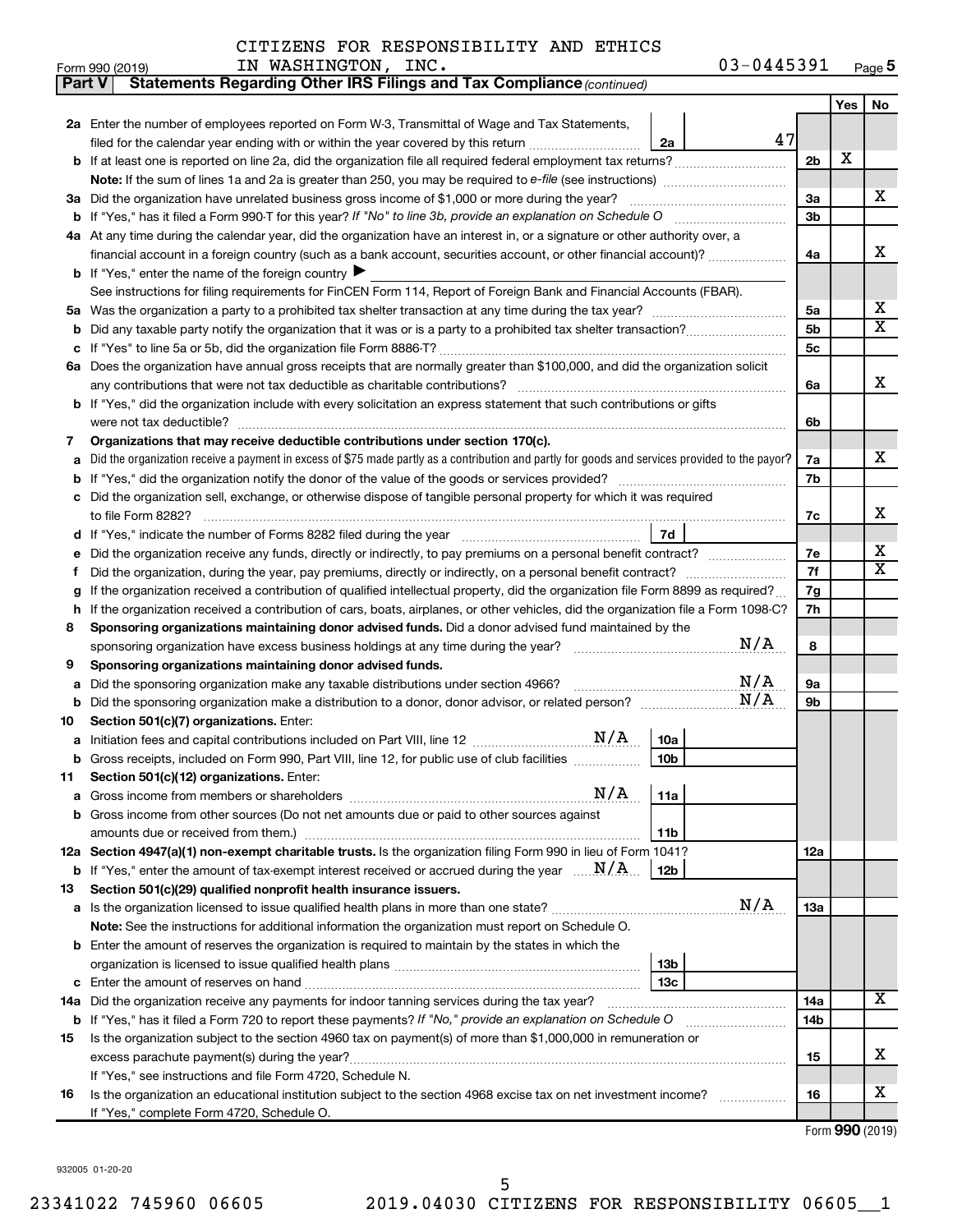#### Form 990 (2019)  $IN$   $NASHINGTON$ ,  $INC$ .  $03-0445391$   $Page$ 03-0445391 Page 6

|     |                                                                                                                                                  |    |    |              |                         | $\boxed{\textbf{X}}$ |
|-----|--------------------------------------------------------------------------------------------------------------------------------------------------|----|----|--------------|-------------------------|----------------------|
|     | <b>Section A. Governing Body and Management</b>                                                                                                  |    |    |              |                         |                      |
|     |                                                                                                                                                  |    |    |              | Yes                     | No                   |
|     | 1a Enter the number of voting members of the governing body at the end of the tax year                                                           | 1a | 11 |              |                         |                      |
|     | If there are material differences in voting rights among members of the governing body, or if the governing                                      |    |    |              |                         |                      |
|     | body delegated broad authority to an executive committee or similar committee, explain on Schedule O.                                            |    |    |              |                         |                      |
| b   | Enter the number of voting members included on line 1a, above, who are independent                                                               | 1b | 11 |              |                         |                      |
| 2   | Did any officer, director, trustee, or key employee have a family relationship or a business relationship with any other                         |    |    |              |                         |                      |
|     | officer, director, trustee, or key employee?                                                                                                     |    |    | $\mathbf{2}$ |                         |                      |
| 3   | Did the organization delegate control over management duties customarily performed by or under the direct supervision                            |    |    |              |                         |                      |
|     |                                                                                                                                                  |    |    | 3            |                         |                      |
| 4   | Did the organization make any significant changes to its governing documents since the prior Form 990 was filed?                                 |    |    | 4            |                         |                      |
| 5   |                                                                                                                                                  |    |    | 5            |                         |                      |
| 6   |                                                                                                                                                  |    |    | 6            |                         |                      |
| 7a  | Did the organization have members, stockholders, or other persons who had the power to elect or appoint one or                                   |    |    |              |                         |                      |
|     |                                                                                                                                                  |    |    | 7а           |                         |                      |
| b   | Are any governance decisions of the organization reserved to (or subject to approval by) members, stockholders, or                               |    |    |              |                         |                      |
|     | persons other than the governing body?                                                                                                           |    |    | 7b           |                         |                      |
|     | Did the organization contemporaneously document the meetings held or written actions undertaken during the year by the following:                |    |    |              |                         |                      |
| 8   |                                                                                                                                                  |    |    |              | х                       |                      |
| а   |                                                                                                                                                  |    |    | 8а           | $\overline{\textbf{x}}$ |                      |
| b   |                                                                                                                                                  |    |    | 8b           |                         |                      |
| 9   | Is there any officer, director, trustee, or key employee listed in Part VII, Section A, who cannot be reached at the                             |    |    |              |                         |                      |
|     |                                                                                                                                                  |    |    | 9            |                         |                      |
|     | Section B. Policies (This Section B requests information about policies not required by the Internal Revenue Code.)                              |    |    |              |                         | No                   |
|     |                                                                                                                                                  |    |    |              | Yes                     |                      |
|     |                                                                                                                                                  |    |    | <b>10a</b>   |                         |                      |
|     | <b>b</b> If "Yes," did the organization have written policies and procedures governing the activities of such chapters, affiliates,              |    |    |              |                         |                      |
|     |                                                                                                                                                  |    |    | 10b          |                         |                      |
|     | 11a Has the organization provided a complete copy of this Form 990 to all members of its governing body before filing the form?                  |    |    | 11a          | X                       |                      |
|     | Describe in Schedule O the process, if any, used by the organization to review this Form 990.                                                    |    |    |              |                         |                      |
| 12a |                                                                                                                                                  |    |    | 12a          | х                       |                      |
|     | Were officers, directors, or trustees, and key employees required to disclose annually interests that could give rise to conflicts?              |    |    | 12b          | $\overline{\textbf{x}}$ |                      |
| с   | Did the organization regularly and consistently monitor and enforce compliance with the policy? If "Yes," describe                               |    |    |              |                         |                      |
|     | in Schedule O how this was done manufactured and continuum and contact the was done manufactured and contact t                                   |    |    | 12c          | х                       |                      |
| 13  |                                                                                                                                                  |    |    | 13           | $\overline{\textbf{x}}$ |                      |
| 14  | Did the organization have a written document retention and destruction policy? [111] [12] manument contains an                                   |    |    | 14           | $\overline{\mathtt{x}}$ |                      |
| 15  | Did the process for determining compensation of the following persons include a review and approval by independent                               |    |    |              |                         |                      |
|     | persons, comparability data, and contemporaneous substantiation of the deliberation and decision?                                                |    |    |              |                         |                      |
| а   |                                                                                                                                                  |    |    | 15a          | х                       |                      |
|     |                                                                                                                                                  |    |    | 15b          | $\overline{\textbf{x}}$ |                      |
|     | If "Yes" to line 15a or 15b, describe the process in Schedule O (see instructions).                                                              |    |    |              |                         |                      |
|     |                                                                                                                                                  |    |    |              |                         |                      |
|     | 16a Did the organization invest in, contribute assets to, or participate in a joint venture or similar arrangement with a                        |    |    |              |                         |                      |
|     | taxable entity during the year?                                                                                                                  |    |    | 16a          |                         |                      |
|     | b If "Yes," did the organization follow a written policy or procedure requiring the organization to evaluate its participation                   |    |    |              |                         |                      |
|     | in joint venture arrangements under applicable federal tax law, and take steps to safeguard the organization's                                   |    |    |              |                         |                      |
|     | exempt status with respect to such arrangements?                                                                                                 |    |    | 16b          |                         |                      |
|     | <b>Section C. Disclosure</b>                                                                                                                     |    |    |              |                         |                      |
| 17  | List the states with which a copy of this Form 990 is required to be filed ▶SEE SCHEDULE O                                                       |    |    |              |                         |                      |
| 18  | Section 6104 requires an organization to make its Forms 1023 (1024 or 1024-A, if applicable), 990, and 990-T (Section 501(c)(3)s only) available |    |    |              |                         |                      |
|     | for public inspection. Indicate how you made these available. Check all that apply.                                                              |    |    |              |                         |                      |
|     | $\lfloor x \rfloor$ Upon request<br>Another's website<br>Other (explain on Schedule O)<br>Own website                                            |    |    |              |                         |                      |
| 19  | Describe on Schedule O whether (and if so, how) the organization made its governing documents, conflict of interest policy, and financial        |    |    |              |                         |                      |
|     | statements available to the public during the tax year.                                                                                          |    |    |              |                         |                      |
|     | State the name, address, and telephone number of the person who possesses the organization's books and records                                   |    |    |              |                         |                      |
| 20  | NOAH BOOKBINDER $-$ (202)408-5565                                                                                                                |    |    |              |                         |                      |
|     |                                                                                                                                                  |    |    |              |                         |                      |
|     | 20005<br>NO. 201, WASHINGTON, DC<br>1101 K STREET, NW,                                                                                           |    |    |              |                         |                      |
|     | 932006 01-20-20                                                                                                                                  |    |    |              | Form 990 (2019)         |                      |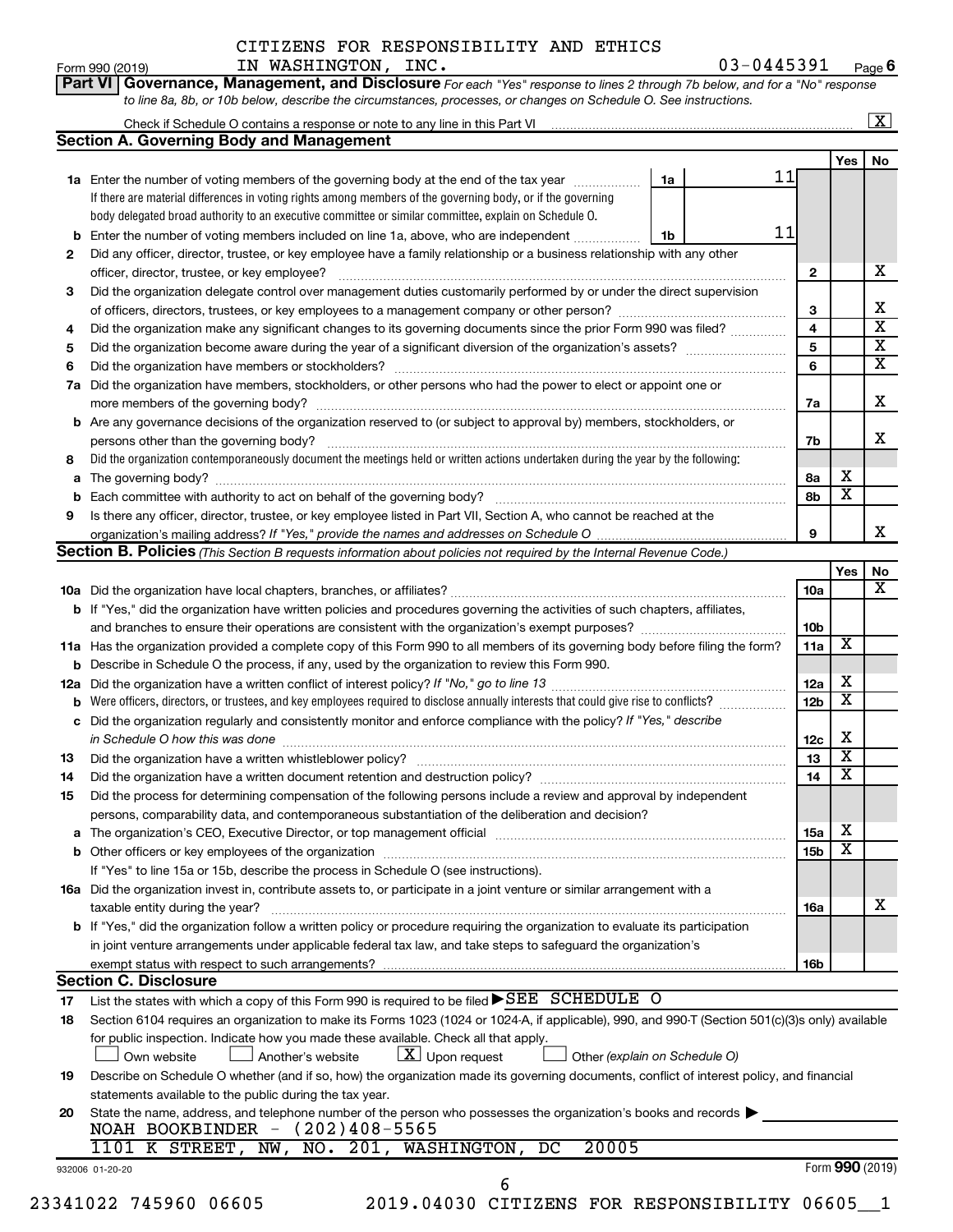$\Box$ 

|  |                                               |  | Part VII Compensation of Officers, Directors, Trustees, Key Employees, Highest Compensated |  |  |
|--|-----------------------------------------------|--|--------------------------------------------------------------------------------------------|--|--|
|  | <b>Employees, and Independent Contractors</b> |  |                                                                                            |  |  |

Check if Schedule O contains a response or note to any line in this Part VII

**Section A. Officers, Directors, Trustees, Key Employees, and Highest Compensated Employees**

**1a**  Complete this table for all persons required to be listed. Report compensation for the calendar year ending with or within the organization's tax year.  $\bullet$  List all of the organization's current officers, directors, trustees (whether individuals or organizations), regardless of amount of compensation.

Enter -0- in columns (D), (E), and (F) if no compensation was paid.

**•** List all of the organization's current key employees, if any. See instructions for definition of "key employee."

• List the organization's five *current* highest compensated employees (other than an officer, director, trustee, or key employee) who received reportable compensation (Box 5 of Form W-2 and/or Box 7 of Form 1099-MISC) of more than \$100,000 from the organization and any related organizations.

 $\bullet$  List all of the organization's former officers, key employees, and highest compensated employees who received more than \$100,000 of reportable compensation from the organization and any related organizations.

**•** List all of the organization's former directors or trustees that received, in the capacity as a former director or trustee of the organization, more than \$10,000 of reportable compensation from the organization and any related organizations.

See instructions for the order in which to list the persons above.

Check this box if neither the organization nor any related organization compensated any current officer, director, or trustee.  $\overline{a}$ 

| (A)                       | (B)                    |                                |                                                                  | (C)         |              |                                 |        | (D)             | (E)                              | (F)                      |
|---------------------------|------------------------|--------------------------------|------------------------------------------------------------------|-------------|--------------|---------------------------------|--------|-----------------|----------------------------------|--------------------------|
| Name and title            | Average                |                                | (do not check more than one                                      |             | Position     |                                 |        | Reportable      | Reportable                       | Estimated                |
|                           | hours per              |                                | box, unless person is both an<br>officer and a director/trustee) |             |              |                                 |        | compensation    | compensation                     | amount of                |
|                           | week                   |                                |                                                                  |             |              |                                 |        | from<br>the     | from related                     | other                    |
|                           | (list any<br>hours for |                                |                                                                  |             |              |                                 |        | organization    | organizations<br>(W-2/1099-MISC) | compensation<br>from the |
|                           | related                |                                |                                                                  |             |              |                                 |        | (W-2/1099-MISC) |                                  | organization             |
|                           | organizations          |                                |                                                                  |             |              |                                 |        |                 |                                  | and related              |
|                           | below                  | Individual trustee or director | nstitutional trustee                                             |             | Key employee | Highest compensated<br>employee |        |                 |                                  | organizations            |
|                           | line)                  |                                |                                                                  | Officer     |              |                                 | Former |                 |                                  |                          |
| WAYNE JORDAN<br>(1)       | 1.00                   |                                |                                                                  |             |              |                                 |        |                 |                                  |                          |
| CHAIRMAN (START 9/19)     |                        | $\mathbf X$                    |                                                                  | $\mathbf X$ |              |                                 |        | $\mathbf 0$ .   | $\mathbf 0$ .                    | $\mathbf 0$ .            |
| <b>BETH NOLAN</b><br>(2)  | 1.00                   |                                |                                                                  |             |              |                                 |        |                 |                                  |                          |
| VICE CHAIR (START 6/19)   |                        | X                              |                                                                  | $\mathbf X$ |              |                                 |        | $\mathbf 0$     | $\mathbf 0$ .                    | $\mathbf 0$ .            |
| AL DWOSKIN<br>(3)         | 1.00                   |                                |                                                                  |             |              |                                 |        |                 |                                  |                          |
| <b>TREASURER</b>          |                        | $\mathbf X$                    |                                                                  | $\mathbf X$ |              |                                 |        | $\mathbf 0$ .   | $\mathbf 0$ .                    | $\mathbf 0$ .            |
| <b>NORM EISEN</b><br>(4)  | 1.00                   |                                |                                                                  |             |              |                                 |        |                 |                                  |                          |
| CHAIRMAN (UNTIL 2/19)     |                        | $\mathbf X$                    |                                                                  | $\mathbf X$ |              |                                 |        | $\mathbf 0$ .   | $\mathbf 0$ .                    | $\mathbf 0$ .            |
| JOHN LUONGO<br>(5)        | 1.00                   |                                |                                                                  |             |              |                                 |        |                 |                                  |                          |
| <b>DIRECTOR</b>           |                        | X                              |                                                                  |             |              |                                 |        | 0               | 0.                               | $\mathbf 0$ .            |
| CRAIG KAPLAN<br>(6)       | 1.00                   |                                |                                                                  |             |              |                                 |        |                 |                                  |                          |
| <b>DIRECTOR</b>           |                        | X                              |                                                                  |             |              |                                 |        | 0               | $\mathbf 0$                      | $\mathbf 0$ .            |
| ZEPHYR TEACHOUT<br>(7)    | 1.00                   |                                |                                                                  |             |              |                                 |        |                 |                                  |                          |
| <b>DIRECTOR</b>           |                        | X                              |                                                                  |             |              |                                 |        | $\mathbf 0$     | $\mathbf 0$ .                    | $\mathbf 0$ .            |
| CLAUDINE SCHNEIDER<br>(8) | 1.00                   |                                |                                                                  |             |              |                                 |        |                 |                                  |                          |
| <b>DIRECTOR</b>           |                        | X                              |                                                                  |             |              |                                 |        | $\mathbf 0$ .   | $\mathbf 0$ .                    | $\mathbf 0$ .            |
| AMY POPE<br>(9)           | 1.00                   |                                |                                                                  |             |              |                                 |        |                 |                                  |                          |
| <b>DIRECTOR</b>           |                        | X                              |                                                                  |             |              |                                 |        | 0               | $\mathbf 0$ .                    | $\mathbf 0$ .            |
| (10) MICKEY EDWARDS       | 1.00                   |                                |                                                                  |             |              |                                 |        |                 |                                  |                          |
| <b>DIRECTOR</b>           |                        | $\mathbf X$                    |                                                                  |             |              |                                 |        | 0               | $\mathbf 0$ .                    | $\mathbf 0$ .            |
| (11) EVAN MCMULLIN        | 1.00                   |                                |                                                                  |             |              |                                 |        |                 |                                  |                          |
| DIRECTOR (START 6/19)     |                        | X                              |                                                                  |             |              |                                 |        | 0               | $\mathbf 0$ .                    | $\mathbf 0$ .            |
| (12) CLAIRE MCCASKILL     | 1.00                   |                                |                                                                  |             |              |                                 |        |                 |                                  |                          |
| DIRECTOR (START 6/19)     |                        | $\mathbf X$                    |                                                                  |             |              |                                 |        | $\mathbf 0$ .   | $\mathbf 0$ .                    | $\mathbf 0$ .            |
| (13) HANNIBAL KEMERER     | 1.00                   |                                |                                                                  |             |              |                                 |        |                 |                                  |                          |
| DIRECTOR (UNTIL 1/19)     |                        | X                              |                                                                  |             |              |                                 |        | 0               | $\mathbf 0$ .                    | 0.                       |
| (14) RICHARD PAINTER      | 1.00                   |                                |                                                                  |             |              |                                 |        |                 |                                  |                          |
| DIRECTOR (UNTIL 4/19)     |                        | $\mathbf X$                    |                                                                  |             |              |                                 |        | $\mathbf 0$ .   | $\mathbf 0$ .                    | 0.                       |
| (15) NOAH BOOKBINDER      | 40.00                  |                                |                                                                  |             |              |                                 |        |                 |                                  |                          |
| EXECUTIVE DIRECTOR        |                        |                                |                                                                  | X           |              |                                 |        | 280,000.        | 0.                               | 9,237.                   |
| (16) ARIELLE LINSKY       | 40.00                  |                                |                                                                  |             |              |                                 |        |                 |                                  |                          |
| CHIEF OPERATING OFFICER   |                        |                                |                                                                  | $\mathbf X$ |              |                                 |        | 119,000.        | 0.                               | 9,628.                   |
| (17) PILAR MARTINEZ       | 15.00                  |                                |                                                                  |             |              |                                 |        |                 |                                  |                          |
| CHIEF FINANCIAL OFFICER   |                        |                                |                                                                  | $\mathbf X$ |              |                                 |        | 76,013.         | $\mathbf 0$ .                    | 6,911.                   |
|                           |                        |                                |                                                                  |             |              |                                 |        |                 |                                  |                          |

932007 01-20-20

23341022 745960 06605 2019.04030 CITIZENS FOR RESPONSIBILITY 06605\_\_1

7

Form (2019) **990**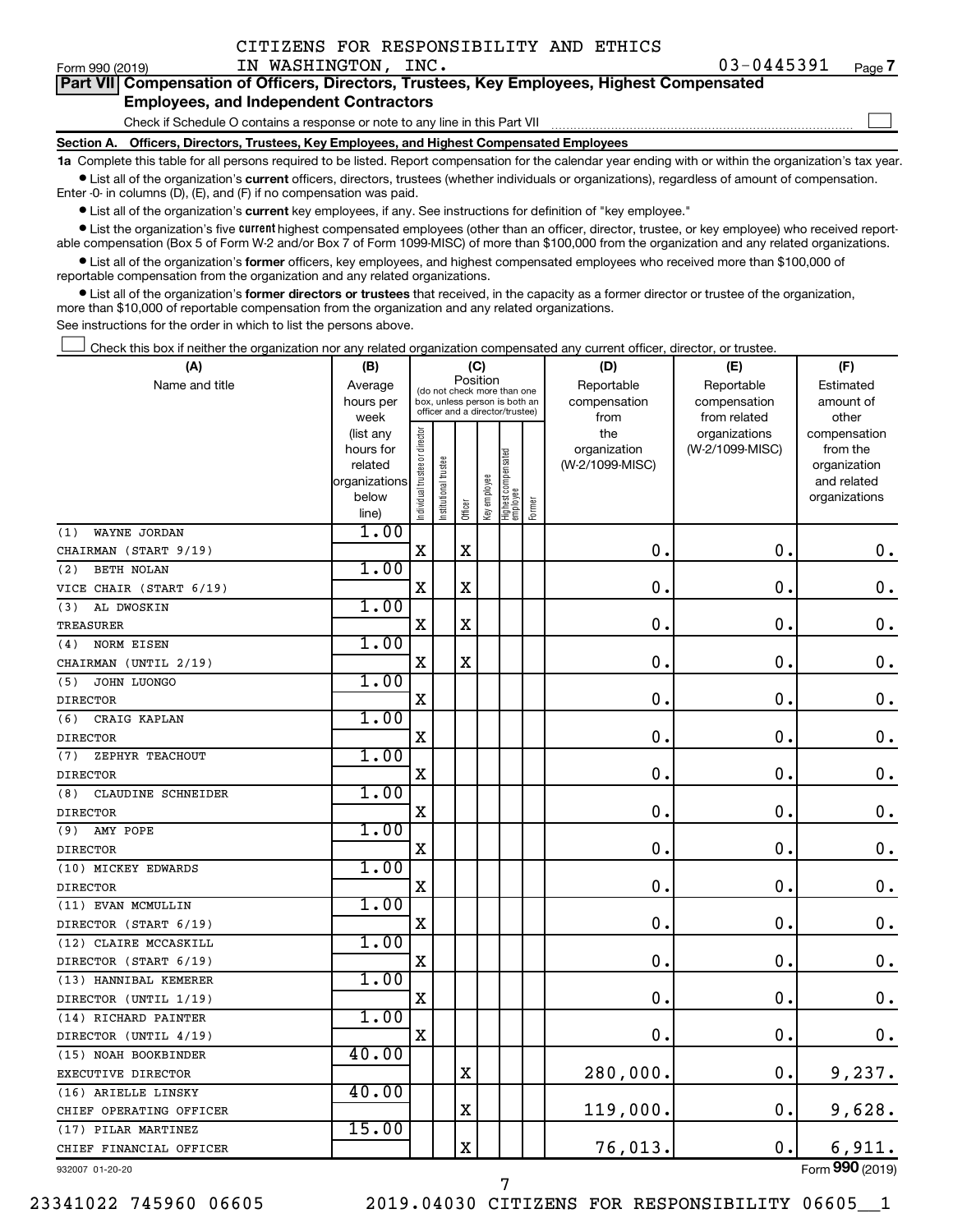#### CITIZENS FOR RESPONSIBILITY AND ETHICS IN WASHINGTON, INC.

| IN WASHINGTON, INC.<br>Form 990 (2019)                                                                                                       |               |                                |                       |         |              |                                                              |        |                         | 03-0445391      |                  |              | Page 8          |
|----------------------------------------------------------------------------------------------------------------------------------------------|---------------|--------------------------------|-----------------------|---------|--------------|--------------------------------------------------------------|--------|-------------------------|-----------------|------------------|--------------|-----------------|
| <b>Part VII</b><br>Section A. Officers, Directors, Trustees, Key Employees, and Highest Compensated Employees (continued)                    |               |                                |                       |         |              |                                                              |        |                         |                 |                  |              |                 |
| (A)                                                                                                                                          | (B)           |                                |                       |         | (C)          |                                                              |        | (D)                     | (E)             |                  |              | (F)             |
| Name and title                                                                                                                               | Average       |                                |                       |         | Position     |                                                              |        | Reportable              | Reportable      | Estimated        |              |                 |
|                                                                                                                                              | hours per     |                                |                       |         |              | (do not check more than one<br>box, unless person is both an |        | compensation            | compensation    |                  |              | amount of       |
|                                                                                                                                              | week          |                                |                       |         |              | officer and a director/trustee)                              |        | from                    | from related    |                  |              | other           |
|                                                                                                                                              | (list any     |                                |                       |         |              |                                                              |        | the                     | organizations   |                  |              | compensation    |
|                                                                                                                                              | hours for     |                                |                       |         |              |                                                              |        | organization            | (W-2/1099-MISC) |                  |              | from the        |
|                                                                                                                                              | related       |                                |                       |         |              |                                                              |        | (W-2/1099-MISC)         |                 |                  |              | organization    |
|                                                                                                                                              | organizations |                                |                       |         |              |                                                              |        |                         |                 |                  |              | and related     |
|                                                                                                                                              | below         |                                |                       |         |              |                                                              |        |                         |                 |                  |              | organizations   |
|                                                                                                                                              | line)         | Individual trustee or director | Institutional trustee | Officer | Key employee | Highest compensated<br>employee                              | Former |                         |                 |                  |              |                 |
| (18) ADAM RAPPAPORT                                                                                                                          | 40.00         |                                |                       |         |              |                                                              |        |                         |                 |                  |              |                 |
| CHIEF COUNSEL                                                                                                                                |               |                                |                       |         |              | X                                                            |        | 189,167.                |                 | $\mathbf 0$ .    |              | 24,697.         |
| (19) ANNE WEISMANN                                                                                                                           | 40.00         |                                |                       |         |              |                                                              |        |                         |                 |                  |              |                 |
| CHIEF FOIA COUNSEL                                                                                                                           |               |                                |                       |         |              | X                                                            |        | 184,167.                |                 | $0$ .            |              | 29,842.         |
| (20) STUART MCPHAIL                                                                                                                          | 40.00         |                                |                       |         |              |                                                              |        |                         |                 |                  |              |                 |
|                                                                                                                                              |               |                                |                       |         |              | X                                                            |        |                         |                 | $0$ .            |              |                 |
| SR. LITIGATION COUNSEL                                                                                                                       |               |                                |                       |         |              |                                                              |        | 153,333.                |                 |                  |              | 13,463.         |
| (21) WALTER SHAUB                                                                                                                            | 40.00         |                                |                       |         |              |                                                              |        |                         |                 |                  |              |                 |
| SR. ADVISOR                                                                                                                                  |               |                                |                       |         |              | X                                                            |        | 174,583.                |                 | $0$ .            |              | 14,120.         |
| (22) DONALD SHERMAN                                                                                                                          | 40.00         |                                |                       |         |              |                                                              |        |                         |                 |                  |              |                 |
| DEPUTY DIRECTOR                                                                                                                              |               |                                |                       |         |              | X                                                            |        | 186,250.                |                 | 0.               |              | 16,906.         |
|                                                                                                                                              |               |                                |                       |         |              |                                                              |        |                         |                 |                  |              |                 |
|                                                                                                                                              |               |                                |                       |         |              |                                                              |        |                         |                 |                  |              |                 |
|                                                                                                                                              |               |                                |                       |         |              |                                                              |        |                         |                 |                  |              |                 |
|                                                                                                                                              |               |                                |                       |         |              |                                                              |        |                         |                 |                  |              |                 |
|                                                                                                                                              |               |                                |                       |         |              |                                                              |        |                         |                 |                  |              |                 |
|                                                                                                                                              |               |                                |                       |         |              |                                                              |        |                         |                 |                  |              |                 |
|                                                                                                                                              |               |                                |                       |         |              |                                                              |        |                         |                 |                  |              |                 |
|                                                                                                                                              |               |                                |                       |         |              |                                                              |        |                         |                 |                  |              |                 |
|                                                                                                                                              |               |                                |                       |         |              |                                                              |        | 1,362,513.              |                 | $\overline{0}$ . |              | 124,804.        |
|                                                                                                                                              |               |                                |                       |         |              |                                                              |        | σ.                      |                 | $\overline{0}$ . |              | О.              |
|                                                                                                                                              |               |                                |                       |         |              |                                                              |        | 1,362,513.              |                 | $\overline{0}$ . |              | 124,804.        |
|                                                                                                                                              |               |                                |                       |         |              |                                                              |        |                         |                 |                  |              |                 |
| Total number of individuals (including but not limited to those listed above) who received more than \$100,000 of reportable<br>$\mathbf{2}$ |               |                                |                       |         |              |                                                              |        |                         |                 |                  |              |                 |
| compensation from the organization $\blacktriangleright$                                                                                     |               |                                |                       |         |              |                                                              |        |                         |                 |                  |              | 14              |
|                                                                                                                                              |               |                                |                       |         |              |                                                              |        |                         |                 |                  |              | Yes<br>No       |
| 3<br>Did the organization list any former officer, director, trustee, key employee, or highest compensated employee on                       |               |                                |                       |         |              |                                                              |        |                         |                 |                  |              |                 |
|                                                                                                                                              |               |                                |                       |         |              |                                                              |        |                         |                 |                  | 3            | X               |
| For any individual listed on line 1a, is the sum of reportable compensation and other compensation from the organization                     |               |                                |                       |         |              |                                                              |        |                         |                 |                  |              |                 |
| and related organizations greater than \$150,000? If "Yes," complete Schedule J for such individual                                          |               |                                |                       |         |              |                                                              |        |                         |                 |                  | 4            | х               |
| Did any person listed on line 1a receive or accrue compensation from any unrelated organization or individual for services<br>5              |               |                                |                       |         |              |                                                              |        |                         |                 |                  |              |                 |
|                                                                                                                                              |               |                                |                       |         |              |                                                              |        |                         |                 |                  | 5            | x               |
| <b>Section B. Independent Contractors</b>                                                                                                    |               |                                |                       |         |              |                                                              |        |                         |                 |                  |              |                 |
| Complete this table for your five highest compensated independent contractors that received more than \$100,000 of compensation from<br>1.   |               |                                |                       |         |              |                                                              |        |                         |                 |                  |              |                 |
| the organization. Report compensation for the calendar year ending with or within the organization's tax year.                               |               |                                |                       |         |              |                                                              |        |                         |                 |                  |              |                 |
| (A)                                                                                                                                          |               |                                |                       |         |              |                                                              |        | (B)                     |                 |                  | (C)          |                 |
| Name and business address                                                                                                                    |               |                                |                       |         |              |                                                              |        | Description of services |                 |                  | Compensation |                 |
| BONNER GROUP, INC., 800 MAINE AVE, SW, 4TH                                                                                                   |               |                                |                       |         |              |                                                              |        | PROFESSIONAL            |                 |                  |              |                 |
| FLOOR, WASHINGTON, DC 20024                                                                                                                  |               |                                |                       |         |              |                                                              |        | FUNDRAISING             |                 |                  |              | 635,061.        |
|                                                                                                                                              |               |                                |                       |         |              |                                                              |        |                         |                 |                  |              |                 |
|                                                                                                                                              |               |                                |                       |         |              |                                                              |        |                         |                 |                  |              |                 |
|                                                                                                                                              |               |                                |                       |         |              |                                                              |        |                         |                 |                  |              |                 |
|                                                                                                                                              |               |                                |                       |         |              |                                                              |        |                         |                 |                  |              |                 |
|                                                                                                                                              |               |                                |                       |         |              |                                                              |        |                         |                 |                  |              |                 |
|                                                                                                                                              |               |                                |                       |         |              |                                                              |        |                         |                 |                  |              |                 |
|                                                                                                                                              |               |                                |                       |         |              |                                                              |        |                         |                 |                  |              |                 |
|                                                                                                                                              |               |                                |                       |         |              |                                                              |        |                         |                 |                  |              |                 |
|                                                                                                                                              |               |                                |                       |         |              |                                                              |        |                         |                 |                  |              |                 |
| Total number of independent contractors (including but not limited to those listed above) who received more than<br>2                        |               |                                |                       |         |              |                                                              |        |                         |                 |                  |              |                 |
| \$100,000 of compensation from the organization                                                                                              |               |                                |                       |         |              | ı                                                            |        |                         |                 |                  |              |                 |
|                                                                                                                                              |               |                                |                       |         |              |                                                              |        |                         |                 |                  |              | Form 990 (2019) |

932008 01-20-20

Form 990 (2019)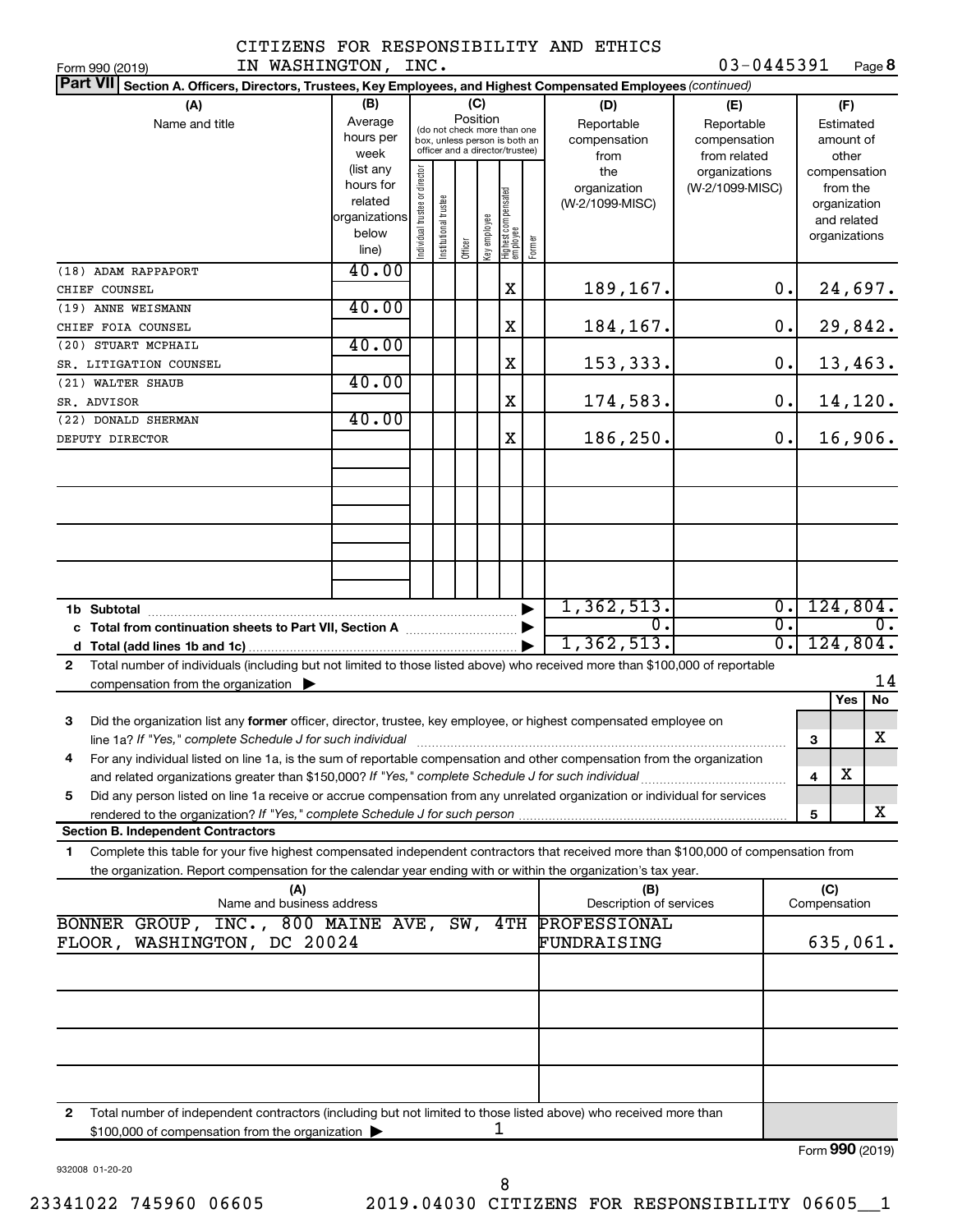Form 990 (2019)  $IN$   $NASHINGTON$ ,  $INC$ .  $03-0445391$  Page 03-0445391 Page 9

| <b>Part VIII</b>                                          |        |        | <b>Statement of Revenue</b>                                                                                                                                                           |                                  |                          |                                                        |                  |                                                                 |
|-----------------------------------------------------------|--------|--------|---------------------------------------------------------------------------------------------------------------------------------------------------------------------------------------|----------------------------------|--------------------------|--------------------------------------------------------|------------------|-----------------------------------------------------------------|
|                                                           |        |        | Check if Schedule O contains a response or note to any line in this Part VIII                                                                                                         |                                  |                          | $\overline{1}$ (B) (C) $\overline{1}$                  |                  |                                                                 |
|                                                           |        |        |                                                                                                                                                                                       |                                  | (A)<br>Total revenue     | Related or exempt<br>function revenue business revenue | Unrelated        | (D)<br>Revenue excluded<br>from tax under<br>sections 512 - 514 |
|                                                           |        |        | 1 a Federated campaigns<br>1a<br>.<br>1 <sub>b</sub><br><b>b</b> Membership dues<br>1c<br>c Fundraising events                                                                        |                                  |                          |                                                        |                  |                                                                 |
| Contributions, Gifts, Grants<br>and Other Similar Amounts |        |        | 1d<br>d Related organizations<br>.<br>e Government grants (contributions)<br>1e<br>f All other contributions, gifts, grants, and<br>similar amounts not included above<br>1f          | 5,989,080.                       |                          |                                                        |                  |                                                                 |
|                                                           |        |        | $1g$ \$<br>g Noncash contributions included in lines 1a-1f                                                                                                                            | 41,429.<br>$\blacktriangleright$ | $\overline{5}$ ,989,080. |                                                        |                  |                                                                 |
|                                                           | 2a     | b      | <b>COURT AWARDS</b>                                                                                                                                                                   | <b>Business Code</b><br>900099   | 400.                     | 400.                                                   |                  |                                                                 |
| Program Service<br>Revenue                                |        | c<br>d | <u> 1989 - Johann Stoff, deutscher Stoffen und der Stoffen und der Stoffen und der Stoffen und der Stoffen und der</u><br>the control of the control of the control of the control of |                                  |                          |                                                        |                  |                                                                 |
|                                                           |        | е      | f All other program service revenue                                                                                                                                                   | ▶                                | 400.                     |                                                        |                  |                                                                 |
|                                                           | 3      |        | Investment income (including dividends, interest, and                                                                                                                                 |                                  | 43,947.                  |                                                        |                  | 43,947.                                                         |
|                                                           | 4<br>5 |        | Income from investment of tax-exempt bond proceeds<br>(i) Real                                                                                                                        | (ii) Personal                    |                          |                                                        |                  |                                                                 |
|                                                           |        |        | <b>6 a</b> Gross rents<br>l 6a<br>6b<br><b>b</b> Less: rental expenses $\ldots$<br>c Rental income or (loss)<br>6c                                                                    |                                  |                          |                                                        |                  |                                                                 |
|                                                           |        |        | d Net rental income or (loss)<br>(i) Securities<br>7 a Gross amount from sales of<br>19,356.<br>7a<br>assets other than inventory                                                     | (ii) Other                       |                          |                                                        |                  |                                                                 |
| Revenue                                                   |        |        | <b>b</b> Less: cost or other basis<br>19,076.<br>7b<br>and sales expenses<br>280.<br> 7c <br>c Gain or (loss)                                                                         |                                  |                          |                                                        |                  |                                                                 |
|                                                           |        |        |                                                                                                                                                                                       | ▶                                | 280.                     |                                                        |                  | 280.                                                            |
| Š                                                         |        |        | 8 a Gross income from fundraising events (not<br>including \$<br>of<br>contributions reported on line 1c). See                                                                        |                                  |                          |                                                        |                  |                                                                 |
|                                                           |        |        | 8b<br>c Net income or (loss) from fundraising events<br>9 a Gross income from gaming activities. See                                                                                  | .                                |                          |                                                        |                  |                                                                 |
|                                                           |        |        | 9a<br>9 <sub>b</sub>                                                                                                                                                                  |                                  |                          |                                                        |                  |                                                                 |
|                                                           |        |        | c Net income or (loss) from gaming activities<br>10 a Gross sales of inventory, less returns                                                                                          |                                  |                          |                                                        |                  |                                                                 |
|                                                           |        |        | <b>HObl</b><br><b>b</b> Less: cost of goods sold<br>c Net income or (loss) from sales of inventory                                                                                    |                                  |                          |                                                        |                  |                                                                 |
|                                                           | 11 a   | b      | the control of the control of the control of the control of the control of                                                                                                            | <b>Business Code</b>             |                          |                                                        |                  |                                                                 |
| Miscellaneous<br>Revenue                                  |        | c      | the control of the control of the control of the control of                                                                                                                           |                                  |                          |                                                        |                  |                                                                 |
|                                                           |        |        |                                                                                                                                                                                       | $\blacktriangleright$            |                          |                                                        |                  |                                                                 |
|                                                           | 12     |        |                                                                                                                                                                                       |                                  | 6,033,707.               | 400.                                                   | $\overline{0}$ . | 44,227.<br>Form 990 (2019)                                      |
| 932009 01-20-20                                           |        |        |                                                                                                                                                                                       |                                  |                          |                                                        |                  |                                                                 |

9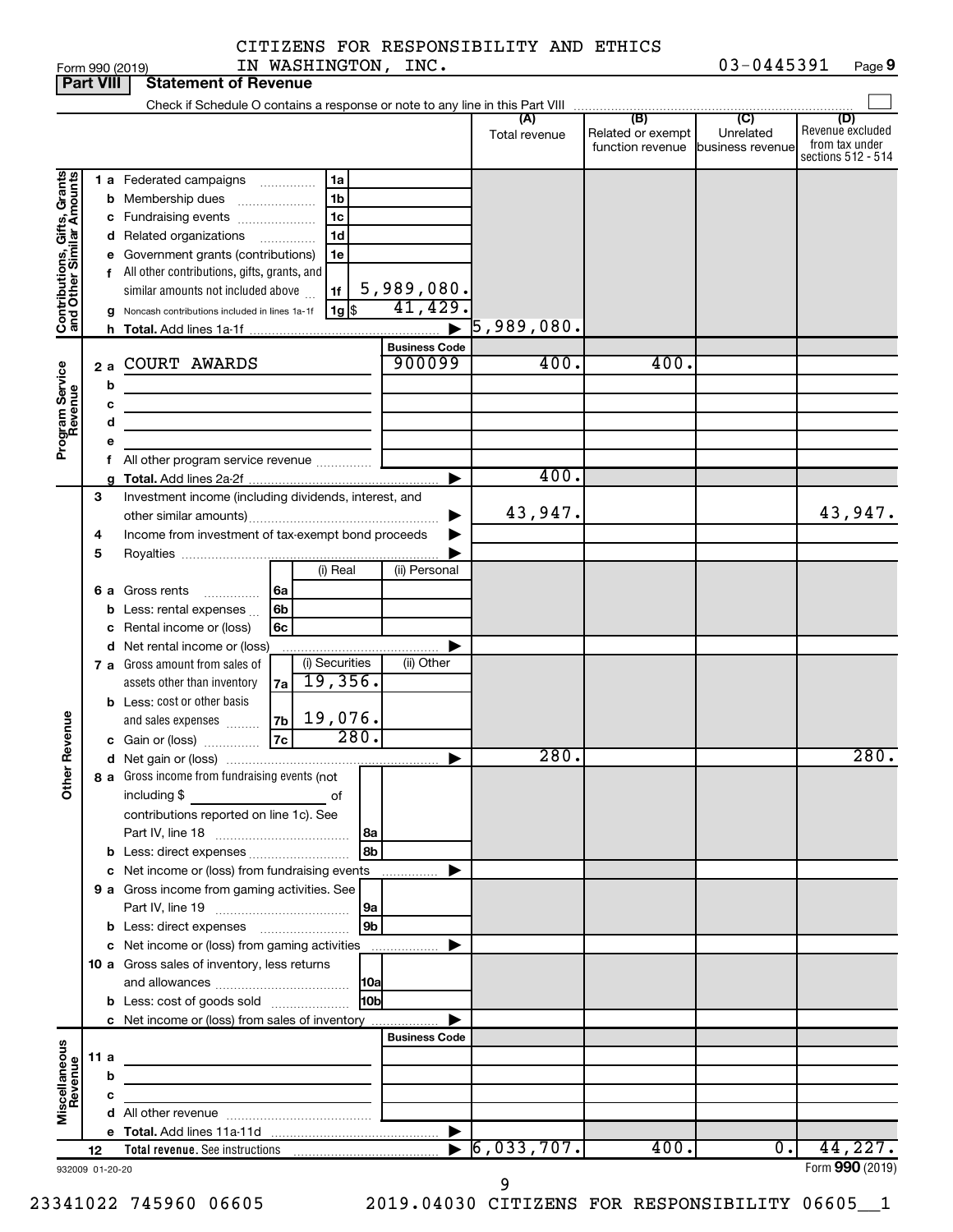#### Form 990 (2019) Page IN WASHINGTON, INC. 03-0445391 CITIZENS FOR RESPONSIBILITY AND ETHICS

 $03 - 0445391$  Page 10

|    | <b>Part IX Statement of Functional Expenses</b>                                                                                                                                                            |                       |                                    |                                           |                                |  |  |  |  |  |  |
|----|------------------------------------------------------------------------------------------------------------------------------------------------------------------------------------------------------------|-----------------------|------------------------------------|-------------------------------------------|--------------------------------|--|--|--|--|--|--|
|    | Section 501(c)(3) and 501(c)(4) organizations must complete all columns. All other organizations must complete column (A).                                                                                 |                       |                                    |                                           |                                |  |  |  |  |  |  |
|    | Check if Schedule O contains a response or note to any line in this Part IX                                                                                                                                |                       |                                    |                                           |                                |  |  |  |  |  |  |
|    | Do not include amounts reported on lines 6b,<br>7b, 8b, 9b, and 10b of Part VIII.                                                                                                                          | (A)<br>Total expenses | (B)<br>Program service<br>expenses | (C)<br>Management and<br>general expenses | (D)<br>Fundraising<br>expenses |  |  |  |  |  |  |
| 1  | Grants and other assistance to domestic organizations                                                                                                                                                      |                       |                                    |                                           |                                |  |  |  |  |  |  |
|    | and domestic governments. See Part IV, line 21                                                                                                                                                             |                       |                                    |                                           |                                |  |  |  |  |  |  |
| 2  | Grants and other assistance to domestic                                                                                                                                                                    |                       |                                    |                                           |                                |  |  |  |  |  |  |
|    | individuals. See Part IV, line 22                                                                                                                                                                          |                       |                                    |                                           |                                |  |  |  |  |  |  |
| 3  | Grants and other assistance to foreign                                                                                                                                                                     |                       |                                    |                                           |                                |  |  |  |  |  |  |
|    | organizations, foreign governments, and foreign                                                                                                                                                            |                       |                                    |                                           |                                |  |  |  |  |  |  |
|    | individuals. See Part IV, lines 15 and 16                                                                                                                                                                  |                       |                                    |                                           |                                |  |  |  |  |  |  |
| 4  | Benefits paid to or for members                                                                                                                                                                            |                       |                                    |                                           |                                |  |  |  |  |  |  |
| 5  | Compensation of current officers, directors,                                                                                                                                                               | 500,789.              | 125,199.                           | 375,590.                                  |                                |  |  |  |  |  |  |
|    | trustees, and key employees                                                                                                                                                                                |                       |                                    |                                           |                                |  |  |  |  |  |  |
| 6  | Compensation not included above to disqualified                                                                                                                                                            |                       |                                    |                                           |                                |  |  |  |  |  |  |
|    | persons (as defined under section 4958(f)(1)) and<br>persons described in section 4958(c)(3)(B)                                                                                                            |                       |                                    |                                           |                                |  |  |  |  |  |  |
| 7  |                                                                                                                                                                                                            | 2,778,126.            | 2,467,954.                         | 310, 172.                                 |                                |  |  |  |  |  |  |
| 8  | Pension plan accruals and contributions (include                                                                                                                                                           |                       |                                    |                                           |                                |  |  |  |  |  |  |
|    | section 401(k) and 403(b) employer contributions)                                                                                                                                                          | 79,292.               | 71,793.                            |                                           |                                |  |  |  |  |  |  |
| 9  |                                                                                                                                                                                                            | 217,700.              | 195,548.                           | $\frac{7,499}{22,152}$                    |                                |  |  |  |  |  |  |
| 10 |                                                                                                                                                                                                            | 252, 330.             | 199,526.                           | 52,804.                                   |                                |  |  |  |  |  |  |
| 11 | Fees for services (nonemployees):                                                                                                                                                                          |                       |                                    |                                           |                                |  |  |  |  |  |  |
|    |                                                                                                                                                                                                            |                       |                                    |                                           |                                |  |  |  |  |  |  |
| b  |                                                                                                                                                                                                            | 114, 243.             | 102,587.                           | 4,816.                                    | 6,840.                         |  |  |  |  |  |  |
| С  |                                                                                                                                                                                                            | 18,483.               | 14,774.                            | 3,709.                                    |                                |  |  |  |  |  |  |
| d  |                                                                                                                                                                                                            |                       |                                    |                                           |                                |  |  |  |  |  |  |
| е  | Professional fundraising services. See Part IV, line 17                                                                                                                                                    | 635,061.              |                                    |                                           | 635,061.                       |  |  |  |  |  |  |
| f. | Investment management fees                                                                                                                                                                                 | 535.                  |                                    | 535.                                      |                                |  |  |  |  |  |  |
| g  | Other. (If line 11g amount exceeds 10% of line 25,                                                                                                                                                         |                       |                                    |                                           |                                |  |  |  |  |  |  |
|    | column (A) amount, list line 11g expenses on Sch O.)                                                                                                                                                       | 241,889.              | 86,666.                            | 155,223.                                  |                                |  |  |  |  |  |  |
| 12 | Advertising and promotion <i>manually contained</i>                                                                                                                                                        |                       |                                    |                                           |                                |  |  |  |  |  |  |
| 13 |                                                                                                                                                                                                            | 120, 376.             | 89,766.                            | 23,876.                                   | 6,734.                         |  |  |  |  |  |  |
| 14 |                                                                                                                                                                                                            | 81,721.               | 66,461.                            | 15,260.                                   |                                |  |  |  |  |  |  |
| 15 |                                                                                                                                                                                                            | 339,087.              | 261,921.                           | 77,166.                                   |                                |  |  |  |  |  |  |
| 16 |                                                                                                                                                                                                            |                       | 22, 222.                           | 3,625.                                    | 56,691.                        |  |  |  |  |  |  |
| 17 |                                                                                                                                                                                                            | 82,538.               |                                    |                                           |                                |  |  |  |  |  |  |
| 18 | Payments of travel or entertainment expenses                                                                                                                                                               |                       |                                    |                                           |                                |  |  |  |  |  |  |
| 19 | for any federal, state, or local public officials<br>Conferences, conventions, and meetings                                                                                                                | 373,076.              | 30,766.                            | 7,038.                                    | 335, 272.                      |  |  |  |  |  |  |
| 20 | Interest                                                                                                                                                                                                   |                       |                                    |                                           |                                |  |  |  |  |  |  |
| 21 |                                                                                                                                                                                                            |                       |                                    |                                           |                                |  |  |  |  |  |  |
| 22 | Depreciation, depletion, and amortization                                                                                                                                                                  | 91, 276.              | 71,005.                            | 20, 271.                                  |                                |  |  |  |  |  |  |
| 23 | Insurance                                                                                                                                                                                                  | 55,649.               | 43,686.                            | 11,963.                                   |                                |  |  |  |  |  |  |
| 24 | Other expenses. Itemize expenses not covered<br>above (List miscellaneous expenses on line 24e. If<br>line 24e amount exceeds 10% of line 25, column (A)<br>amount, list line 24e expenses on Schedule O.) |                       |                                    |                                           |                                |  |  |  |  |  |  |
| a  | DUES AND SUBSCRIPTIONS                                                                                                                                                                                     | 65,455.               | 51,885.                            | $1\overline{2}$ , 543.                    | 1,027.                         |  |  |  |  |  |  |
| b  | LIC., FEES & PERMITS                                                                                                                                                                                       | 25,160.               | 18, 157.                           | 80.                                       | 6,923.                         |  |  |  |  |  |  |
|    | PAYROLL EXPENSE                                                                                                                                                                                            | 4,959.                | 4,026.                             | 933.                                      |                                |  |  |  |  |  |  |
| d  | MOVING EXPENSES                                                                                                                                                                                            | 4,135.                | 771.                               | 3,364.                                    |                                |  |  |  |  |  |  |
|    | e All other expenses                                                                                                                                                                                       | 3,182.                | 360.                               | 2,822.                                    |                                |  |  |  |  |  |  |
| 25 | Total functional expenses. Add lines 1 through 24e                                                                                                                                                         | 6,085,062.            | 3,925,073.                         | 1,111,441.                                | 1,048,548.                     |  |  |  |  |  |  |
| 26 | Joint costs. Complete this line only if the organization                                                                                                                                                   |                       |                                    |                                           |                                |  |  |  |  |  |  |
|    | reported in column (B) joint costs from a combined                                                                                                                                                         |                       |                                    |                                           |                                |  |  |  |  |  |  |
|    | educational campaign and fundraising solicitation.                                                                                                                                                         |                       |                                    |                                           |                                |  |  |  |  |  |  |
|    | Check here<br>if following SOP 98-2 (ASC 958-720)                                                                                                                                                          |                       |                                    |                                           |                                |  |  |  |  |  |  |

932010 01-20-20

23341022 745960 06605 2019.04030 CITIZENS FOR RESPONSIBILITY 06605\_\_1 10

Form (2019) **990**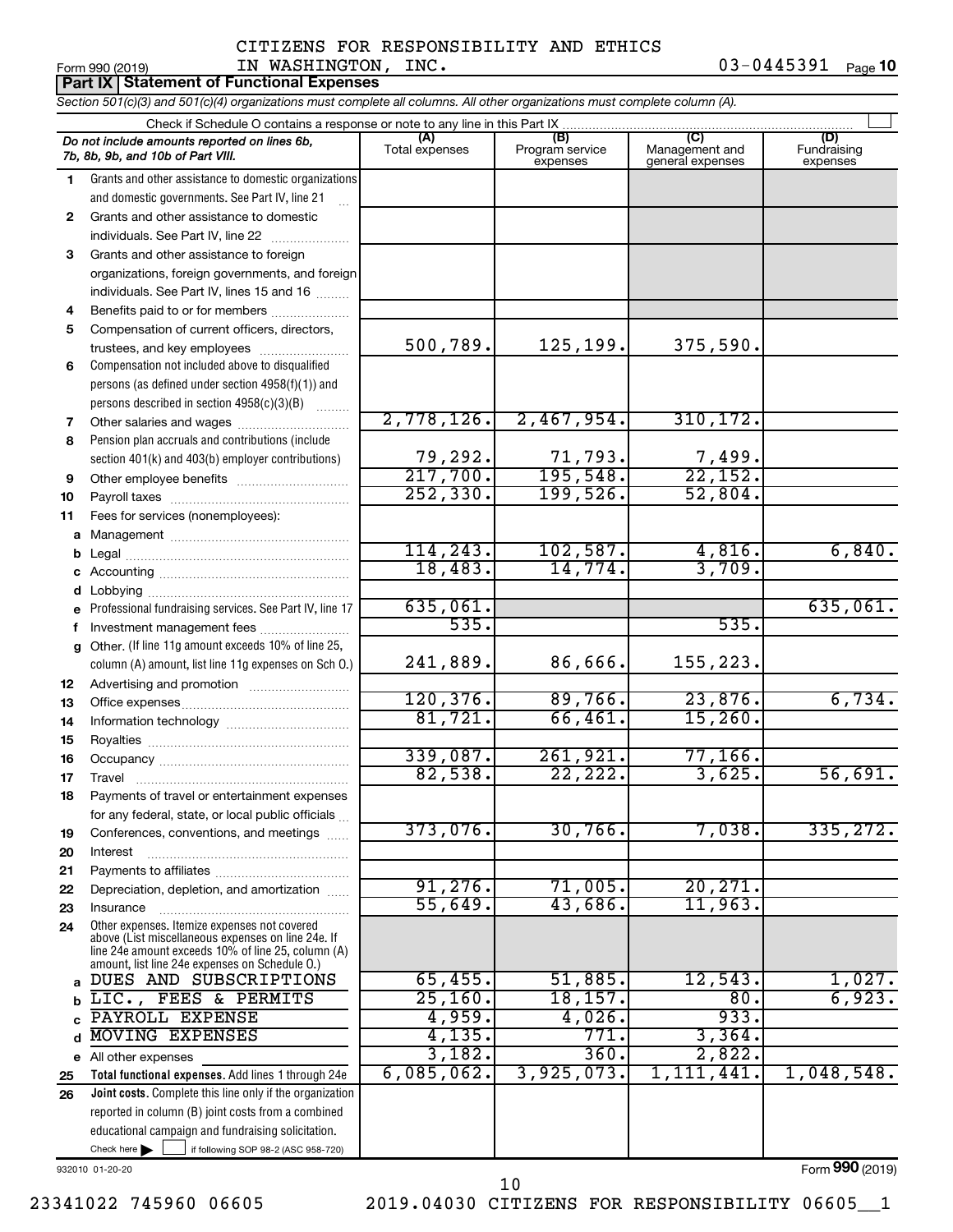**Part 890 (2019)**<br>**Part X Balance Sheet** 

# CITIZENS FOR RESPONSIBILITY AND ETHICS

Form 990 (2019) Page IN WASHINGTON, INC. 03-0445391 03-0445391 Page 11

|                             | . u. . x     | Pululivu Viluu                                                                                         |            |           |                             |                 |                               |
|-----------------------------|--------------|--------------------------------------------------------------------------------------------------------|------------|-----------|-----------------------------|-----------------|-------------------------------|
|                             |              |                                                                                                        |            |           |                             |                 |                               |
|                             |              |                                                                                                        |            |           | (A)<br>Beginning of year    |                 | (B)<br>End of year            |
|                             | 1            |                                                                                                        |            |           | 2,316,160.                  | $\mathbf{1}$    | 912,017.                      |
|                             | $\mathbf{2}$ |                                                                                                        |            |           | 1,586,754.                  | $\overline{2}$  | 2, 253, 036.                  |
|                             | з            |                                                                                                        |            |           | 660,000.                    | $\mathbf{3}$    | 681, 250.                     |
|                             | 4            |                                                                                                        |            |           | 435, 393.                   | $\overline{4}$  | 605, 226.                     |
|                             | 5            | Loans and other receivables from any current or former officer, director,                              |            |           |                             |                 |                               |
|                             |              | trustee, key employee, creator or founder, substantial contributor, or 35%                             |            |           |                             |                 |                               |
|                             |              | controlled entity or family member of any of these persons                                             |            |           | 5                           |                 |                               |
|                             | 6            | Loans and other receivables from other disqualified persons (as defined                                |            |           |                             |                 |                               |
|                             |              | under section $4958(f)(1)$ , and persons described in section $4958(c)(3)(B)$                          |            | 6         |                             |                 |                               |
|                             | 7            |                                                                                                        | $\ldots$   |           | $\overline{7}$              |                 |                               |
| Assets                      | 8            |                                                                                                        |            |           | 8                           |                 |                               |
|                             | 9            |                                                                                                        |            | 115, 263. | 9                           | 73,855.         |                               |
|                             |              | 10a Land, buildings, and equipment: cost or other                                                      |            |           |                             |                 |                               |
|                             |              | basis. Complete Part VI of Schedule D  10a                                                             |            | 378,524.  |                             |                 |                               |
|                             |              |                                                                                                        |            | 254,936.  | 78,231.                     | 10 <sub>c</sub> | 123,588.                      |
|                             | 11           |                                                                                                        |            |           |                             | 11              |                               |
|                             | 12           |                                                                                                        |            |           | 12                          |                 |                               |
|                             | 13           |                                                                                                        |            | 13        |                             |                 |                               |
|                             | 14           |                                                                                                        |            | 14        |                             |                 |                               |
|                             | 15           |                                                                                                        |            |           | 116,054.                    | 15              | 90,522.                       |
|                             | 16           |                                                                                                        |            |           | 5,307,855.                  | 16              | 4,739,494.                    |
|                             | 17           |                                                                                                        |            |           | 252, 102.                   | 17              | 258,853.                      |
|                             | 18           |                                                                                                        |            |           | 18                          |                 |                               |
|                             | 19           |                                                                                                        |            | 500,000.  | 19                          |                 |                               |
|                             | 20           | Tax-exempt bond liabilities                                                                            |            |           |                             | 20              |                               |
|                             | 21           | Escrow or custodial account liability. Complete Part IV of Schedule D                                  |            |           |                             | 21              |                               |
|                             | 22           | Loans and other payables to any current or former officer, director,                                   |            |           |                             |                 |                               |
| Liabilities                 |              | trustee, key employee, creator or founder, substantial contributor, or 35%                             |            |           |                             |                 |                               |
|                             |              | controlled entity or family member of any of these persons                                             |            |           |                             | 22              |                               |
|                             | 23           | Secured mortgages and notes payable to unrelated third parties                                         |            |           |                             | 23              |                               |
|                             | 24           | Unsecured notes and loans payable to unrelated third parties                                           |            |           |                             | 24              |                               |
|                             | 25           | Other liabilities (including federal income tax, payables to related third                             |            |           |                             |                 |                               |
|                             |              | parties, and other liabilities not included on lines 17-24). Complete Part X                           |            |           |                             |                 |                               |
|                             |              | of Schedule D                                                                                          |            |           | 174,659.                    | 25              | 150,902.                      |
|                             | 26           | Total liabilities. Add lines 17 through 25                                                             |            |           | 926, 761.                   | 26              | 409,755.                      |
|                             |              | Organizations that follow FASB ASC 958, check here $\blacktriangleright \lfloor \underline{X} \rfloor$ |            |           |                             |                 |                               |
|                             |              | and complete lines 27, 28, 32, and 33.                                                                 |            |           |                             |                 |                               |
|                             | 27           | Net assets without donor restrictions                                                                  |            |           | $\frac{3,645,754}{735,340}$ | 27              | $\frac{4,152,812.}{176,927.}$ |
|                             | 28           |                                                                                                        |            |           |                             | 28              |                               |
| Net Assets or Fund Balances |              | Organizations that do not follow FASB ASC 958, check here $\blacktriangleright$                        |            |           |                             |                 |                               |
|                             |              | and complete lines 29 through 33.                                                                      |            |           |                             |                 |                               |
|                             | 29           |                                                                                                        |            |           | 29                          |                 |                               |
|                             | 30           | Paid-in or capital surplus, or land, building, or equipment fund                                       |            |           |                             | 30              |                               |
|                             | 31           | Retained earnings, endowment, accumulated income, or other funds                                       |            |           |                             | 31              |                               |
|                             | 32           |                                                                                                        |            |           | 4,381,094.                  | 32              | 4,329,739.                    |
|                             | 33           |                                                                                                        | 5,307,855. | 33        | 4,739,494.                  |                 |                               |

Form (2019) **990**

932011 01-20-20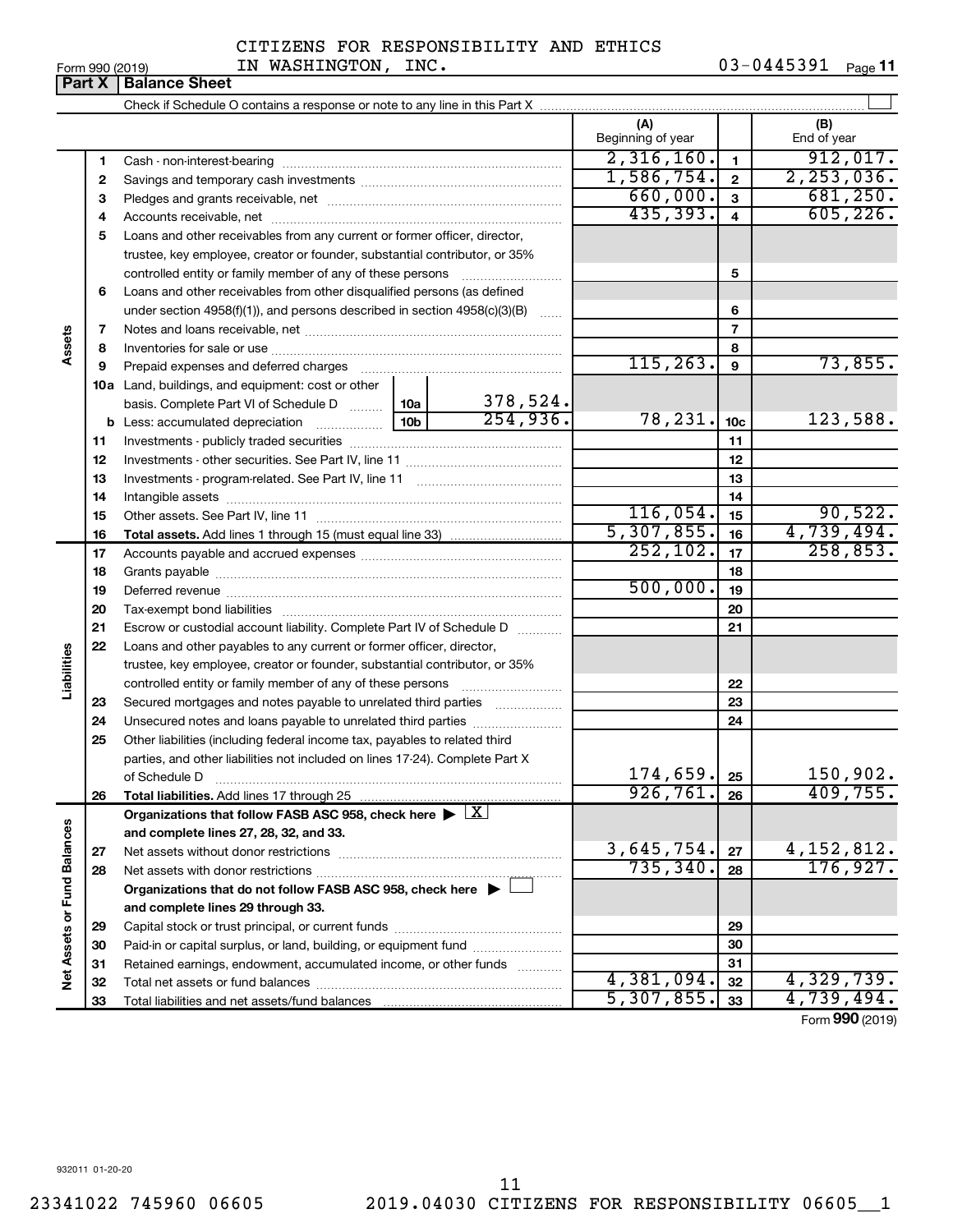|  |  | CITIZENS FOR RESPONSIBILITY AND ETHICS |  |  |
|--|--|----------------------------------------|--|--|
|--|--|----------------------------------------|--|--|

|    | IN WASHINGTON, INC.<br>Form 990 (2019)                                                                                               | 03-0445391     |                |            | Page 12          |  |  |
|----|--------------------------------------------------------------------------------------------------------------------------------------|----------------|----------------|------------|------------------|--|--|
|    | Part XI Reconciliation of Net Assets                                                                                                 |                |                |            |                  |  |  |
|    |                                                                                                                                      |                |                |            |                  |  |  |
|    |                                                                                                                                      |                |                |            |                  |  |  |
| 1  |                                                                                                                                      | $\mathbf{1}$   | 6,033,707.     |            |                  |  |  |
| 2  |                                                                                                                                      | $\overline{2}$ | 6,085,062.     |            | $-51, 355.$      |  |  |
| З  | $\mathbf{3}$                                                                                                                         |                |                |            |                  |  |  |
| 4  | 4,381,094.<br>$\overline{\mathbf{4}}$                                                                                                |                |                |            |                  |  |  |
| 5  |                                                                                                                                      | 5              |                |            |                  |  |  |
| 6  | Donated services and use of facilities [[111] matter contracts and all the services and use of facilities [[11                       | 6              |                |            |                  |  |  |
| 7  | Investment expenses www.communication.com/www.communication.com/www.communication.com/www.com                                        | $\overline{7}$ |                |            |                  |  |  |
| 8  | Prior period adjustments www.communication.communication.communication.com/news-managements                                          | 8              |                |            |                  |  |  |
| 9  | Other changes in net assets or fund balances (explain on Schedule O)                                                                 | 9              |                |            | $\overline{0}$ . |  |  |
| 10 | Net assets or fund balances at end of year. Combine lines 3 through 9 (must equal Part X, line 32,                                   |                |                |            |                  |  |  |
|    |                                                                                                                                      | 10             | 4,329,739.     |            |                  |  |  |
|    | <b>Part XII</b> Financial Statements and Reporting                                                                                   |                |                |            |                  |  |  |
|    |                                                                                                                                      |                |                |            |                  |  |  |
|    |                                                                                                                                      |                |                | <b>Yes</b> | No               |  |  |
| 1  | Accounting method used to prepare the Form 990: $\Box$ Cash $\Box$ Accrual $\Box$ Other                                              |                |                |            |                  |  |  |
|    | If the organization changed its method of accounting from a prior year or checked "Other," explain in Schedule O.                    |                |                |            |                  |  |  |
|    |                                                                                                                                      |                | 2a             |            | х                |  |  |
|    | If "Yes," check a box below to indicate whether the financial statements for the year were compiled or reviewed on a                 |                |                |            |                  |  |  |
|    | separate basis, consolidated basis, or both:                                                                                         |                |                |            |                  |  |  |
|    | Separate basis<br>Consolidated basis<br>Both consolidated and separate basis                                                         |                |                |            |                  |  |  |
|    |                                                                                                                                      |                | 2 <sub>b</sub> | х          |                  |  |  |
|    | If "Yes," check a box below to indicate whether the financial statements for the year were audited on a separate basis,              |                |                |            |                  |  |  |
|    | consolidated basis, or both:                                                                                                         |                |                |            |                  |  |  |
|    | $ \mathbf{X} $ Separate basis<br>Consolidated basis<br>Both consolidated and separate basis                                          |                |                |            |                  |  |  |
|    | c If "Yes" to line 2a or 2b, does the organization have a committee that assumes responsibility for oversight of the audit,          |                |                |            |                  |  |  |
|    |                                                                                                                                      |                |                |            |                  |  |  |
|    | If the organization changed either its oversight process or selection process during the tax year, explain on Schedule O.            |                |                |            |                  |  |  |
|    | 3a As a result of a federal award, was the organization required to undergo an audit or audits as set forth in the Single Audit      |                |                |            |                  |  |  |
|    |                                                                                                                                      |                | За             |            | x                |  |  |
|    | <b>b</b> If "Yes," did the organization undergo the required audit or audits? If the organization did not undergo the required audit |                |                |            |                  |  |  |
|    |                                                                                                                                      |                | 3b             |            |                  |  |  |

Form (2019) **990**

932012 01-20-20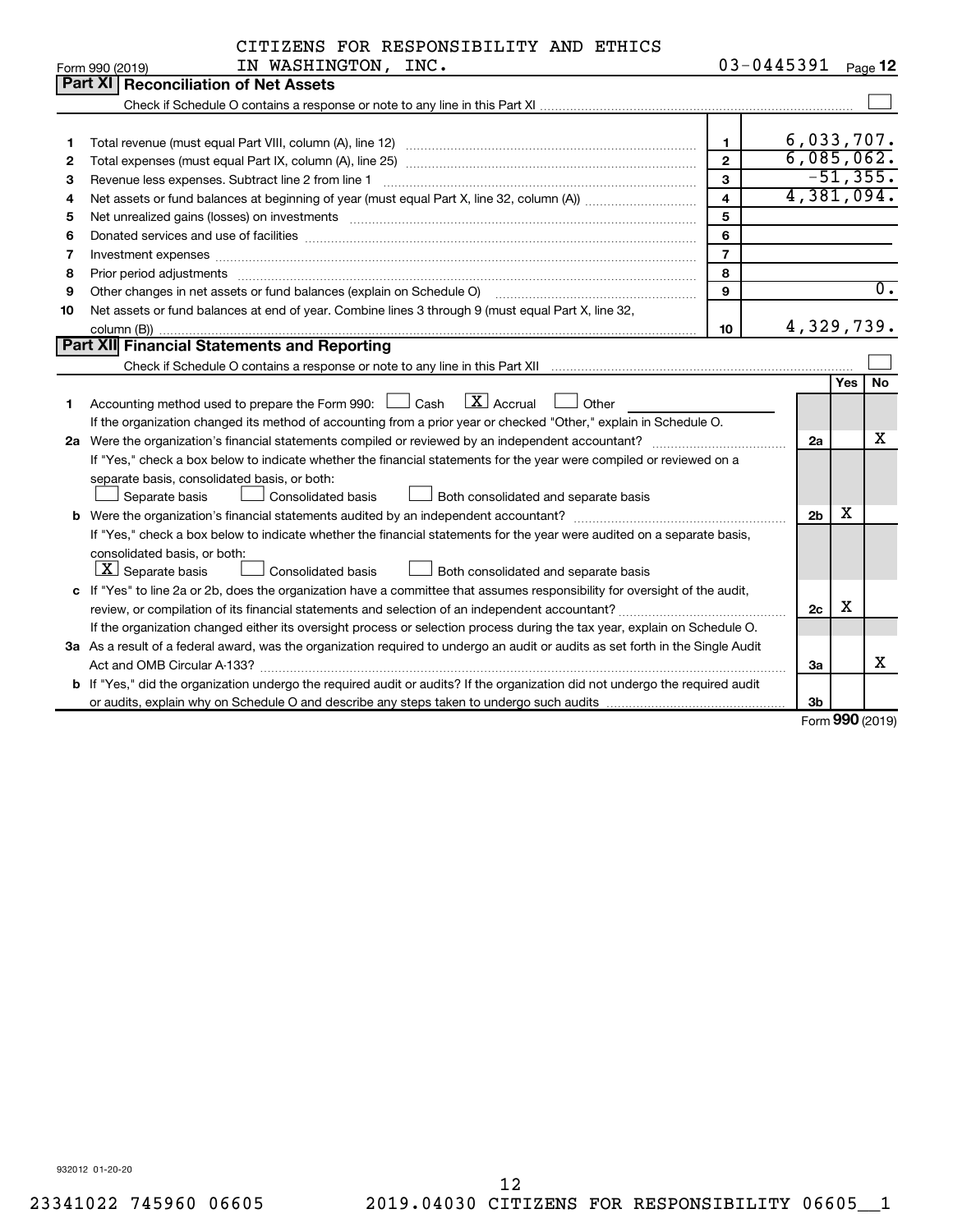| <b>SCHEDULE A</b><br><b>Public Charity Status and Public Support</b>                                                                      |                                                                                                                                                                                                                                                 |                                                                        |                                                                                                                                               |     |                                                                |                                                      | OMB No. 1545-0047 |                                                    |  |
|-------------------------------------------------------------------------------------------------------------------------------------------|-------------------------------------------------------------------------------------------------------------------------------------------------------------------------------------------------------------------------------------------------|------------------------------------------------------------------------|-----------------------------------------------------------------------------------------------------------------------------------------------|-----|----------------------------------------------------------------|------------------------------------------------------|-------------------|----------------------------------------------------|--|
| (Form 990 or 990-EZ)                                                                                                                      |                                                                                                                                                                                                                                                 |                                                                        | Complete if the organization is a section 501(c)(3) organization or a section                                                                 |     |                                                                |                                                      |                   |                                                    |  |
|                                                                                                                                           |                                                                                                                                                                                                                                                 |                                                                        | 4947(a)(1) nonexempt charitable trust.                                                                                                        |     |                                                                |                                                      |                   |                                                    |  |
| Department of the Treasury<br>Internal Revenue Service                                                                                    |                                                                                                                                                                                                                                                 |                                                                        | Attach to Form 990 or Form 990-EZ.                                                                                                            |     |                                                                |                                                      |                   | <b>Open to Public</b>                              |  |
|                                                                                                                                           |                                                                                                                                                                                                                                                 |                                                                        | Go to www.irs.gov/Form990 for instructions and the latest information.                                                                        |     |                                                                |                                                      |                   | Inspection                                         |  |
| Name of the organization                                                                                                                  |                                                                                                                                                                                                                                                 |                                                                        | CITIZENS FOR RESPONSIBILITY AND ETHICS                                                                                                        |     |                                                                |                                                      |                   | <b>Employer identification number</b>              |  |
|                                                                                                                                           |                                                                                                                                                                                                                                                 | IN WASHINGTON, INC.                                                    |                                                                                                                                               |     |                                                                |                                                      |                   | 03-0445391                                         |  |
| Part I                                                                                                                                    |                                                                                                                                                                                                                                                 |                                                                        | Reason for Public Charity Status (All organizations must complete this part.) See instructions.                                               |     |                                                                |                                                      |                   |                                                    |  |
| The organization is not a private foundation because it is: (For lines 1 through 12, check only one box.)                                 |                                                                                                                                                                                                                                                 |                                                                        |                                                                                                                                               |     |                                                                |                                                      |                   |                                                    |  |
| 1                                                                                                                                         |                                                                                                                                                                                                                                                 |                                                                        | A church, convention of churches, or association of churches described in section 170(b)(1)(A)(i).                                            |     |                                                                |                                                      |                   |                                                    |  |
| 2                                                                                                                                         | A school described in section 170(b)(1)(A)(ii). (Attach Schedule E (Form 990 or 990-EZ).)                                                                                                                                                       |                                                                        |                                                                                                                                               |     |                                                                |                                                      |                   |                                                    |  |
| 3                                                                                                                                         | A hospital or a cooperative hospital service organization described in section 170(b)(1)(A)(iii).<br>A medical research organization operated in conjunction with a hospital described in section 170(b)(1)(A)(iii). Enter the hospital's name, |                                                                        |                                                                                                                                               |     |                                                                |                                                      |                   |                                                    |  |
| 4<br>city, and state:                                                                                                                     |                                                                                                                                                                                                                                                 |                                                                        |                                                                                                                                               |     |                                                                |                                                      |                   |                                                    |  |
| 5                                                                                                                                         |                                                                                                                                                                                                                                                 |                                                                        | An organization operated for the benefit of a college or university owned or operated by a governmental unit described in                     |     |                                                                |                                                      |                   |                                                    |  |
|                                                                                                                                           |                                                                                                                                                                                                                                                 | section 170(b)(1)(A)(iv). (Complete Part II.)                          |                                                                                                                                               |     |                                                                |                                                      |                   |                                                    |  |
| 6                                                                                                                                         |                                                                                                                                                                                                                                                 |                                                                        | A federal, state, or local government or governmental unit described in section 170(b)(1)(A)(v).                                              |     |                                                                |                                                      |                   |                                                    |  |
| $\mathbf{X}$<br>$\overline{7}$                                                                                                            |                                                                                                                                                                                                                                                 |                                                                        | An organization that normally receives a substantial part of its support from a governmental unit or from the general public described in     |     |                                                                |                                                      |                   |                                                    |  |
|                                                                                                                                           |                                                                                                                                                                                                                                                 | section 170(b)(1)(A)(vi). (Complete Part II.)                          |                                                                                                                                               |     |                                                                |                                                      |                   |                                                    |  |
| 8                                                                                                                                         |                                                                                                                                                                                                                                                 |                                                                        | A community trust described in section 170(b)(1)(A)(vi). (Complete Part II.)                                                                  |     |                                                                |                                                      |                   |                                                    |  |
| 9                                                                                                                                         |                                                                                                                                                                                                                                                 |                                                                        | An agricultural research organization described in section 170(b)(1)(A)(ix) operated in conjunction with a land-grant college                 |     |                                                                |                                                      |                   |                                                    |  |
|                                                                                                                                           |                                                                                                                                                                                                                                                 |                                                                        | or university or a non-land-grant college of agriculture (see instructions). Enter the name, city, and state of the college or                |     |                                                                |                                                      |                   |                                                    |  |
| university:                                                                                                                               |                                                                                                                                                                                                                                                 |                                                                        |                                                                                                                                               |     |                                                                |                                                      |                   |                                                    |  |
| 10                                                                                                                                        |                                                                                                                                                                                                                                                 |                                                                        | An organization that normally receives: (1) more than 33 1/3% of its support from contributions, membership fees, and gross receipts from     |     |                                                                |                                                      |                   |                                                    |  |
|                                                                                                                                           |                                                                                                                                                                                                                                                 |                                                                        | activities related to its exempt functions - subject to certain exceptions, and (2) no more than 33 1/3% of its support from gross investment |     |                                                                |                                                      |                   |                                                    |  |
|                                                                                                                                           |                                                                                                                                                                                                                                                 |                                                                        | income and unrelated business taxable income (less section 511 tax) from businesses acquired by the organization after June 30, 1975.         |     |                                                                |                                                      |                   |                                                    |  |
|                                                                                                                                           |                                                                                                                                                                                                                                                 | See section 509(a)(2). (Complete Part III.)                            |                                                                                                                                               |     |                                                                |                                                      |                   |                                                    |  |
| 11                                                                                                                                        |                                                                                                                                                                                                                                                 |                                                                        | An organization organized and operated exclusively to test for public safety. See section 509(a)(4).                                          |     |                                                                |                                                      |                   |                                                    |  |
| 12 <sub>2</sub>                                                                                                                           |                                                                                                                                                                                                                                                 |                                                                        | An organization organized and operated exclusively for the benefit of, to perform the functions of, or to carry out the purposes of one or    |     |                                                                |                                                      |                   |                                                    |  |
|                                                                                                                                           |                                                                                                                                                                                                                                                 |                                                                        | more publicly supported organizations described in section 509(a)(1) or section 509(a)(2). See section 509(a)(3). Check the box in            |     |                                                                |                                                      |                   |                                                    |  |
|                                                                                                                                           |                                                                                                                                                                                                                                                 |                                                                        | lines 12a through 12d that describes the type of supporting organization and complete lines 12e, 12f, and 12g.                                |     |                                                                |                                                      |                   |                                                    |  |
| a                                                                                                                                         |                                                                                                                                                                                                                                                 |                                                                        | Type I. A supporting organization operated, supervised, or controlled by its supported organization(s), typically by giving                   |     |                                                                |                                                      |                   |                                                    |  |
|                                                                                                                                           |                                                                                                                                                                                                                                                 | organization. You must complete Part IV, Sections A and B.             | the supported organization(s) the power to regularly appoint or elect a majority of the directors or trustees of the supporting               |     |                                                                |                                                      |                   |                                                    |  |
| b                                                                                                                                         |                                                                                                                                                                                                                                                 |                                                                        | Type II. A supporting organization supervised or controlled in connection with its supported organization(s), by having                       |     |                                                                |                                                      |                   |                                                    |  |
|                                                                                                                                           |                                                                                                                                                                                                                                                 |                                                                        | control or management of the supporting organization vested in the same persons that control or manage the supported                          |     |                                                                |                                                      |                   |                                                    |  |
|                                                                                                                                           |                                                                                                                                                                                                                                                 | organization(s). You must complete Part IV, Sections A and C.          |                                                                                                                                               |     |                                                                |                                                      |                   |                                                    |  |
|                                                                                                                                           |                                                                                                                                                                                                                                                 |                                                                        | Type III functionally integrated. A supporting organization operated in connection with, and functionally integrated with,                    |     |                                                                |                                                      |                   |                                                    |  |
|                                                                                                                                           |                                                                                                                                                                                                                                                 |                                                                        | its supported organization(s) (see instructions). You must complete Part IV, Sections A, D, and E.                                            |     |                                                                |                                                      |                   |                                                    |  |
| d                                                                                                                                         |                                                                                                                                                                                                                                                 |                                                                        | Type III non-functionally integrated. A supporting organization operated in connection with its supported organization(s)                     |     |                                                                |                                                      |                   |                                                    |  |
|                                                                                                                                           |                                                                                                                                                                                                                                                 |                                                                        | that is not functionally integrated. The organization generally must satisfy a distribution requirement and an attentiveness                  |     |                                                                |                                                      |                   |                                                    |  |
|                                                                                                                                           |                                                                                                                                                                                                                                                 |                                                                        | requirement (see instructions). You must complete Part IV, Sections A and D, and Part V.                                                      |     |                                                                |                                                      |                   |                                                    |  |
| е                                                                                                                                         |                                                                                                                                                                                                                                                 |                                                                        | Check this box if the organization received a written determination from the IRS that it is a Type I, Type II, Type III                       |     |                                                                |                                                      |                   |                                                    |  |
|                                                                                                                                           |                                                                                                                                                                                                                                                 |                                                                        | functionally integrated, or Type III non-functionally integrated supporting organization.                                                     |     |                                                                |                                                      |                   |                                                    |  |
| f Enter the number of supported organizations                                                                                             |                                                                                                                                                                                                                                                 |                                                                        |                                                                                                                                               |     |                                                                |                                                      |                   |                                                    |  |
|                                                                                                                                           |                                                                                                                                                                                                                                                 | Provide the following information about the supported organization(s). |                                                                                                                                               |     |                                                                |                                                      |                   |                                                    |  |
| (i) Name of supported<br>organization                                                                                                     |                                                                                                                                                                                                                                                 | (ii) EIN                                                               | (iii) Type of organization<br>(described on lines 1-10                                                                                        |     | (iv) Is the organization listed<br>in your governing document? | (v) Amount of monetary<br>support (see instructions) |                   | (vi) Amount of other<br>support (see instructions) |  |
|                                                                                                                                           |                                                                                                                                                                                                                                                 |                                                                        | above (see instructions))                                                                                                                     | Yes | No                                                             |                                                      |                   |                                                    |  |
|                                                                                                                                           |                                                                                                                                                                                                                                                 |                                                                        |                                                                                                                                               |     |                                                                |                                                      |                   |                                                    |  |
|                                                                                                                                           |                                                                                                                                                                                                                                                 |                                                                        |                                                                                                                                               |     |                                                                |                                                      |                   |                                                    |  |
|                                                                                                                                           |                                                                                                                                                                                                                                                 |                                                                        |                                                                                                                                               |     |                                                                |                                                      |                   |                                                    |  |
|                                                                                                                                           |                                                                                                                                                                                                                                                 |                                                                        |                                                                                                                                               |     |                                                                |                                                      |                   |                                                    |  |
|                                                                                                                                           |                                                                                                                                                                                                                                                 |                                                                        |                                                                                                                                               |     |                                                                |                                                      |                   |                                                    |  |
|                                                                                                                                           |                                                                                                                                                                                                                                                 |                                                                        |                                                                                                                                               |     |                                                                |                                                      |                   |                                                    |  |
|                                                                                                                                           |                                                                                                                                                                                                                                                 |                                                                        |                                                                                                                                               |     |                                                                |                                                      |                   |                                                    |  |
|                                                                                                                                           |                                                                                                                                                                                                                                                 |                                                                        |                                                                                                                                               |     |                                                                |                                                      |                   |                                                    |  |
|                                                                                                                                           |                                                                                                                                                                                                                                                 |                                                                        |                                                                                                                                               |     |                                                                |                                                      |                   |                                                    |  |
| Total                                                                                                                                     |                                                                                                                                                                                                                                                 |                                                                        |                                                                                                                                               |     |                                                                |                                                      |                   |                                                    |  |
| LHA For Paperwork Reduction Act Notice, see the Instructions for Form 990 or 990-FZ, 932021 09-25-19 Schedule A (Form 990 or 990-FZ) 2019 |                                                                                                                                                                                                                                                 |                                                                        |                                                                                                                                               |     |                                                                |                                                      |                   |                                                    |  |

932021 09-25-19 **For Paperwork Reduction Act Notice, see the Instructions for Form 990 or 990-EZ. Schedule A (Form 990 or 990-EZ) 2019** LHA  $\overline{13}$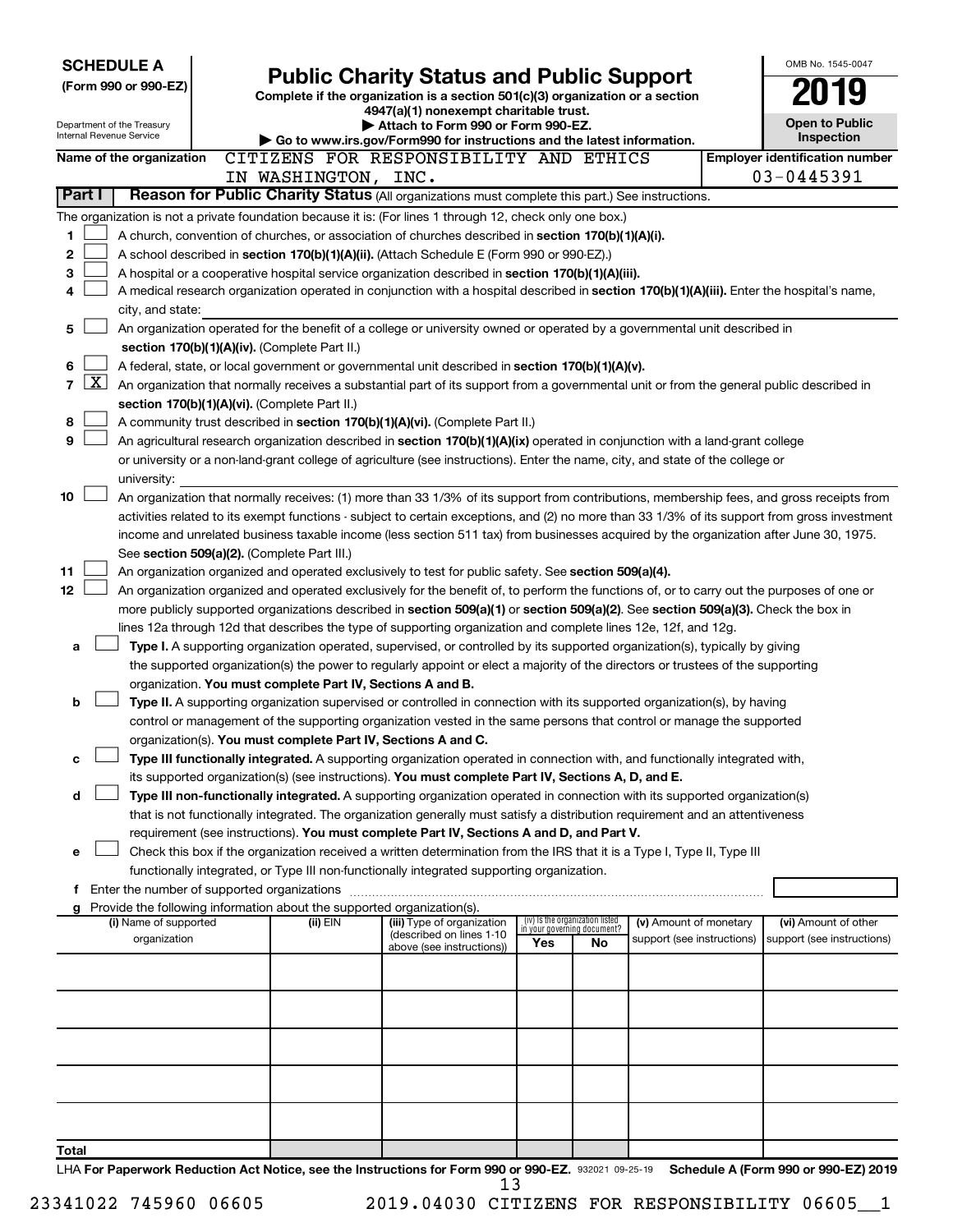#### Schedule A (Form 990 or 990-EZ) 2019 IN WASHINGTON, INC.  $03-0445391$  Page

03-0445391 Page 2

(Complete only if you checked the box on line 5, 7, or 8 of Part I or if the organization failed to qualify under Part III. If the organization **Part II Support Schedule for Organizations Described in Sections 170(b)(1)(A)(iv) and 170(b)(1)(A)(vi)**

fails to qualify under the tests listed below, please complete Part III.)

|    | <b>Section A. Public Support</b>                                                                                                                                                                                              |            |            |            |            |                                      |                                    |
|----|-------------------------------------------------------------------------------------------------------------------------------------------------------------------------------------------------------------------------------|------------|------------|------------|------------|--------------------------------------|------------------------------------|
|    | Calendar year (or fiscal year beginning in)                                                                                                                                                                                   | (a) 2015   | (b) 2016   | $(c)$ 2017 | $(d)$ 2018 | (e) 2019                             | (f) Total                          |
|    | 1 Gifts, grants, contributions, and                                                                                                                                                                                           |            |            |            |            |                                      |                                    |
|    | membership fees received. (Do not                                                                                                                                                                                             |            |            |            |            |                                      |                                    |
|    | include any "unusual grants.")                                                                                                                                                                                                | 2,150,980. | 1,853,672. | 7,773,524. | 5,304,030. | 5,989,080.                           | 23,071,286.                        |
|    | 2 Tax revenues levied for the organ-                                                                                                                                                                                          |            |            |            |            |                                      |                                    |
|    | ization's benefit and either paid to                                                                                                                                                                                          |            |            |            |            |                                      |                                    |
|    | or expended on its behalf                                                                                                                                                                                                     |            |            |            |            |                                      |                                    |
|    | 3 The value of services or facilities                                                                                                                                                                                         |            |            |            |            |                                      |                                    |
|    | furnished by a governmental unit to                                                                                                                                                                                           |            |            |            |            |                                      |                                    |
|    | the organization without charge                                                                                                                                                                                               |            |            |            |            |                                      |                                    |
|    | 4 Total. Add lines 1 through 3                                                                                                                                                                                                | 2,150,980. | 1,853,672. | 7,773,524. | 5,304,030. | 5,989,080.                           | 23,071,286.                        |
|    | 5 The portion of total contributions                                                                                                                                                                                          |            |            |            |            |                                      |                                    |
|    | by each person (other than a                                                                                                                                                                                                  |            |            |            |            |                                      |                                    |
|    | governmental unit or publicly                                                                                                                                                                                                 |            |            |            |            |                                      |                                    |
|    | supported organization) included                                                                                                                                                                                              |            |            |            |            |                                      |                                    |
|    | on line 1 that exceeds 2% of the                                                                                                                                                                                              |            |            |            |            |                                      |                                    |
|    | amount shown on line 11,                                                                                                                                                                                                      |            |            |            |            |                                      |                                    |
|    | column (f)                                                                                                                                                                                                                    |            |            |            |            |                                      | 4,811,098.                         |
|    | 6 Public support. Subtract line 5 from line 4.                                                                                                                                                                                |            |            |            |            |                                      | 18, 260, 188.                      |
|    | <b>Section B. Total Support</b>                                                                                                                                                                                               |            |            |            |            |                                      |                                    |
|    | Calendar year (or fiscal year beginning in)                                                                                                                                                                                   | (a) 2015   | (b) 2016   | $(c)$ 2017 | $(d)$ 2018 | (e) 2019                             | (f) Total                          |
|    | <b>7</b> Amounts from line 4                                                                                                                                                                                                  | 2,150,980. | 1,853,672. | 7,773,524  | 5,304,030  | 5,989,080                            | 23,071,286.                        |
|    | 8 Gross income from interest,                                                                                                                                                                                                 |            |            |            |            |                                      |                                    |
|    | dividends, payments received on                                                                                                                                                                                               |            |            |            |            |                                      |                                    |
|    | securities loans, rents, royalties,                                                                                                                                                                                           |            |            |            |            |                                      |                                    |
|    | and income from similar sources                                                                                                                                                                                               | 182.       | 662.       | 3,098.     | 24,717.    | 43,947.                              | 72,606.                            |
| 9. | Net income from unrelated business                                                                                                                                                                                            |            |            |            |            |                                      |                                    |
|    | activities, whether or not the                                                                                                                                                                                                |            |            |            |            |                                      |                                    |
|    | business is regularly carried on                                                                                                                                                                                              |            |            |            |            |                                      |                                    |
|    | 10 Other income. Do not include gain                                                                                                                                                                                          |            |            |            |            |                                      |                                    |
|    | or loss from the sale of capital                                                                                                                                                                                              |            |            |            |            |                                      |                                    |
|    | assets (Explain in Part VI.)                                                                                                                                                                                                  |            |            |            |            |                                      |                                    |
|    | 11 Total support. Add lines 7 through 10                                                                                                                                                                                      |            |            |            |            |                                      | 23, 143, 892.                      |
|    | 12 Gross receipts from related activities, etc. (see instructions)                                                                                                                                                            |            |            |            |            | 12                                   | 381,753.                           |
|    | 13 First five years. If the Form 990 is for the organization's first, second, third, fourth, or fifth tax year as a section 501(c)(3)                                                                                         |            |            |            |            |                                      |                                    |
|    | organization, check this box and stop here<br>Section C. Computation of Public Support Percentage                                                                                                                             |            |            |            |            |                                      |                                    |
|    |                                                                                                                                                                                                                               |            |            |            |            | 14                                   | 78.90<br>%                         |
|    |                                                                                                                                                                                                                               |            |            |            |            | 15                                   | 82.27<br>$\%$                      |
|    | 16a 33 1/3% support test - 2019. If the organization did not check the box on line 13, and line 14 is 33 1/3% or more, check this box and                                                                                     |            |            |            |            |                                      |                                    |
|    | stop here. The organization qualifies as a publicly supported organization manufaction manufacture or the organization manufacture or the organization manufacture or the organization of the state of the state of the state |            |            |            |            |                                      | $\blacktriangleright$ $\mathbf{X}$ |
|    | b 33 1/3% support test - 2018. If the organization did not check a box on line 13 or 16a, and line 15 is 33 1/3% or more, check this box                                                                                      |            |            |            |            |                                      |                                    |
|    |                                                                                                                                                                                                                               |            |            |            |            |                                      |                                    |
|    | 17a 10% -facts-and-circumstances test - 2019. If the organization did not check a box on line 13, 16a, or 16b, and line 14 is 10% or more,                                                                                    |            |            |            |            |                                      |                                    |
|    | and if the organization meets the "facts-and-circumstances" test, check this box and stop here. Explain in Part VI how the organization                                                                                       |            |            |            |            |                                      |                                    |
|    | meets the "facts-and-circumstances" test. The organization qualifies as a publicly supported organization <i></i>                                                                                                             |            |            |            |            |                                      |                                    |
|    | b 10% -facts-and-circumstances test - 2018. If the organization did not check a box on line 13, 16a, 16b, or 17a, and line 15 is 10% or                                                                                       |            |            |            |            |                                      |                                    |
|    | more, and if the organization meets the "facts-and-circumstances" test, check this box and stop here. Explain in Part VI how the                                                                                              |            |            |            |            |                                      |                                    |
|    | organization meets the "facts-and-circumstances" test. The organization qualifies as a publicly supported organization                                                                                                        |            |            |            |            |                                      |                                    |
|    | 18 Private foundation. If the organization did not check a box on line 13, 16a, 16b, 17a, or 17b, check this box and see instructions                                                                                         |            |            |            |            |                                      |                                    |
|    |                                                                                                                                                                                                                               |            |            |            |            | Schedule A (Form 990 or 990-EZ) 2019 |                                    |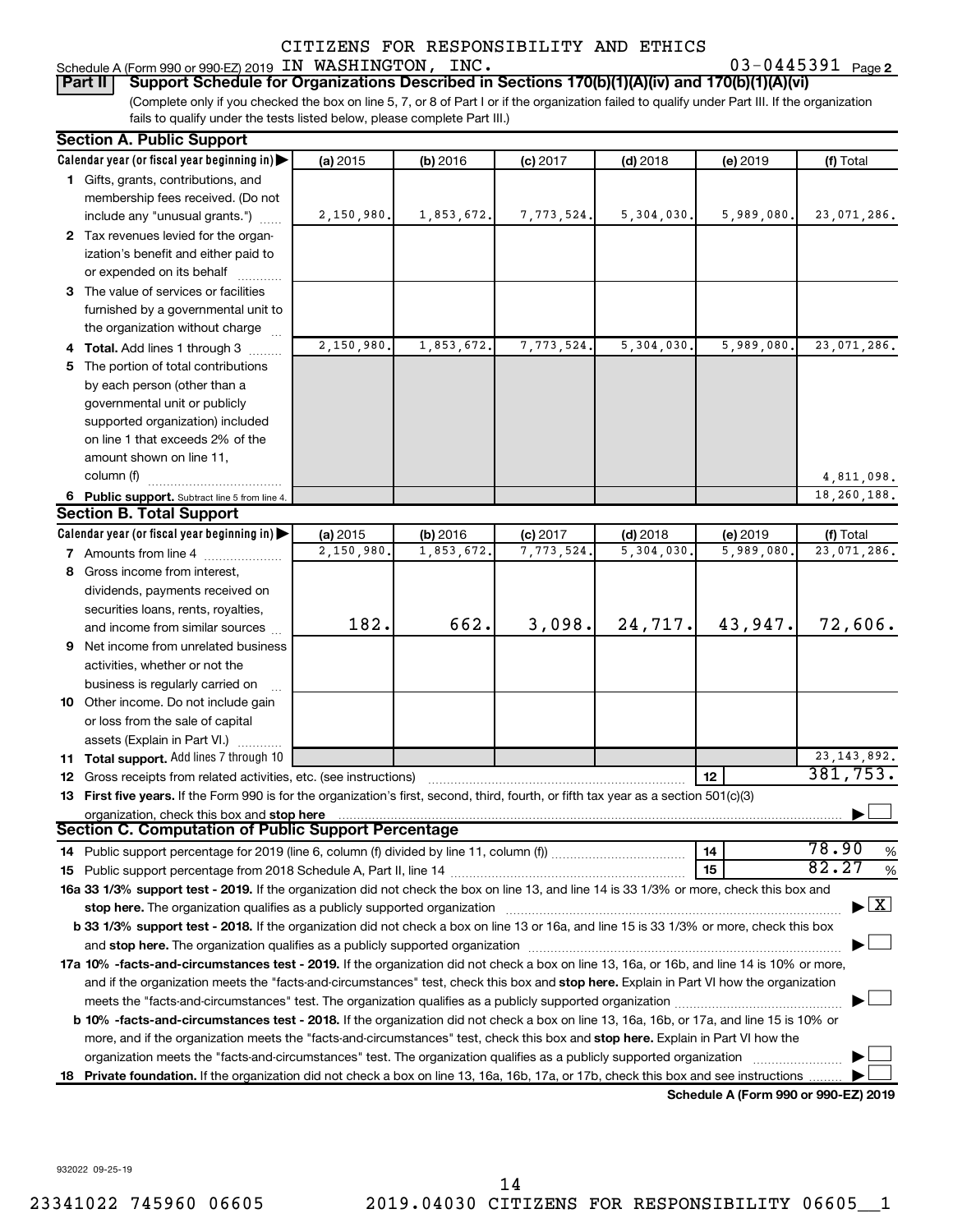## Schedule A (Form 990 or 990-EZ) 2019 IN WASHINGTON, INC.  $03-0445391$  Page

03-0445391 Page 3

(Complete only if you checked the box on line 10 of Part I or if the organization failed to qualify under Part II. If the organization fails to **Part III Support Schedule for Organizations Described in Section 509(a)(2)** 

qualify under the tests listed below, please complete Part II.)

|    | Calendar year (or fiscal year beginning in)                                                                                                                                                                                                                              | (a) 2015 | (b) 2016 | $(c)$ 2017 | $(d)$ 2018                                   | (e) 2019 | (f) Total                            |   |
|----|--------------------------------------------------------------------------------------------------------------------------------------------------------------------------------------------------------------------------------------------------------------------------|----------|----------|------------|----------------------------------------------|----------|--------------------------------------|---|
|    | 1 Gifts, grants, contributions, and                                                                                                                                                                                                                                      |          |          |            |                                              |          |                                      |   |
|    | membership fees received. (Do not                                                                                                                                                                                                                                        |          |          |            |                                              |          |                                      |   |
|    | include any "unusual grants.")                                                                                                                                                                                                                                           |          |          |            |                                              |          |                                      |   |
|    | 2 Gross receipts from admissions,<br>merchandise sold or services per-<br>formed, or facilities furnished in<br>any activity that is related to the                                                                                                                      |          |          |            |                                              |          |                                      |   |
|    | organization's tax-exempt purpose                                                                                                                                                                                                                                        |          |          |            |                                              |          |                                      |   |
| 3. | Gross receipts from activities that                                                                                                                                                                                                                                      |          |          |            |                                              |          |                                      |   |
|    | are not an unrelated trade or bus-<br>iness under section 513                                                                                                                                                                                                            |          |          |            |                                              |          |                                      |   |
| 4  | Tax revenues levied for the organ-                                                                                                                                                                                                                                       |          |          |            |                                              |          |                                      |   |
|    | ization's benefit and either paid to<br>or expended on its behalf<br>.                                                                                                                                                                                                   |          |          |            |                                              |          |                                      |   |
| 5. | The value of services or facilities                                                                                                                                                                                                                                      |          |          |            |                                              |          |                                      |   |
|    | furnished by a governmental unit to<br>the organization without charge                                                                                                                                                                                                   |          |          |            |                                              |          |                                      |   |
| 6  | Total. Add lines 1 through 5                                                                                                                                                                                                                                             |          |          |            |                                              |          |                                      |   |
|    | 7a Amounts included on lines 1, 2, and                                                                                                                                                                                                                                   |          |          |            |                                              |          |                                      |   |
|    | 3 received from disqualified persons                                                                                                                                                                                                                                     |          |          |            |                                              |          |                                      |   |
|    | <b>b</b> Amounts included on lines 2 and 3 received                                                                                                                                                                                                                      |          |          |            |                                              |          |                                      |   |
|    | from other than disqualified persons that<br>exceed the greater of \$5,000 or 1% of the<br>amount on line 13 for the year                                                                                                                                                |          |          |            |                                              |          |                                      |   |
|    | c Add lines 7a and 7b                                                                                                                                                                                                                                                    |          |          |            |                                              |          |                                      |   |
|    | 8 Public support. (Subtract line 7c from line 6.)                                                                                                                                                                                                                        |          |          |            |                                              |          |                                      |   |
|    | <b>Section B. Total Support</b>                                                                                                                                                                                                                                          |          |          |            |                                              |          |                                      |   |
|    | Calendar year (or fiscal year beginning in)                                                                                                                                                                                                                              | (a) 2015 | (b) 2016 | $(c)$ 2017 | $(d)$ 2018                                   | (e) 2019 | (f) Total                            |   |
|    | <b>9</b> Amounts from line 6                                                                                                                                                                                                                                             |          |          |            |                                              |          |                                      |   |
|    | <b>10a</b> Gross income from interest,<br>dividends, payments received on<br>securities loans, rents, royalties,<br>and income from similar sources                                                                                                                      |          |          |            |                                              |          |                                      |   |
|    | <b>b</b> Unrelated business taxable income                                                                                                                                                                                                                               |          |          |            |                                              |          |                                      |   |
|    | (less section 511 taxes) from businesses<br>acquired after June 30, 1975 [[11, 11, 11, 11]                                                                                                                                                                               |          |          |            |                                              |          |                                      |   |
|    | c Add lines 10a and 10b                                                                                                                                                                                                                                                  |          |          |            |                                              |          |                                      |   |
| 11 | Net income from unrelated business<br>activities not included in line 10b.<br>whether or not the business is<br>regularly carried on                                                                                                                                     |          |          |            |                                              |          |                                      |   |
|    | <b>12</b> Other income. Do not include gain<br>or loss from the sale of capital<br>assets (Explain in Part VI.)                                                                                                                                                          |          |          |            |                                              |          |                                      |   |
|    | <b>13</b> Total support. (Add lines 9, 10c, 11, and 12.)                                                                                                                                                                                                                 |          |          |            |                                              |          |                                      |   |
|    | 14 First five years. If the Form 990 is for the organization's first, second, third, fourth, or fifth tax year as a section 501(c)(3) organization,                                                                                                                      |          |          |            |                                              |          |                                      |   |
|    |                                                                                                                                                                                                                                                                          |          |          |            |                                              |          |                                      |   |
|    | <b>Section C. Computation of Public Support Percentage</b>                                                                                                                                                                                                               |          |          |            |                                              |          |                                      |   |
|    |                                                                                                                                                                                                                                                                          |          |          |            |                                              | 15       |                                      | % |
|    |                                                                                                                                                                                                                                                                          |          |          |            |                                              | 16       |                                      | % |
|    | Section D. Computation of Investment Income Percentage                                                                                                                                                                                                                   |          |          |            |                                              |          |                                      |   |
|    |                                                                                                                                                                                                                                                                          |          |          |            |                                              | 17       |                                      | % |
|    | 18 Investment income percentage from 2018 Schedule A, Part III, line 17                                                                                                                                                                                                  |          |          |            |                                              | 18       |                                      | % |
|    | 19a 33 1/3% support tests - 2019. If the organization did not check the box on line 14, and line 15 is more than 33 1/3%, and line 17 is not                                                                                                                             |          |          |            |                                              |          |                                      |   |
|    | more than 33 1/3%, check this box and stop here. The organization qualifies as a publicly supported organization                                                                                                                                                         |          |          |            |                                              |          |                                      |   |
|    | b 33 1/3% support tests - 2018. If the organization did not check a box on line 14 or line 19a, and line 16 is more than 33 1/3%, and<br>line 18 is not more than 33 1/3%, check this box and stop here. The organization qualifies as a publicly supported organization |          |          |            |                                              |          |                                      |   |
|    |                                                                                                                                                                                                                                                                          |          |          |            |                                              |          |                                      |   |
|    | 932023 09-25-19                                                                                                                                                                                                                                                          |          |          |            |                                              |          | Schedule A (Form 990 or 990-EZ) 2019 |   |
|    |                                                                                                                                                                                                                                                                          |          |          | 15         |                                              |          |                                      |   |
|    | 23341022 745960 06605                                                                                                                                                                                                                                                    |          |          |            | 2019.04030 CITIZENS FOR RESPONSIBILITY 06605 |          |                                      |   |
|    |                                                                                                                                                                                                                                                                          |          |          |            |                                              |          |                                      |   |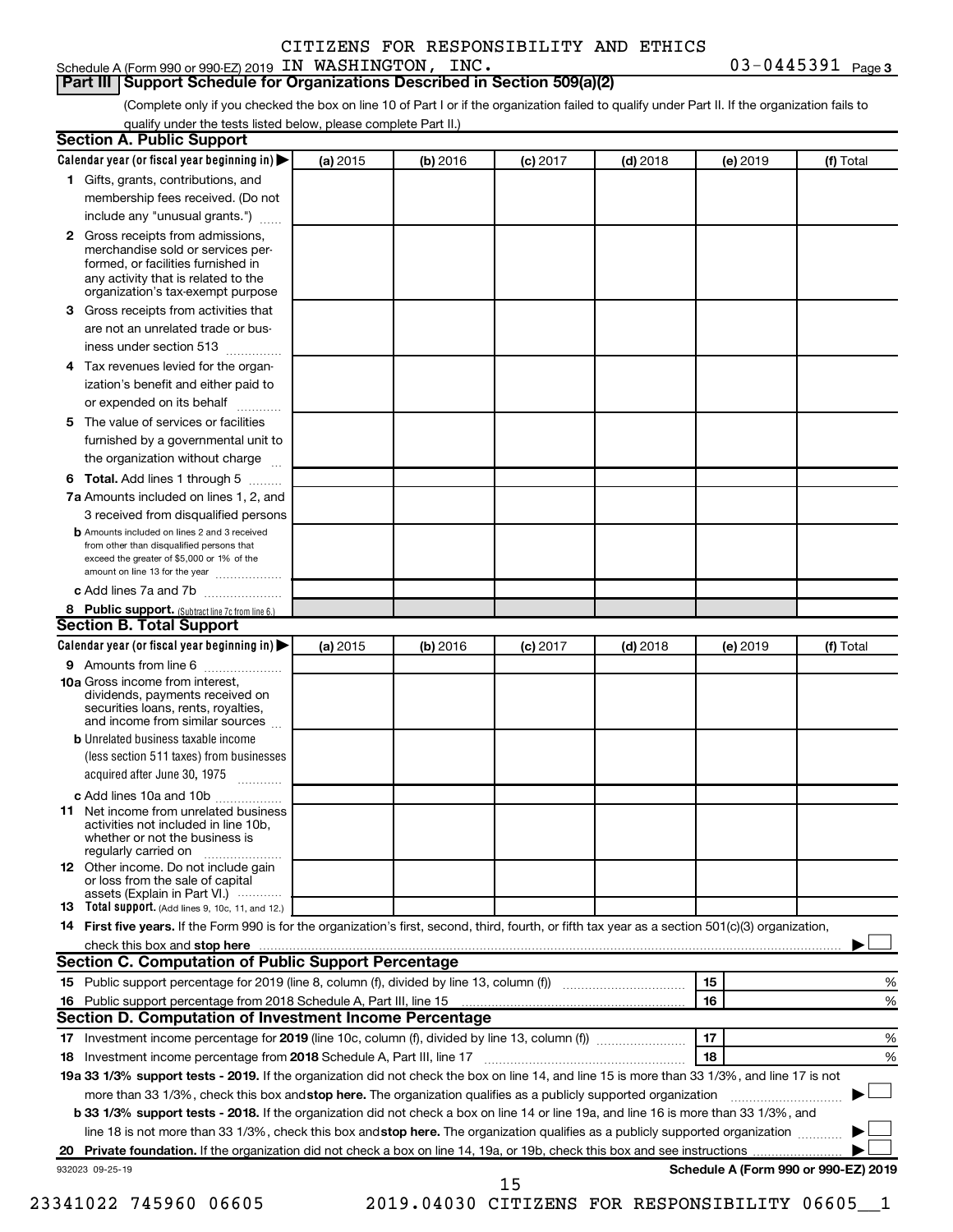Schedule A (Form 990 or 990-EZ) 2019 IN WASHINGTON, INC.  $03-0445391$  Page

03-0445391 Page 4

**1**

**Yes No**

#### **Part IV Supporting Organizations**

(Complete only if you checked a box in line 12 on Part I. If you checked 12a of Part I, complete Sections A and B. If you checked 12b of Part I, complete Sections A and C. If you checked 12c of Part I, complete Sections A, D, and E. If you checked 12d of Part I, complete Sections A and D, and complete Part V.)

#### **Section A. All Supporting Organizations**

- **1** Are all of the organization's supported organizations listed by name in the organization's governing documents? If "No," describe in Part VI how the supported organizations are designated. If designated by *class or purpose, describe the designation. If historic and continuing relationship, explain.*
- **2** Did the organization have any supported organization that does not have an IRS determination of status under section 509(a)(1) or (2)? If "Yes," explain in Part **VI** how the organization determined that the supported *organization was described in section 509(a)(1) or (2).*
- **3a** Did the organization have a supported organization described in section 501(c)(4), (5), or (6)? If "Yes," answer *(b) and (c) below.*
- **b** Did the organization confirm that each supported organization qualified under section 501(c)(4), (5), or (6) and satisfied the public support tests under section 509(a)(2)? If "Yes," describe in Part VI when and how the *organization made the determination.*
- **c** Did the organization ensure that all support to such organizations was used exclusively for section 170(c)(2)(B) purposes? If "Yes," explain in Part VI what controls the organization put in place to ensure such use.
- **4 a** *If* Was any supported organization not organized in the United States ("foreign supported organization")? *"Yes," and if you checked 12a or 12b in Part I, answer (b) and (c) below.*
- **b** Did the organization have ultimate control and discretion in deciding whether to make grants to the foreign supported organization? If "Yes," describe in Part VI how the organization had such control and discretion *despite being controlled or supervised by or in connection with its supported organizations.*
- **c** Did the organization support any foreign supported organization that does not have an IRS determination under sections 501(c)(3) and 509(a)(1) or (2)? If "Yes," explain in Part VI what controls the organization used *to ensure that all support to the foreign supported organization was used exclusively for section 170(c)(2)(B) purposes.*
- **5a** Did the organization add, substitute, or remove any supported organizations during the tax year? If "Yes," answer (b) and (c) below (if applicable). Also, provide detail in **Part VI,** including (i) the names and EIN *numbers of the supported organizations added, substituted, or removed; (ii) the reasons for each such action; (iii) the authority under the organization's organizing document authorizing such action; and (iv) how the action was accomplished (such as by amendment to the organizing document).*
- **b Type I or Type II only.** Was any added or substituted supported organization part of a class already designated in the organization's organizing document?
- **c Substitutions only.**  Was the substitution the result of an event beyond the organization's control?
- **6** Did the organization provide support (whether in the form of grants or the provision of services or facilities) to **Part VI.** support or benefit one or more of the filing organization's supported organizations? If "Yes," provide detail in anyone other than (i) its supported organizations, (ii) individuals that are part of the charitable class benefited by one or more of its supported organizations, or (iii) other supporting organizations that also
- **7** Did the organization provide a grant, loan, compensation, or other similar payment to a substantial contributor regard to a substantial contributor? If "Yes," complete Part I of Schedule L (Form 990 or 990-EZ). (as defined in section 4958(c)(3)(C)), a family member of a substantial contributor, or a 35% controlled entity with
- **8** Did the organization make a loan to a disqualified person (as defined in section 4958) not described in line 7? *If "Yes," complete Part I of Schedule L (Form 990 or 990-EZ).*
- **9 a** Was the organization controlled directly or indirectly at any time during the tax year by one or more in section 509(a)(1) or (2))? If "Yes," provide detail in **Part VI.** disqualified persons as defined in section 4946 (other than foundation managers and organizations described
- **b** Did one or more disqualified persons (as defined in line 9a) hold a controlling interest in any entity in which the supporting organization had an interest? If "Yes," provide detail in Part VI.
- **c** Did a disqualified person (as defined in line 9a) have an ownership interest in, or derive any personal benefit from, assets in which the supporting organization also had an interest? If "Yes," provide detail in Part VI.
- **10 a** Was the organization subject to the excess business holdings rules of section 4943 because of section supporting organizations)? If "Yes," answer 10b below. 4943(f) (regarding certain Type II supporting organizations, and all Type III non-functionally integrated
	- **b** Did the organization have any excess business holdings in the tax year? (Use Schedule C, Form 4720, to *determine whether the organization had excess business holdings.)*

932024 09-25-19

**2 3a 3b 3c 4a 4b 4c 5a 5b 5c 6 7 8 9a 9b 9c 10a**

**Schedule A (Form 990 or 990-EZ) 2019**

**10b**

23341022 745960 06605 2019.04030 CITIZENS FOR RESPONSIBILITY 06605\_\_1

16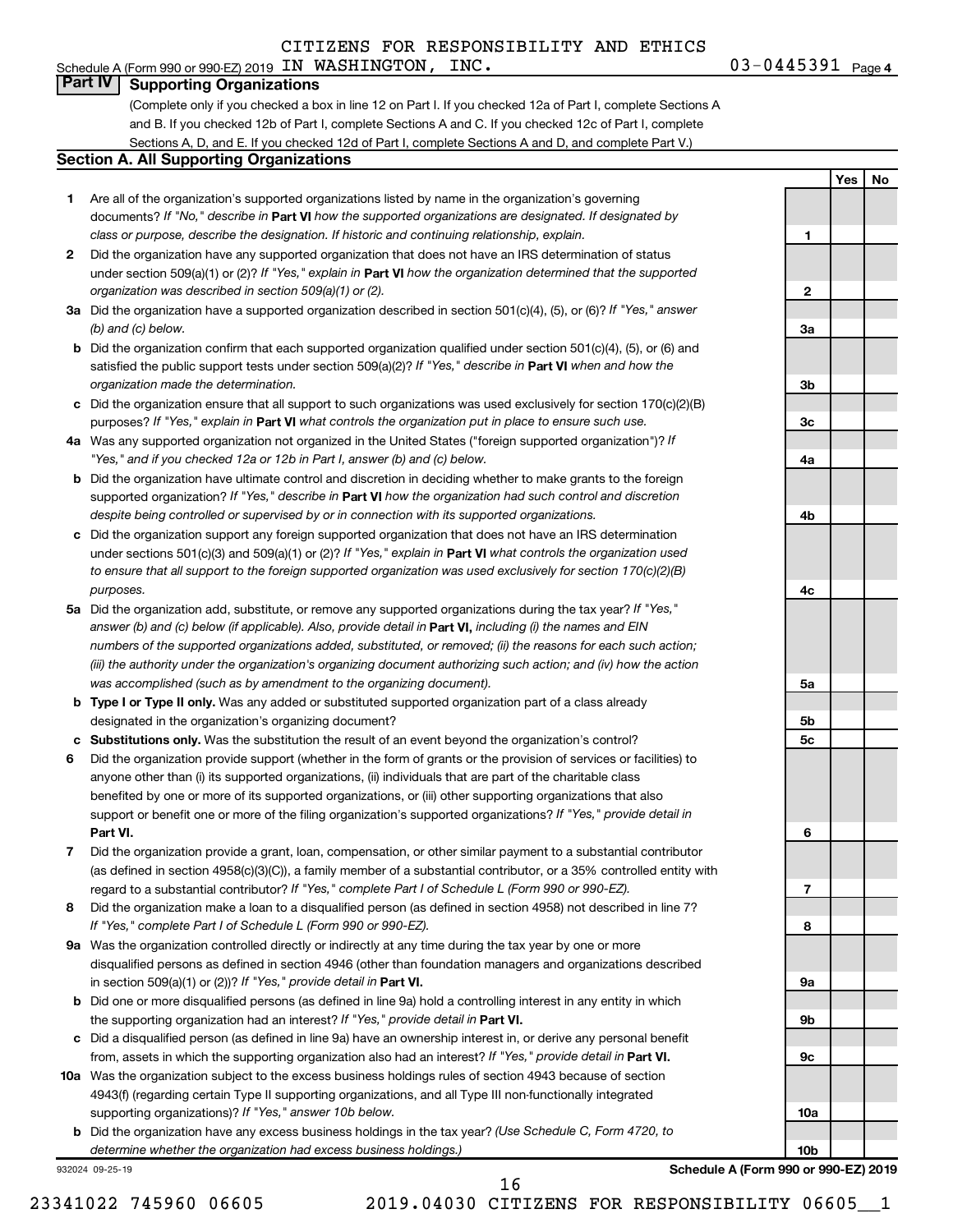Schedule A (Form 990 or 990-EZ) 2019 Page IN WASHINGTON, INC. 03-0445391

03-0445391 Page 5

|    | Part IV<br><b>Supporting Organizations (continued)</b>                                                                          |                 |     |    |
|----|---------------------------------------------------------------------------------------------------------------------------------|-----------------|-----|----|
|    |                                                                                                                                 |                 | Yes | No |
| 11 | Has the organization accepted a gift or contribution from any of the following persons?                                         |                 |     |    |
|    | a A person who directly or indirectly controls, either alone or together with persons described in (b) and (c)                  |                 |     |    |
|    | below, the governing body of a supported organization?                                                                          | 11a             |     |    |
|    | <b>b</b> A family member of a person described in (a) above?                                                                    | 11 <sub>b</sub> |     |    |
|    | c A 35% controlled entity of a person described in (a) or (b) above? If "Yes" to a, b, or c, provide detail in Part VI.         | 11c             |     |    |
|    | <b>Section B. Type I Supporting Organizations</b>                                                                               |                 |     |    |
|    |                                                                                                                                 |                 | Yes | No |
| 1  | Did the directors, trustees, or membership of one or more supported organizations have the power to                             |                 |     |    |
|    | regularly appoint or elect at least a majority of the organization's directors or trustees at all times during the              |                 |     |    |
|    | tax year? If "No," describe in Part VI how the supported organization(s) effectively operated, supervised, or                   |                 |     |    |
|    | controlled the organization's activities. If the organization had more than one supported organization,                         |                 |     |    |
|    | describe how the powers to appoint and/or remove directors or trustees were allocated among the supported                       |                 |     |    |
|    | organizations and what conditions or restrictions, if any, applied to such powers during the tax year.                          | 1               |     |    |
| 2  | Did the organization operate for the benefit of any supported organization other than the supported                             |                 |     |    |
|    | organization(s) that operated, supervised, or controlled the supporting organization? If "Yes," explain in                      |                 |     |    |
|    | Part VI how providing such benefit carried out the purposes of the supported organization(s) that operated,                     |                 |     |    |
|    |                                                                                                                                 |                 |     |    |
|    | supervised, or controlled the supporting organization.                                                                          | 2               |     |    |
|    | <b>Section C. Type II Supporting Organizations</b>                                                                              |                 |     |    |
|    |                                                                                                                                 |                 | Yes | No |
| 1  | Were a majority of the organization's directors or trustees during the tax year also a majority of the directors                |                 |     |    |
|    | or trustees of each of the organization's supported organization(s)? If "No," describe in Part VI how control                   |                 |     |    |
|    | or management of the supporting organization was vested in the same persons that controlled or managed                          |                 |     |    |
|    | the supported organization(s).                                                                                                  | 1               |     |    |
|    | <b>Section D. All Type III Supporting Organizations</b>                                                                         |                 |     |    |
|    |                                                                                                                                 |                 | Yes | No |
| 1  | Did the organization provide to each of its supported organizations, by the last day of the fifth month of the                  |                 |     |    |
|    | organization's tax year, (i) a written notice describing the type and amount of support provided during the prior tax           |                 |     |    |
|    | year, (ii) a copy of the Form 990 that was most recently filed as of the date of notification, and (iii) copies of the          |                 |     |    |
|    | organization's governing documents in effect on the date of notification, to the extent not previously provided?                | 1               |     |    |
| 2  | Were any of the organization's officers, directors, or trustees either (i) appointed or elected by the supported                |                 |     |    |
|    | organization(s) or (ii) serving on the governing body of a supported organization? If "No," explain in Part VI how              |                 |     |    |
|    | the organization maintained a close and continuous working relationship with the supported organization(s).                     | $\mathbf{2}$    |     |    |
| 3  | By reason of the relationship described in (2), did the organization's supported organizations have a                           |                 |     |    |
|    | significant voice in the organization's investment policies and in directing the use of the organization's                      |                 |     |    |
|    | income or assets at all times during the tax year? If "Yes," describe in Part VI the role the organization's                    |                 |     |    |
|    | supported organizations played in this regard.                                                                                  | з               |     |    |
|    | Section E. Type III Functionally Integrated Supporting Organizations                                                            |                 |     |    |
| 1  | Check the box next to the method that the organization used to satisfy the Integral Part Test during the yealsee instructions). |                 |     |    |
| a  | The organization satisfied the Activities Test. Complete line 2 below.                                                          |                 |     |    |
| b  | The organization is the parent of each of its supported organizations. Complete line 3 below.                                   |                 |     |    |
| c  | The organization supported a governmental entity. Describe in Part VI how you supported a government entity (see instructions). |                 |     |    |
| 2  | Activities Test. Answer (a) and (b) below.                                                                                      |                 | Yes | No |
| а  | Did substantially all of the organization's activities during the tax year directly further the exempt purposes of              |                 |     |    |
|    | the supported organization(s) to which the organization was responsive? If "Yes," then in Part VI identify                      |                 |     |    |
|    | those supported organizations and explain how these activities directly furthered their exempt purposes,                        |                 |     |    |
|    | how the organization was responsive to those supported organizations, and how the organization determined                       |                 |     |    |
|    | that these activities constituted substantially all of its activities.                                                          | 2a              |     |    |
| b  | Did the activities described in (a) constitute activities that, but for the organization's involvement, one or more             |                 |     |    |
|    | of the organization's supported organization(s) would have been engaged in? If "Yes," explain in Part VI the                    |                 |     |    |
|    | reasons for the organization's position that its supported organization(s) would have engaged in these                          |                 |     |    |
|    | activities but for the organization's involvement.                                                                              | 2b              |     |    |
| З  | Parent of Supported Organizations. Answer (a) and (b) below.                                                                    |                 |     |    |
| а  | Did the organization have the power to regularly appoint or elect a majority of the officers, directors, or                     |                 |     |    |
|    | trustees of each of the supported organizations? Provide details in Part VI.                                                    | За              |     |    |
|    | <b>b</b> Did the organization exercise a substantial degree of direction over the policies, programs, and activities of each    |                 |     |    |
|    | of its supported organizations? If "Yes," describe in Part VI the role played by the organization in this regard.               | Зb              |     |    |
|    | Schedule A (Form 990 or 990-EZ) 2019<br>932025 09-25-19                                                                         |                 |     |    |

23341022 745960 06605 2019.04030 CITIZENS FOR RESPONSIBILITY 06605\_\_1 17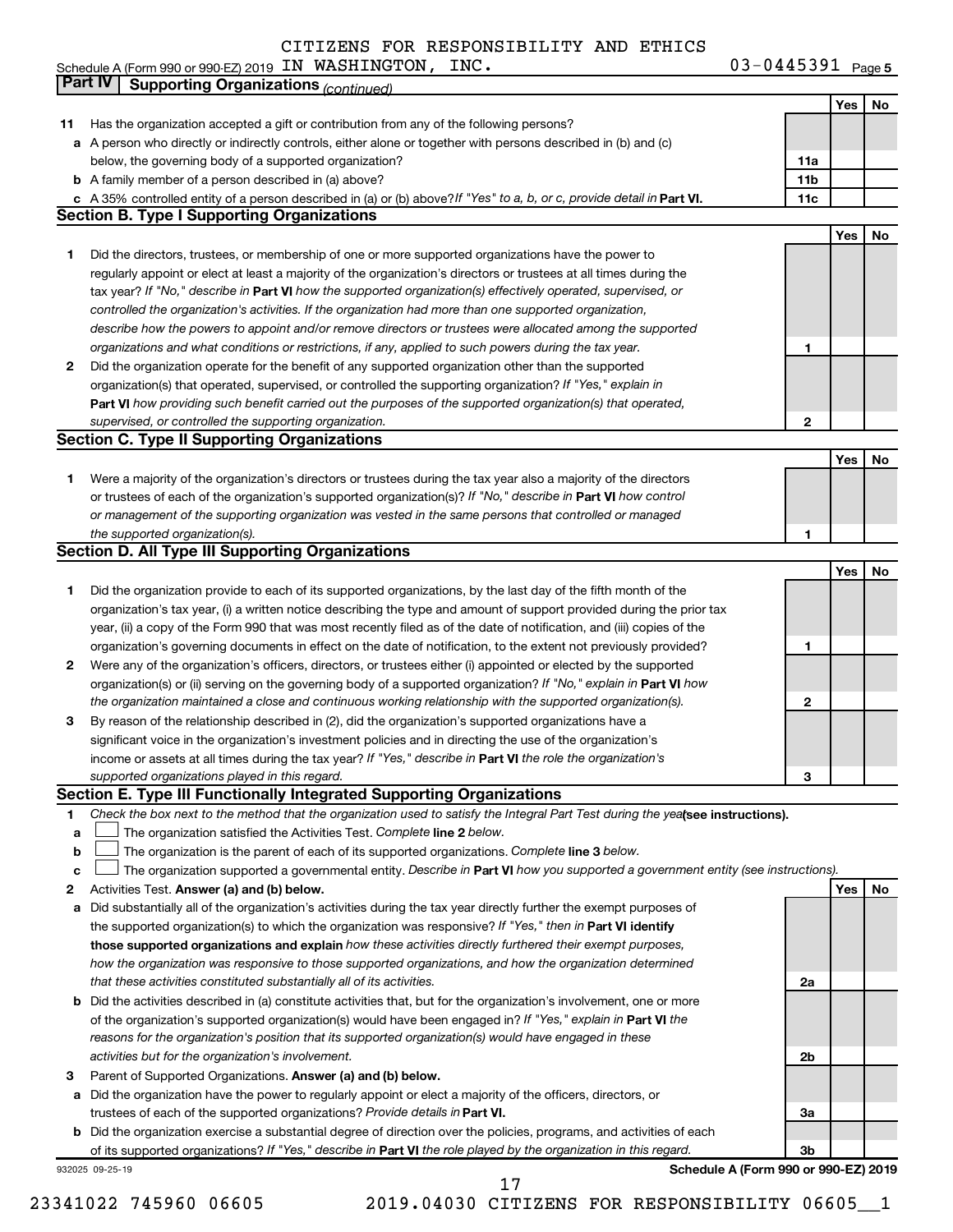### 03-0445391 Page 6 Schedule A (Form 990 or 990-EZ) 2019 IN WASHINGTON, INC.  $03-0445391$  Page **Part V Type III Non-Functionally Integrated 509(a)(3) Supporting Organizations**

1 **Letter See instructions.** All Check here if the organization satisfied the Integral Part Test as a qualifying trust on Nov. 20, 1970 (explain in Part VI). See instructions. All other Type III non-functionally integrated supporting organizations must complete Sections A through E.

|              | Section A - Adjusted Net Income                                              | (A) Prior Year | (B) Current Year<br>(optional) |                                |
|--------------|------------------------------------------------------------------------------|----------------|--------------------------------|--------------------------------|
| 1            | Net short-term capital gain                                                  | 1              |                                |                                |
| 2            | Recoveries of prior-year distributions                                       | $\mathbf{2}$   |                                |                                |
| 3            | Other gross income (see instructions)                                        | 3              |                                |                                |
| 4            | Add lines 1 through 3.                                                       | 4              |                                |                                |
| 5            | Depreciation and depletion                                                   | 5              |                                |                                |
| 6            | Portion of operating expenses paid or incurred for production or             |                |                                |                                |
|              | collection of gross income or for management, conservation, or               |                |                                |                                |
|              | maintenance of property held for production of income (see instructions)     | 6              |                                |                                |
| 7            | Other expenses (see instructions)                                            | $\overline{7}$ |                                |                                |
| 8            | Adjusted Net Income (subtract lines 5, 6, and 7 from line 4)                 | 8              |                                |                                |
|              | <b>Section B - Minimum Asset Amount</b>                                      |                | (A) Prior Year                 | (B) Current Year<br>(optional) |
| 1.           | Aggregate fair market value of all non-exempt-use assets (see                |                |                                |                                |
|              | instructions for short tax year or assets held for part of year):            |                |                                |                                |
|              | a Average monthly value of securities                                        | 1a             |                                |                                |
|              | <b>b</b> Average monthly cash balances                                       | 1b             |                                |                                |
|              | c Fair market value of other non-exempt-use assets                           | 1c             |                                |                                |
|              | d Total (add lines 1a, 1b, and 1c)                                           | 1d             |                                |                                |
|              | <b>e</b> Discount claimed for blockage or other                              |                |                                |                                |
|              | factors (explain in detail in <b>Part VI</b> ):                              |                |                                |                                |
| 2            | Acquisition indebtedness applicable to non-exempt-use assets                 | 2              |                                |                                |
| З            | Subtract line 2 from line 1d.                                                | 3              |                                |                                |
| 4            | Cash deemed held for exempt use. Enter 1-1/2% of line 3 (for greater amount, |                |                                |                                |
|              | see instructions).                                                           | 4              |                                |                                |
| 5            | Net value of non-exempt-use assets (subtract line 4 from line 3)             | 5              |                                |                                |
| 6            | Multiply line 5 by .035.                                                     | 6              |                                |                                |
| 7            | Recoveries of prior-year distributions                                       | 7              |                                |                                |
| 8            | Minimum Asset Amount (add line 7 to line 6)                                  | 8              |                                |                                |
|              | <b>Section C - Distributable Amount</b>                                      |                |                                | <b>Current Year</b>            |
| 1            | Adjusted net income for prior year (from Section A, line 8, Column A)        | 1              |                                |                                |
| $\mathbf{2}$ | Enter 85% of line 1.                                                         | $\overline{2}$ |                                |                                |
| З            | Minimum asset amount for prior year (from Section B, line 8, Column A)       | 3              |                                |                                |
| 4            | Enter greater of line 2 or line 3.                                           | 4              |                                |                                |
| 5            | Income tax imposed in prior year                                             | 5              |                                |                                |
| 6            | Distributable Amount. Subtract line 5 from line 4, unless subject to         |                |                                |                                |
|              | emergency temporary reduction (see instructions).                            | 6              |                                |                                |
|              |                                                                              |                |                                |                                |

**7** Check here if the current year is the organization's first as a non-functionally integrated Type III supporting organization (see † instructions).

**Schedule A (Form 990 or 990-EZ) 2019**

932026 09-25-19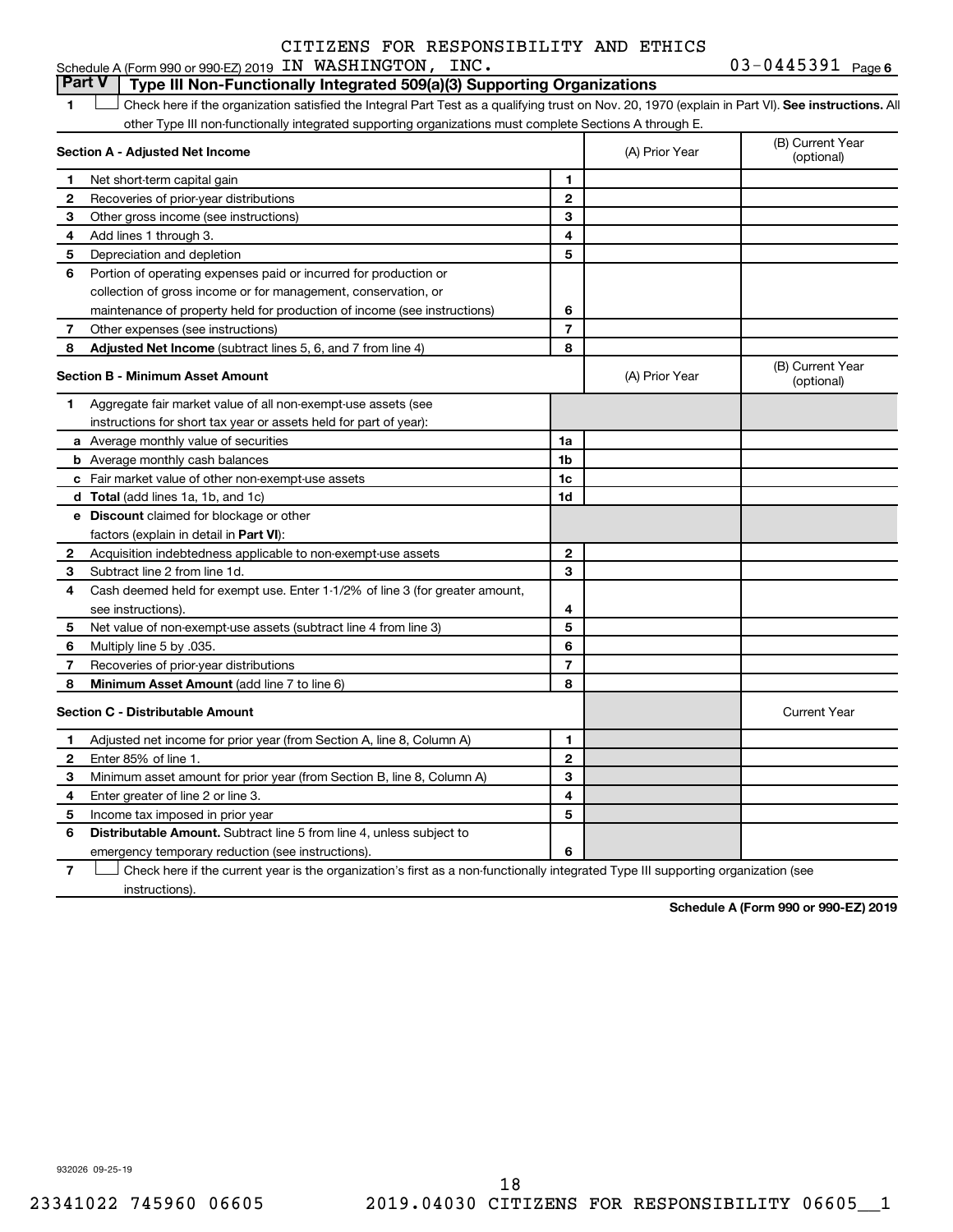| <b>Part V</b> | Type III Non-Functionally Integrated 509(a)(3) Supporting Organizations (continued)                   |                                    |                                                |                                                  |  |  |  |  |  |
|---------------|-------------------------------------------------------------------------------------------------------|------------------------------------|------------------------------------------------|--------------------------------------------------|--|--|--|--|--|
|               | <b>Section D - Distributions</b>                                                                      |                                    |                                                | <b>Current Year</b>                              |  |  |  |  |  |
| 1             | Amounts paid to supported organizations to accomplish exempt purposes                                 |                                    |                                                |                                                  |  |  |  |  |  |
| 2             | Amounts paid to perform activity that directly furthers exempt purposes of supported                  |                                    |                                                |                                                  |  |  |  |  |  |
|               | organizations, in excess of income from activity                                                      |                                    |                                                |                                                  |  |  |  |  |  |
| 3             | Administrative expenses paid to accomplish exempt purposes of supported organizations                 |                                    |                                                |                                                  |  |  |  |  |  |
| 4             | Amounts paid to acquire exempt-use assets                                                             |                                    |                                                |                                                  |  |  |  |  |  |
| 5             | Qualified set-aside amounts (prior IRS approval required)                                             |                                    |                                                |                                                  |  |  |  |  |  |
| 6             | Other distributions (describe in Part VI). See instructions.                                          |                                    |                                                |                                                  |  |  |  |  |  |
| 7             | Total annual distributions. Add lines 1 through 6.                                                    |                                    |                                                |                                                  |  |  |  |  |  |
| 8             | Distributions to attentive supported organizations to which the organization is responsive            |                                    |                                                |                                                  |  |  |  |  |  |
|               | (provide details in Part VI). See instructions.                                                       |                                    |                                                |                                                  |  |  |  |  |  |
| 9             | Distributable amount for 2019 from Section C, line 6                                                  |                                    |                                                |                                                  |  |  |  |  |  |
| 10            | Line 8 amount divided by line 9 amount                                                                |                                    |                                                |                                                  |  |  |  |  |  |
|               | <b>Section E - Distribution Allocations (see instructions)</b>                                        | (i)<br><b>Excess Distributions</b> | (iii)<br><b>Underdistributions</b><br>Pre-2019 | (iii)<br><b>Distributable</b><br>Amount for 2019 |  |  |  |  |  |
| 1             | Distributable amount for 2019 from Section C, line 6                                                  |                                    |                                                |                                                  |  |  |  |  |  |
| 2             | Underdistributions, if any, for years prior to 2019 (reason-                                          |                                    |                                                |                                                  |  |  |  |  |  |
|               | able cause required- explain in Part VI). See instructions.                                           |                                    |                                                |                                                  |  |  |  |  |  |
| З             | Excess distributions carryover, if any, to 2019                                                       |                                    |                                                |                                                  |  |  |  |  |  |
|               | <b>a</b> From 2014                                                                                    |                                    |                                                |                                                  |  |  |  |  |  |
|               | <b>b</b> From 2015                                                                                    |                                    |                                                |                                                  |  |  |  |  |  |
|               | $c$ From 2016                                                                                         |                                    |                                                |                                                  |  |  |  |  |  |
|               | d From 2017                                                                                           |                                    |                                                |                                                  |  |  |  |  |  |
|               | e From 2018                                                                                           |                                    |                                                |                                                  |  |  |  |  |  |
|               | f Total of lines 3a through e                                                                         |                                    |                                                |                                                  |  |  |  |  |  |
|               | g Applied to underdistributions of prior years                                                        |                                    |                                                |                                                  |  |  |  |  |  |
|               | <b>h</b> Applied to 2019 distributable amount                                                         |                                    |                                                |                                                  |  |  |  |  |  |
|               | i Carryover from 2014 not applied (see instructions)                                                  |                                    |                                                |                                                  |  |  |  |  |  |
|               | Remainder. Subtract lines 3g, 3h, and 3i from 3f.                                                     |                                    |                                                |                                                  |  |  |  |  |  |
| 4             | Distributions for 2019 from Section D,                                                                |                                    |                                                |                                                  |  |  |  |  |  |
|               | line $7:$                                                                                             |                                    |                                                |                                                  |  |  |  |  |  |
|               | a Applied to underdistributions of prior years                                                        |                                    |                                                |                                                  |  |  |  |  |  |
|               | <b>b</b> Applied to 2019 distributable amount<br><b>c</b> Remainder. Subtract lines 4a and 4b from 4. |                                    |                                                |                                                  |  |  |  |  |  |
| 5.            | Remaining underdistributions for years prior to 2019, if                                              |                                    |                                                |                                                  |  |  |  |  |  |
|               | any. Subtract lines 3g and 4a from line 2. For result greater                                         |                                    |                                                |                                                  |  |  |  |  |  |
|               | than zero, explain in Part VI. See instructions.                                                      |                                    |                                                |                                                  |  |  |  |  |  |
| 6             | Remaining underdistributions for 2019. Subtract lines 3h                                              |                                    |                                                |                                                  |  |  |  |  |  |
|               | and 4b from line 1. For result greater than zero, explain in                                          |                                    |                                                |                                                  |  |  |  |  |  |
|               | <b>Part VI.</b> See instructions.                                                                     |                                    |                                                |                                                  |  |  |  |  |  |
| 7             | Excess distributions carryover to 2020. Add lines 3j                                                  |                                    |                                                |                                                  |  |  |  |  |  |
|               | and 4c.                                                                                               |                                    |                                                |                                                  |  |  |  |  |  |
| 8             | Breakdown of line 7:                                                                                  |                                    |                                                |                                                  |  |  |  |  |  |
|               | a Excess from 2015                                                                                    |                                    |                                                |                                                  |  |  |  |  |  |
|               | <b>b</b> Excess from 2016                                                                             |                                    |                                                |                                                  |  |  |  |  |  |
|               | c Excess from 2017                                                                                    |                                    |                                                |                                                  |  |  |  |  |  |
|               | d Excess from 2018                                                                                    |                                    |                                                |                                                  |  |  |  |  |  |
|               | e Excess from 2019                                                                                    |                                    |                                                |                                                  |  |  |  |  |  |
|               |                                                                                                       |                                    |                                                |                                                  |  |  |  |  |  |

**Schedule A (Form 990 or 990-EZ) 2019**

932027 09-25-19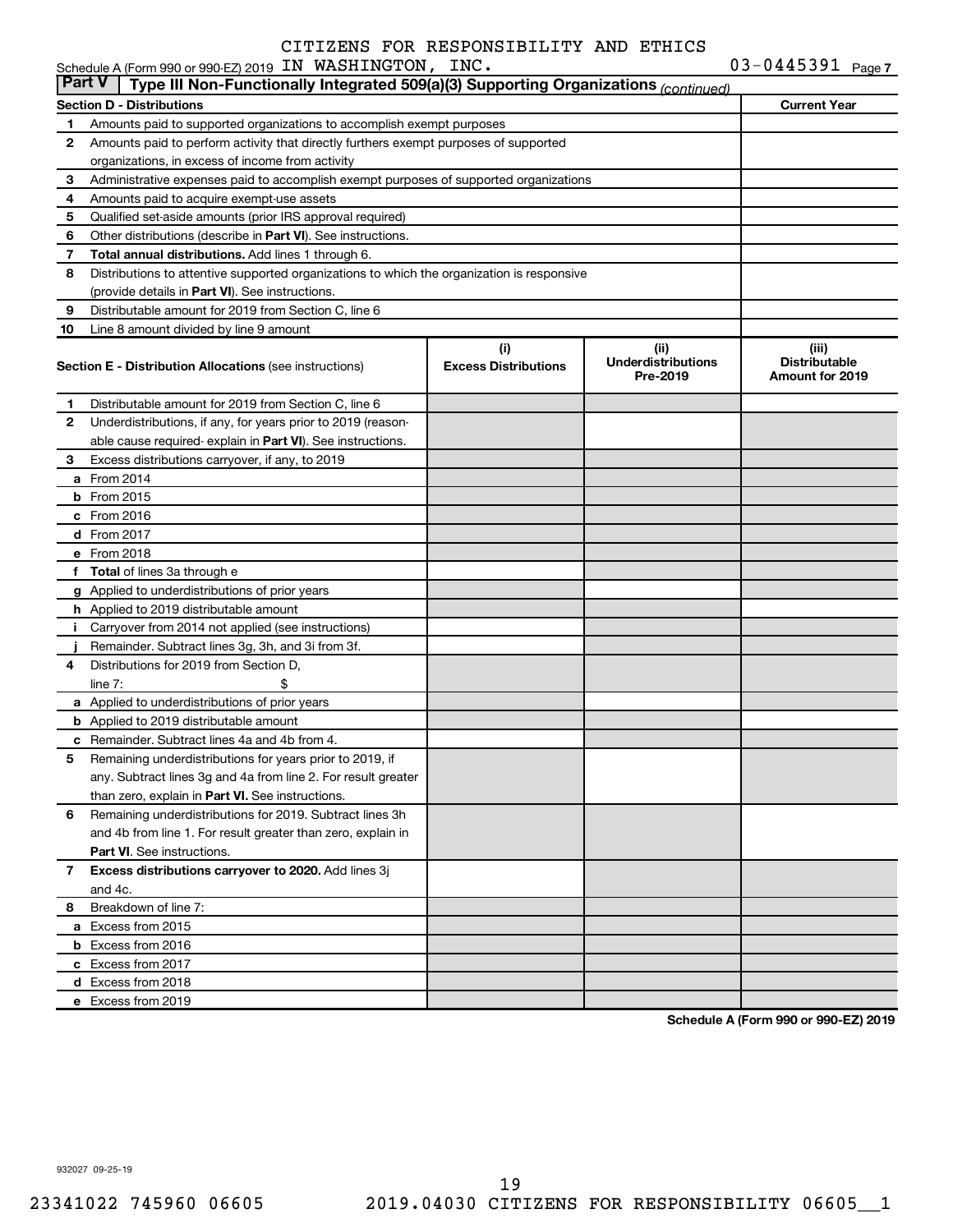| Supplemental Information. Provide the explanations required by Part II, line 10; Part II, line 17a or 17b; Part III, line 12;<br>Part IV, Section A, lines 1, 2, 3b, 3c, 4b, 4c, 5a, 6, 9a, 9b, 9c, 11a, 11b, and 11c; Part IV, Section B, lines 1 and 2; Part IV, Section C,<br>line 1; Part IV, Section D, lines 2 and 3; Part IV, Section E, lines 1c, 2a, 2b, 3a, and 3b; Part V, line 1; Part V, Section B, line 1e; Part V,<br>Section D, lines 5, 6, and 8; and Part V, Section E, lines 2, 5, and 6. Also complete this part for any additional information.<br>(See instructions.) | <b>Part VI</b> | Schedule A (Form 990 or 990-EZ) 2019 IN WASHINGTON, INC. |  | CITIZENS FOR RESPONSIBILITY AND ETHICS |  | 03-0445391 Page 8 |
|---------------------------------------------------------------------------------------------------------------------------------------------------------------------------------------------------------------------------------------------------------------------------------------------------------------------------------------------------------------------------------------------------------------------------------------------------------------------------------------------------------------------------------------------------------------------------------------------|----------------|----------------------------------------------------------|--|----------------------------------------|--|-------------------|
|                                                                                                                                                                                                                                                                                                                                                                                                                                                                                                                                                                                             |                |                                                          |  |                                        |  |                   |
|                                                                                                                                                                                                                                                                                                                                                                                                                                                                                                                                                                                             |                |                                                          |  |                                        |  |                   |
|                                                                                                                                                                                                                                                                                                                                                                                                                                                                                                                                                                                             |                |                                                          |  |                                        |  |                   |
|                                                                                                                                                                                                                                                                                                                                                                                                                                                                                                                                                                                             |                |                                                          |  |                                        |  |                   |
|                                                                                                                                                                                                                                                                                                                                                                                                                                                                                                                                                                                             |                |                                                          |  |                                        |  |                   |
|                                                                                                                                                                                                                                                                                                                                                                                                                                                                                                                                                                                             |                |                                                          |  |                                        |  |                   |
|                                                                                                                                                                                                                                                                                                                                                                                                                                                                                                                                                                                             |                |                                                          |  |                                        |  |                   |
|                                                                                                                                                                                                                                                                                                                                                                                                                                                                                                                                                                                             |                |                                                          |  |                                        |  |                   |
|                                                                                                                                                                                                                                                                                                                                                                                                                                                                                                                                                                                             |                |                                                          |  |                                        |  |                   |
|                                                                                                                                                                                                                                                                                                                                                                                                                                                                                                                                                                                             |                |                                                          |  |                                        |  |                   |
|                                                                                                                                                                                                                                                                                                                                                                                                                                                                                                                                                                                             |                |                                                          |  |                                        |  |                   |
|                                                                                                                                                                                                                                                                                                                                                                                                                                                                                                                                                                                             |                |                                                          |  |                                        |  |                   |
|                                                                                                                                                                                                                                                                                                                                                                                                                                                                                                                                                                                             |                |                                                          |  |                                        |  |                   |
|                                                                                                                                                                                                                                                                                                                                                                                                                                                                                                                                                                                             |                |                                                          |  |                                        |  |                   |
|                                                                                                                                                                                                                                                                                                                                                                                                                                                                                                                                                                                             |                |                                                          |  |                                        |  |                   |
|                                                                                                                                                                                                                                                                                                                                                                                                                                                                                                                                                                                             |                |                                                          |  |                                        |  |                   |
|                                                                                                                                                                                                                                                                                                                                                                                                                                                                                                                                                                                             |                |                                                          |  |                                        |  |                   |
|                                                                                                                                                                                                                                                                                                                                                                                                                                                                                                                                                                                             |                |                                                          |  |                                        |  |                   |
|                                                                                                                                                                                                                                                                                                                                                                                                                                                                                                                                                                                             |                |                                                          |  |                                        |  |                   |
|                                                                                                                                                                                                                                                                                                                                                                                                                                                                                                                                                                                             |                |                                                          |  |                                        |  |                   |
|                                                                                                                                                                                                                                                                                                                                                                                                                                                                                                                                                                                             |                |                                                          |  |                                        |  |                   |
|                                                                                                                                                                                                                                                                                                                                                                                                                                                                                                                                                                                             |                |                                                          |  |                                        |  |                   |
|                                                                                                                                                                                                                                                                                                                                                                                                                                                                                                                                                                                             |                |                                                          |  |                                        |  |                   |
|                                                                                                                                                                                                                                                                                                                                                                                                                                                                                                                                                                                             |                |                                                          |  |                                        |  |                   |
|                                                                                                                                                                                                                                                                                                                                                                                                                                                                                                                                                                                             |                |                                                          |  |                                        |  |                   |
|                                                                                                                                                                                                                                                                                                                                                                                                                                                                                                                                                                                             |                |                                                          |  |                                        |  |                   |
|                                                                                                                                                                                                                                                                                                                                                                                                                                                                                                                                                                                             |                |                                                          |  |                                        |  |                   |
| Schedule A (Form 990 or 990-EZ) 2019<br>932028 09-25-19<br>20                                                                                                                                                                                                                                                                                                                                                                                                                                                                                                                               |                |                                                          |  |                                        |  |                   |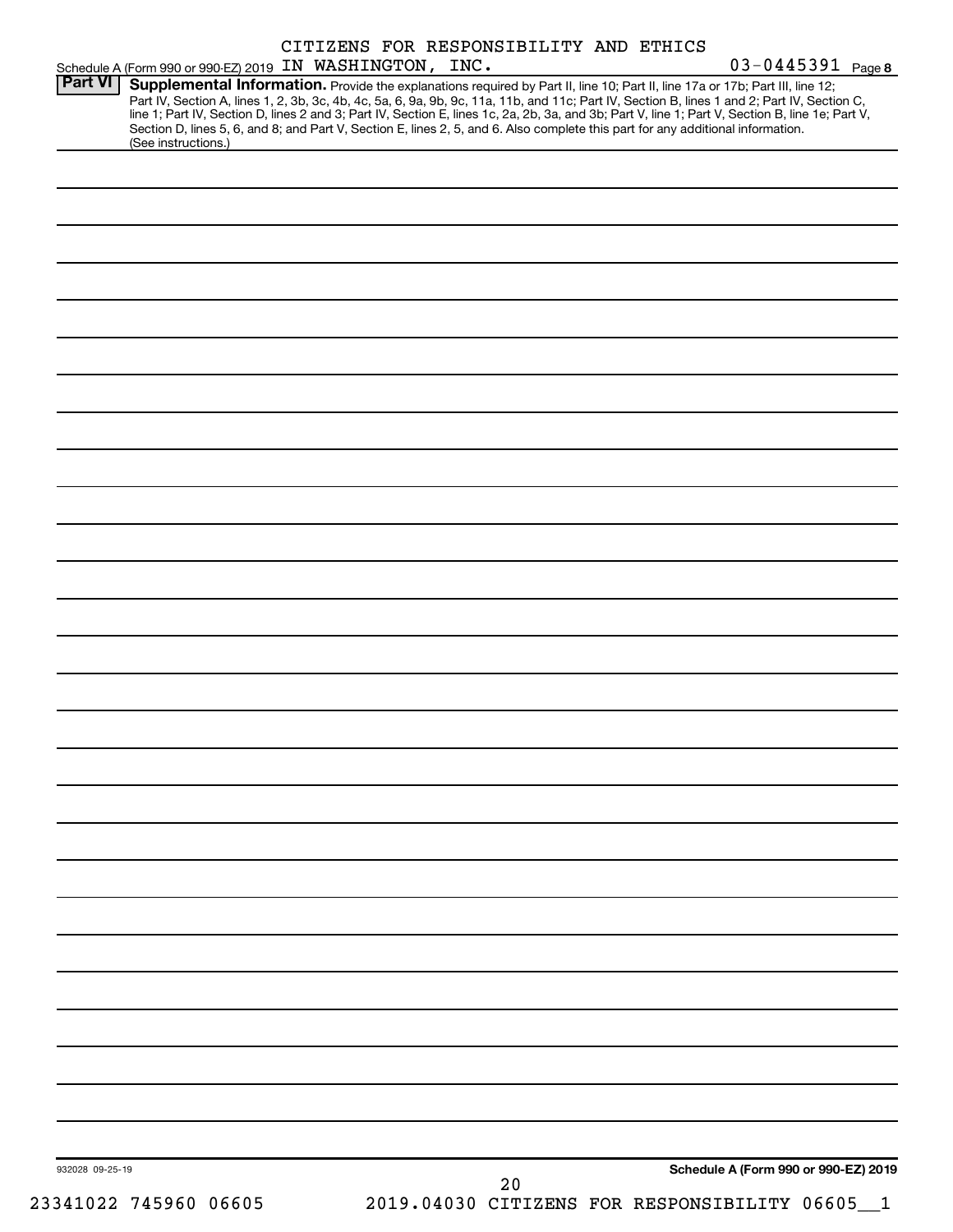| (Form 990 or 990-EZ) |                                                      | <b>Political Campaign and Lobbying Activities</b><br>For Organizations Exempt From Income Tax Under section 501(c) and section 527<br>Complete if the organization is described below. > Attach to Form 990 or Form 990-EZ.<br>If the organization answered "Yes," on Form 990, Part IV, line 3, or Form 990-EZ, Part V, line 46 (Political Campaign Activities), then                                                                                                                              |                                                                                                                                                                                                        |                       | ПY<br><b>Open to Public</b>                                                                                                                                                                                                                                                                                                                                                                                                                                                                                                                                                                                                                                                                                                                                                                                                                                                                                                                                                                                                                                                                                                                                                                                                                                                                                                                                                                                                                                                                                                                                                                                                                                                                                                                                                                                                                                                                                                                                                                                                                                                                                                             |  |  |  |  |  |
|----------------------|------------------------------------------------------|-----------------------------------------------------------------------------------------------------------------------------------------------------------------------------------------------------------------------------------------------------------------------------------------------------------------------------------------------------------------------------------------------------------------------------------------------------------------------------------------------------|--------------------------------------------------------------------------------------------------------------------------------------------------------------------------------------------------------|-----------------------|-----------------------------------------------------------------------------------------------------------------------------------------------------------------------------------------------------------------------------------------------------------------------------------------------------------------------------------------------------------------------------------------------------------------------------------------------------------------------------------------------------------------------------------------------------------------------------------------------------------------------------------------------------------------------------------------------------------------------------------------------------------------------------------------------------------------------------------------------------------------------------------------------------------------------------------------------------------------------------------------------------------------------------------------------------------------------------------------------------------------------------------------------------------------------------------------------------------------------------------------------------------------------------------------------------------------------------------------------------------------------------------------------------------------------------------------------------------------------------------------------------------------------------------------------------------------------------------------------------------------------------------------------------------------------------------------------------------------------------------------------------------------------------------------------------------------------------------------------------------------------------------------------------------------------------------------------------------------------------------------------------------------------------------------------------------------------------------------------------------------------------------------|--|--|--|--|--|
|                      |                                                      |                                                                                                                                                                                                                                                                                                                                                                                                                                                                                                     |                                                                                                                                                                                                        |                       |                                                                                                                                                                                                                                                                                                                                                                                                                                                                                                                                                                                                                                                                                                                                                                                                                                                                                                                                                                                                                                                                                                                                                                                                                                                                                                                                                                                                                                                                                                                                                                                                                                                                                                                                                                                                                                                                                                                                                                                                                                                                                                                                         |  |  |  |  |  |
|                      |                                                      |                                                                                                                                                                                                                                                                                                                                                                                                                                                                                                     | Department of the Treasury<br>Go to www.irs.gov/Form990 for instructions and the latest information.<br>Internal Revenue Service                                                                       |                       |                                                                                                                                                                                                                                                                                                                                                                                                                                                                                                                                                                                                                                                                                                                                                                                                                                                                                                                                                                                                                                                                                                                                                                                                                                                                                                                                                                                                                                                                                                                                                                                                                                                                                                                                                                                                                                                                                                                                                                                                                                                                                                                                         |  |  |  |  |  |
|                      | • Section 527 organizations: Complete Part I-A only. | • Section 501(c)(3) organizations: Complete Parts I-A and B. Do not complete Part I-C.<br>• Section 501(c) (other than section 501(c)(3)) organizations: Complete Parts I-A and C below. Do not complete Part I-B.<br>If the organization answered "Yes," on Form 990, Part IV, line 4, or Form 990-EZ, Part VI, line 47 (Lobbying Activities), then<br>● Section 501(c)(3) organizations that have filed Form 5768 (election under section 501(h)): Complete Part II-A. Do not complete Part II-B. |                                                                                                                                                                                                        |                       |                                                                                                                                                                                                                                                                                                                                                                                                                                                                                                                                                                                                                                                                                                                                                                                                                                                                                                                                                                                                                                                                                                                                                                                                                                                                                                                                                                                                                                                                                                                                                                                                                                                                                                                                                                                                                                                                                                                                                                                                                                                                                                                                         |  |  |  |  |  |
|                      |                                                      |                                                                                                                                                                                                                                                                                                                                                                                                                                                                                                     |                                                                                                                                                                                                        |                       |                                                                                                                                                                                                                                                                                                                                                                                                                                                                                                                                                                                                                                                                                                                                                                                                                                                                                                                                                                                                                                                                                                                                                                                                                                                                                                                                                                                                                                                                                                                                                                                                                                                                                                                                                                                                                                                                                                                                                                                                                                                                                                                                         |  |  |  |  |  |
|                      |                                                      |                                                                                                                                                                                                                                                                                                                                                                                                                                                                                                     |                                                                                                                                                                                                        |                       |                                                                                                                                                                                                                                                                                                                                                                                                                                                                                                                                                                                                                                                                                                                                                                                                                                                                                                                                                                                                                                                                                                                                                                                                                                                                                                                                                                                                                                                                                                                                                                                                                                                                                                                                                                                                                                                                                                                                                                                                                                                                                                                                         |  |  |  |  |  |
|                      |                                                      |                                                                                                                                                                                                                                                                                                                                                                                                                                                                                                     |                                                                                                                                                                                                        |                       |                                                                                                                                                                                                                                                                                                                                                                                                                                                                                                                                                                                                                                                                                                                                                                                                                                                                                                                                                                                                                                                                                                                                                                                                                                                                                                                                                                                                                                                                                                                                                                                                                                                                                                                                                                                                                                                                                                                                                                                                                                                                                                                                         |  |  |  |  |  |
| Name of organization |                                                      |                                                                                                                                                                                                                                                                                                                                                                                                                                                                                                     |                                                                                                                                                                                                        |                       | <b>Employer identification number</b>                                                                                                                                                                                                                                                                                                                                                                                                                                                                                                                                                                                                                                                                                                                                                                                                                                                                                                                                                                                                                                                                                                                                                                                                                                                                                                                                                                                                                                                                                                                                                                                                                                                                                                                                                                                                                                                                                                                                                                                                                                                                                                   |  |  |  |  |  |
|                      |                                                      |                                                                                                                                                                                                                                                                                                                                                                                                                                                                                                     |                                                                                                                                                                                                        |                       | $03 - 0445391$                                                                                                                                                                                                                                                                                                                                                                                                                                                                                                                                                                                                                                                                                                                                                                                                                                                                                                                                                                                                                                                                                                                                                                                                                                                                                                                                                                                                                                                                                                                                                                                                                                                                                                                                                                                                                                                                                                                                                                                                                                                                                                                          |  |  |  |  |  |
|                      |                                                      |                                                                                                                                                                                                                                                                                                                                                                                                                                                                                                     |                                                                                                                                                                                                        |                       |                                                                                                                                                                                                                                                                                                                                                                                                                                                                                                                                                                                                                                                                                                                                                                                                                                                                                                                                                                                                                                                                                                                                                                                                                                                                                                                                                                                                                                                                                                                                                                                                                                                                                                                                                                                                                                                                                                                                                                                                                                                                                                                                         |  |  |  |  |  |
|                      |                                                      |                                                                                                                                                                                                                                                                                                                                                                                                                                                                                                     |                                                                                                                                                                                                        |                       |                                                                                                                                                                                                                                                                                                                                                                                                                                                                                                                                                                                                                                                                                                                                                                                                                                                                                                                                                                                                                                                                                                                                                                                                                                                                                                                                                                                                                                                                                                                                                                                                                                                                                                                                                                                                                                                                                                                                                                                                                                                                                                                                         |  |  |  |  |  |
|                      |                                                      |                                                                                                                                                                                                                                                                                                                                                                                                                                                                                                     |                                                                                                                                                                                                        |                       |                                                                                                                                                                                                                                                                                                                                                                                                                                                                                                                                                                                                                                                                                                                                                                                                                                                                                                                                                                                                                                                                                                                                                                                                                                                                                                                                                                                                                                                                                                                                                                                                                                                                                                                                                                                                                                                                                                                                                                                                                                                                                                                                         |  |  |  |  |  |
|                      |                                                      |                                                                                                                                                                                                                                                                                                                                                                                                                                                                                                     |                                                                                                                                                                                                        |                       |                                                                                                                                                                                                                                                                                                                                                                                                                                                                                                                                                                                                                                                                                                                                                                                                                                                                                                                                                                                                                                                                                                                                                                                                                                                                                                                                                                                                                                                                                                                                                                                                                                                                                                                                                                                                                                                                                                                                                                                                                                                                                                                                         |  |  |  |  |  |
|                      |                                                      |                                                                                                                                                                                                                                                                                                                                                                                                                                                                                                     |                                                                                                                                                                                                        |                       |                                                                                                                                                                                                                                                                                                                                                                                                                                                                                                                                                                                                                                                                                                                                                                                                                                                                                                                                                                                                                                                                                                                                                                                                                                                                                                                                                                                                                                                                                                                                                                                                                                                                                                                                                                                                                                                                                                                                                                                                                                                                                                                                         |  |  |  |  |  |
|                      |                                                      |                                                                                                                                                                                                                                                                                                                                                                                                                                                                                                     |                                                                                                                                                                                                        |                       | Yes<br>No                                                                                                                                                                                                                                                                                                                                                                                                                                                                                                                                                                                                                                                                                                                                                                                                                                                                                                                                                                                                                                                                                                                                                                                                                                                                                                                                                                                                                                                                                                                                                                                                                                                                                                                                                                                                                                                                                                                                                                                                                                                                                                                               |  |  |  |  |  |
|                      |                                                      |                                                                                                                                                                                                                                                                                                                                                                                                                                                                                                     |                                                                                                                                                                                                        |                       | Yes<br>No                                                                                                                                                                                                                                                                                                                                                                                                                                                                                                                                                                                                                                                                                                                                                                                                                                                                                                                                                                                                                                                                                                                                                                                                                                                                                                                                                                                                                                                                                                                                                                                                                                                                                                                                                                                                                                                                                                                                                                                                                                                                                                                               |  |  |  |  |  |
|                      |                                                      |                                                                                                                                                                                                                                                                                                                                                                                                                                                                                                     |                                                                                                                                                                                                        |                       |                                                                                                                                                                                                                                                                                                                                                                                                                                                                                                                                                                                                                                                                                                                                                                                                                                                                                                                                                                                                                                                                                                                                                                                                                                                                                                                                                                                                                                                                                                                                                                                                                                                                                                                                                                                                                                                                                                                                                                                                                                                                                                                                         |  |  |  |  |  |
|                      |                                                      |                                                                                                                                                                                                                                                                                                                                                                                                                                                                                                     |                                                                                                                                                                                                        |                       |                                                                                                                                                                                                                                                                                                                                                                                                                                                                                                                                                                                                                                                                                                                                                                                                                                                                                                                                                                                                                                                                                                                                                                                                                                                                                                                                                                                                                                                                                                                                                                                                                                                                                                                                                                                                                                                                                                                                                                                                                                                                                                                                         |  |  |  |  |  |
|                      |                                                      |                                                                                                                                                                                                                                                                                                                                                                                                                                                                                                     |                                                                                                                                                                                                        |                       |                                                                                                                                                                                                                                                                                                                                                                                                                                                                                                                                                                                                                                                                                                                                                                                                                                                                                                                                                                                                                                                                                                                                                                                                                                                                                                                                                                                                                                                                                                                                                                                                                                                                                                                                                                                                                                                                                                                                                                                                                                                                                                                                         |  |  |  |  |  |
|                      |                                                      |                                                                                                                                                                                                                                                                                                                                                                                                                                                                                                     |                                                                                                                                                                                                        |                       |                                                                                                                                                                                                                                                                                                                                                                                                                                                                                                                                                                                                                                                                                                                                                                                                                                                                                                                                                                                                                                                                                                                                                                                                                                                                                                                                                                                                                                                                                                                                                                                                                                                                                                                                                                                                                                                                                                                                                                                                                                                                                                                                         |  |  |  |  |  |
|                      |                                                      |                                                                                                                                                                                                                                                                                                                                                                                                                                                                                                     |                                                                                                                                                                                                        |                       |                                                                                                                                                                                                                                                                                                                                                                                                                                                                                                                                                                                                                                                                                                                                                                                                                                                                                                                                                                                                                                                                                                                                                                                                                                                                                                                                                                                                                                                                                                                                                                                                                                                                                                                                                                                                                                                                                                                                                                                                                                                                                                                                         |  |  |  |  |  |
|                      |                                                      |                                                                                                                                                                                                                                                                                                                                                                                                                                                                                                     |                                                                                                                                                                                                        |                       |                                                                                                                                                                                                                                                                                                                                                                                                                                                                                                                                                                                                                                                                                                                                                                                                                                                                                                                                                                                                                                                                                                                                                                                                                                                                                                                                                                                                                                                                                                                                                                                                                                                                                                                                                                                                                                                                                                                                                                                                                                                                                                                                         |  |  |  |  |  |
|                      |                                                      |                                                                                                                                                                                                                                                                                                                                                                                                                                                                                                     |                                                                                                                                                                                                        |                       | <b>No</b><br>Yes                                                                                                                                                                                                                                                                                                                                                                                                                                                                                                                                                                                                                                                                                                                                                                                                                                                                                                                                                                                                                                                                                                                                                                                                                                                                                                                                                                                                                                                                                                                                                                                                                                                                                                                                                                                                                                                                                                                                                                                                                                                                                                                        |  |  |  |  |  |
|                      |                                                      | (b) Address                                                                                                                                                                                                                                                                                                                                                                                                                                                                                         | (c) EIN                                                                                                                                                                                                | filing organization's | (e) Amount of political<br>contributions received and<br>promptly and directly<br>delivered to a separate<br>political organization.<br>If none, enter -0-.                                                                                                                                                                                                                                                                                                                                                                                                                                                                                                                                                                                                                                                                                                                                                                                                                                                                                                                                                                                                                                                                                                                                                                                                                                                                                                                                                                                                                                                                                                                                                                                                                                                                                                                                                                                                                                                                                                                                                                             |  |  |  |  |  |
|                      |                                                      |                                                                                                                                                                                                                                                                                                                                                                                                                                                                                                     |                                                                                                                                                                                                        |                       |                                                                                                                                                                                                                                                                                                                                                                                                                                                                                                                                                                                                                                                                                                                                                                                                                                                                                                                                                                                                                                                                                                                                                                                                                                                                                                                                                                                                                                                                                                                                                                                                                                                                                                                                                                                                                                                                                                                                                                                                                                                                                                                                         |  |  |  |  |  |
|                      | Part $I-B$<br>(a) Name                               | Tax) (see separate instructions), then<br><b>b</b> If "Yes," describe in Part IV.                                                                                                                                                                                                                                                                                                                                                                                                                   | • Section 501(c)(4), (5), or (6) organizations: Complete Part III.<br>IN WASHINGTON, INC.<br>Political campaign activity expenditures<br>Did the filing organization file Form 1120-POL for this year? |                       | • Section 501(c)(3) organizations that have NOT filed Form 5768 (election under section 501(h)): Complete Part II-B. Do not complete Part II-A.<br>If the organization answered "Yes," on Form 990, Part IV, line 5 (Proxy Tax) (see separate instructions) or Form 990-EZ, Part V, line 35c (Proxy<br>CITIZENS FOR RESPONSIBILITY AND ETHICS<br>Complete if the organization is exempt under section 501(c) or is a section 527 organization.<br>1 Provide a description of the organization's direct and indirect political campaign activities in Part IV.<br>$\triangleright$ s<br>3 Volunteer hours for political campaign activities [11] [12] Content and Marian Marian Marian Marian Marian Ma<br>Complete if the organization is exempt under section 501(c)(3).<br>$\triangleright$ \$<br>Part I-C Complete if the organization is exempt under section 501(c), except section 501(c)(3).<br>$\triangleright$ \$<br>1 Enter the amount directly expended by the filing organization for section 527 exempt function activities<br>2 Enter the amount of the filing organization's funds contributed to other organizations for section 527<br>▶ \$<br>exempt function activities material content and activities and activities are activities and activities and activities and activities and activities and activities and activities and activities and activities and activitie<br>3 Total exempt function expenditures. Add lines 1 and 2. Enter here and on Form 1120-POL,<br>$\blacktriangleright$ \$<br>5 Enter the names, addresses and employer identification number (EIN) of all section 527 political organizations to which the filing organization<br>made payments. For each organization listed, enter the amount paid from the filing organization's funds. Also enter the amount of political<br>contributions received that were promptly and directly delivered to a separate political organization, such as a separate segregated fund or a<br>political action committee (PAC). If additional space is needed, provide information in Part IV.<br>(d) Amount paid from<br>funds. If none, enter -0-. |  |  |  |  |  |

**For Paperwork Reduction Act Notice, see the Instructions for Form 990 or 990-EZ. Schedule C (Form 990 or 990-EZ) 2019** LHA

932041 11-26-19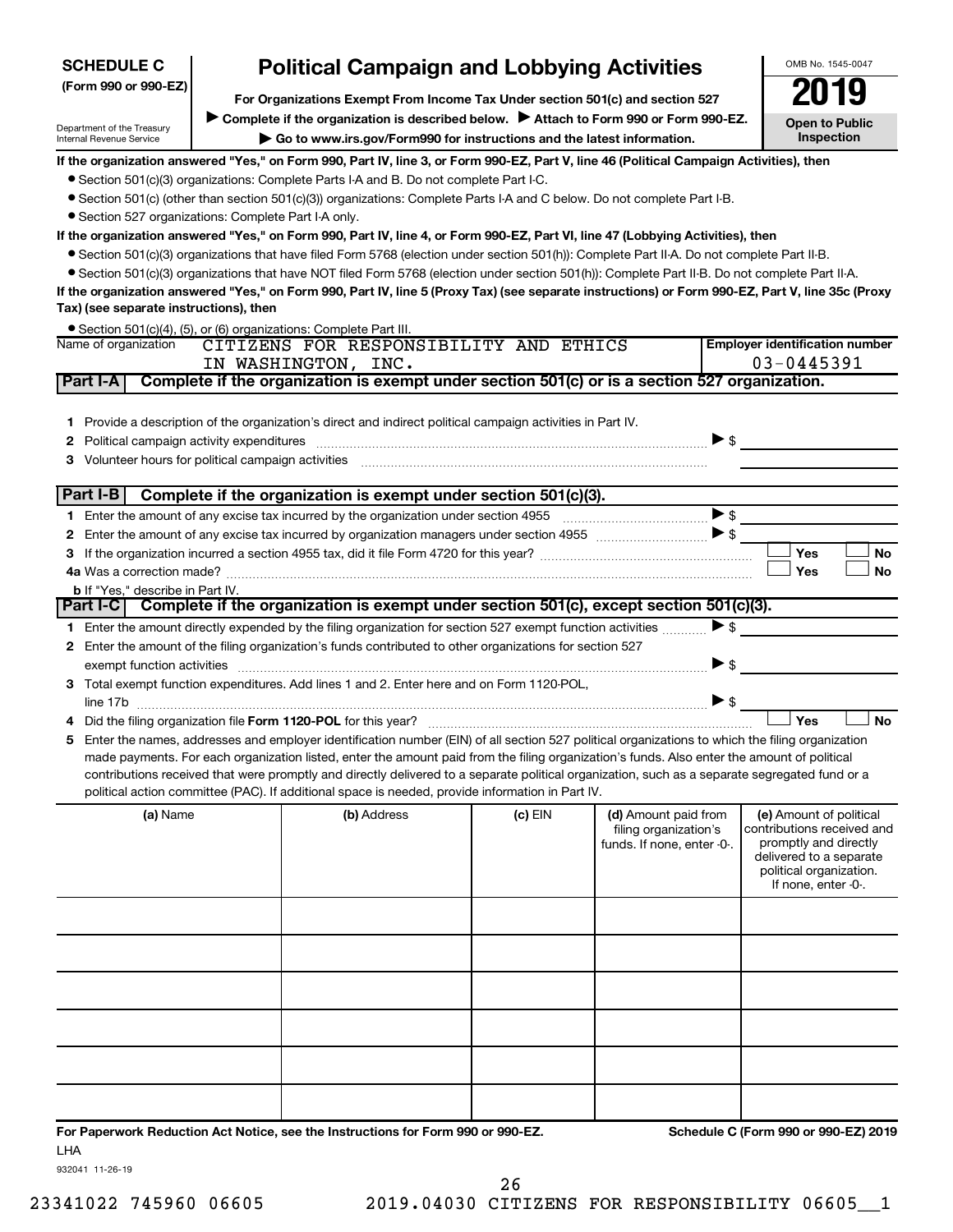| Schedule C (Form 990 or 990-EZ) 2019 IN WASHINGTON, INC.                                                                                             |                                        |              |                                                                                                         | CITIZENS FOR RESPONSIBILITY AND ETHICS                                                                                            |                                        | 03-0445391 Page 2              |
|------------------------------------------------------------------------------------------------------------------------------------------------------|----------------------------------------|--------------|---------------------------------------------------------------------------------------------------------|-----------------------------------------------------------------------------------------------------------------------------------|----------------------------------------|--------------------------------|
| Complete if the organization is exempt under section 501(c)(3) and filed Form 5768 (election under<br>Part II-A                                      |                                        |              |                                                                                                         |                                                                                                                                   |                                        |                                |
| section 501(h)).                                                                                                                                     |                                        |              |                                                                                                         |                                                                                                                                   |                                        |                                |
| A Check $\blacktriangleright$                                                                                                                        |                                        |              |                                                                                                         | if the filing organization belongs to an affiliated group (and list in Part IV each affiliated group member's name, address, EIN, |                                        |                                |
| expenses, and share of excess lobbying expenditures).                                                                                                |                                        |              |                                                                                                         |                                                                                                                                   |                                        |                                |
| <b>B</b> Check $\blacktriangleright$                                                                                                                 |                                        |              | if the filing organization checked box A and "limited control" provisions apply.                        |                                                                                                                                   |                                        |                                |
|                                                                                                                                                      | <b>Limits on Lobbying Expenditures</b> |              | (The term "expenditures" means amounts paid or incurred.)                                               |                                                                                                                                   | (a) Filing<br>organization's<br>totals | (b) Affiliated group<br>totals |
| 1a Total lobbying expenditures to influence public opinion (grassroots lobbying)                                                                     |                                        |              |                                                                                                         |                                                                                                                                   | 4,356.                                 |                                |
| <b>b</b> Total lobbying expenditures to influence a legislative body (direct lobbying)                                                               | 14,984.                                |              |                                                                                                         |                                                                                                                                   |                                        |                                |
| с                                                                                                                                                    |                                        |              |                                                                                                         |                                                                                                                                   | 19,340.                                |                                |
| Other exempt purpose expenditures<br>d                                                                                                               |                                        |              |                                                                                                         |                                                                                                                                   | 6,065,722.                             |                                |
|                                                                                                                                                      |                                        |              |                                                                                                         |                                                                                                                                   | 6,085,062.                             |                                |
| f Lobbying nontaxable amount. Enter the amount from the following table in both columns.                                                             |                                        |              |                                                                                                         |                                                                                                                                   | 454, 253.                              |                                |
| If the amount on line 1e, column $(a)$ or $(b)$ is:                                                                                                  |                                        |              | The lobbying nontaxable amount is:                                                                      |                                                                                                                                   |                                        |                                |
| Not over \$500,000                                                                                                                                   |                                        |              | 20% of the amount on line 1e.                                                                           |                                                                                                                                   |                                        |                                |
| Over \$500,000 but not over \$1,000,000                                                                                                              |                                        |              | \$100,000 plus 15% of the excess over \$500,000.                                                        |                                                                                                                                   |                                        |                                |
| Over \$1,000,000 but not over \$1,500,000                                                                                                            |                                        |              | \$175,000 plus 10% of the excess over \$1,000,000.                                                      |                                                                                                                                   |                                        |                                |
| Over \$1,500,000 but not over \$17,000,000                                                                                                           |                                        |              | \$225,000 plus 5% of the excess over \$1,500,000.                                                       |                                                                                                                                   |                                        |                                |
| Over \$17,000,000                                                                                                                                    |                                        | \$1,000,000. |                                                                                                         |                                                                                                                                   |                                        |                                |
|                                                                                                                                                      |                                        |              |                                                                                                         |                                                                                                                                   |                                        |                                |
| g Grassroots nontaxable amount (enter 25% of line 1f)                                                                                                | 113,563.                               |              |                                                                                                         |                                                                                                                                   |                                        |                                |
| h Subtract line 1g from line 1a. If zero or less, enter -0-                                                                                          |                                        |              |                                                                                                         |                                                                                                                                   | 0.                                     |                                |
| i Subtract line 1f from line 1c. If zero or less, enter -0-                                                                                          |                                        |              |                                                                                                         |                                                                                                                                   | 0.                                     |                                |
| If there is an amount other than zero on either line 1h or line 1i, did the organization file Form 4720<br>reporting section 4911 tax for this year? |                                        |              |                                                                                                         |                                                                                                                                   |                                        | Yes<br>No                      |
| (Some organizations that made a section 501(h) election do not have to complete all of the five columns below.                                       |                                        |              | 4-Year Averaging Period Under Section 501(h)<br>See the separate instructions for lines 2a through 2f.) |                                                                                                                                   |                                        |                                |
|                                                                                                                                                      |                                        |              | Lobbying Expenditures During 4-Year Averaging Period                                                    |                                                                                                                                   |                                        |                                |
| Calendar year<br>(or fiscal year beginning in)                                                                                                       | (a) 2016                               |              | (b) 2017                                                                                                | $(c)$ 2018                                                                                                                        | $(d)$ 2019                             | (e) Total                      |
| <b>2a</b> Lobbying nontaxable amount                                                                                                                 | 249,784.                               |              | 384, 459.                                                                                               | 384, 457.                                                                                                                         |                                        | 454, 253. 1, 472, 953.         |
| <b>b</b> Lobbying ceiling amount<br>(150% of line 2a, column(e))                                                                                     |                                        |              |                                                                                                         |                                                                                                                                   |                                        | 2, 209, 430.                   |
| c Total lobbying expenditures                                                                                                                        |                                        |              | 2,755.                                                                                                  | 11,620.                                                                                                                           | 19,340.                                | 33,715.                        |
| d Grassroots nontaxable amount                                                                                                                       | 62,446.                                |              | 96,115.                                                                                                 | 96,114.                                                                                                                           | 113,563.                               | 368,238.                       |
| e Grassroots ceiling amount<br>(150% of line 2d, column (e))                                                                                         |                                        |              |                                                                                                         |                                                                                                                                   |                                        | 552,357.                       |
| f Grassroots lobbying expenditures                                                                                                                   |                                        |              |                                                                                                         | 360.                                                                                                                              | 4,356.                                 | 4,716.                         |

**Schedule C (Form 990 or 990-EZ) 2019**

932042 11-26-19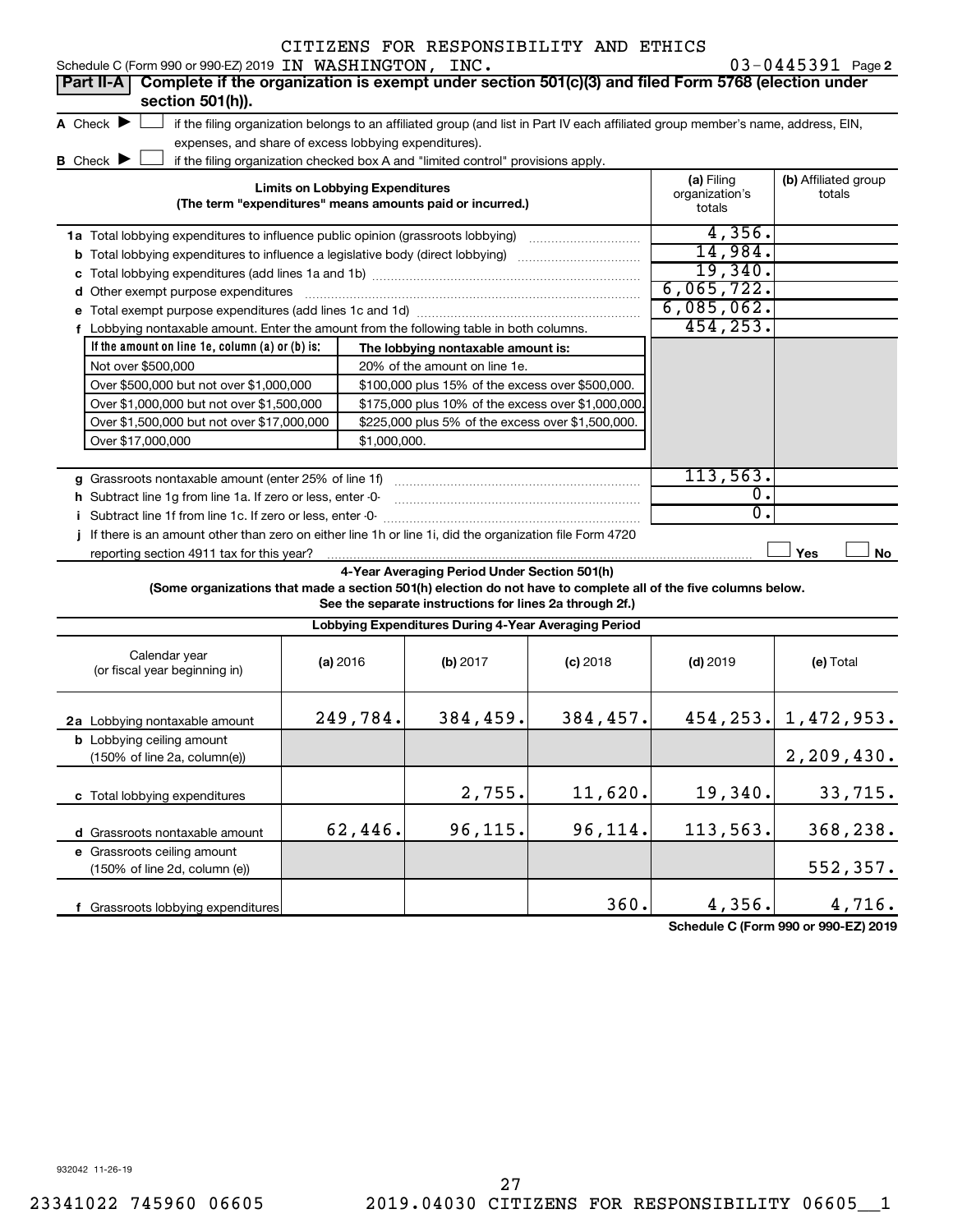#### Schedule C (Form 990 or 990-EZ) 2019 Page IN WASHINGTON, INC. 03-0445391

#### 03-0445391 Page 3 **Part II-B Complete if the organization is exempt under section 501(c)(3) and has NOT filed Form 5768 (election under section 501(h)).**

|              | For each "Yes" response on lines 1a through 1i below, provide in Part IV a detailed description                                                                                                                                      |     | (a)            | (b)    |    |
|--------------|--------------------------------------------------------------------------------------------------------------------------------------------------------------------------------------------------------------------------------------|-----|----------------|--------|----|
|              | of the lobbying activity.                                                                                                                                                                                                            | Yes | No             | Amount |    |
| 1            | During the year, did the filing organization attempt to influence foreign, national, state, or<br>local legislation, including any attempt to influence public opinion on a legislative matter<br>or referendum, through the use of: |     |                |        |    |
|              | <b>b</b> Paid staff or management (include compensation in expenses reported on lines 1c through 1i)?                                                                                                                                |     |                |        |    |
|              |                                                                                                                                                                                                                                      |     |                |        |    |
|              |                                                                                                                                                                                                                                      |     |                |        |    |
|              |                                                                                                                                                                                                                                      |     |                |        |    |
|              | g Direct contact with legislators, their staffs, government officials, or a legislative body?                                                                                                                                        |     |                |        |    |
|              | h Rallies, demonstrations, seminars, conventions, speeches, lectures, or any similar means?                                                                                                                                          |     |                |        |    |
|              | <i>i</i> Other activities?                                                                                                                                                                                                           |     |                |        |    |
|              |                                                                                                                                                                                                                                      |     |                |        |    |
|              | 2a Did the activities in line 1 cause the organization to be not described in section 501(c)(3)?                                                                                                                                     |     |                |        |    |
|              |                                                                                                                                                                                                                                      |     |                |        |    |
|              | c If "Yes," enter the amount of any tax incurred by organization managers under section 4912                                                                                                                                         |     |                |        |    |
|              | d If the filing organization incurred a section 4912 tax, did it file Form 4720 for this year?                                                                                                                                       |     |                |        |    |
|              | Part III-A Complete if the organization is exempt under section $501(c)(4)$ , section $501(c)(5)$ , or section                                                                                                                       |     |                |        |    |
|              | $501(c)(6)$ .                                                                                                                                                                                                                        |     |                |        |    |
|              |                                                                                                                                                                                                                                      |     |                | Yes    | No |
| 1            | Were substantially all (90% or more) dues received nondeductible by members? <i>manually all (90% or more</i> ) dues received nondeductible by members?                                                                              |     | 1              |        |    |
| $\mathbf{2}$ |                                                                                                                                                                                                                                      |     | $\overline{2}$ |        |    |
| 3            | Did the organization agree to carry over lobbying and political campaign activity expenditures from the prior year?                                                                                                                  |     | 3              |        |    |
|              | Part III-B Complete if the organization is exempt under section 501(c)(4), section 501(c)(5), or section                                                                                                                             |     |                |        |    |
|              | 501(c)(6) and if either (a) BOTH Part III-A, lines 1 and 2, are answered "No" OR (b) Part III-A, line 3, is                                                                                                                          |     |                |        |    |
|              | answered "Yes."                                                                                                                                                                                                                      |     |                |        |    |
| 1            |                                                                                                                                                                                                                                      |     | 1              |        |    |
| $\mathbf{2}$ | Section 162(e) nondeductible lobbying and political expenditures (do not include amounts of political                                                                                                                                |     |                |        |    |
|              | expenses for which the section 527(f) tax was paid).                                                                                                                                                                                 |     |                |        |    |
|              |                                                                                                                                                                                                                                      |     | 2a             |        |    |
|              | b Carryover from last year manufactured and continuum control of the control of the control of the control of the control of the control of the control of the control of the control of the control of the control of the con       |     | 2b             |        |    |
|              |                                                                                                                                                                                                                                      |     | 2c             |        |    |
| З            |                                                                                                                                                                                                                                      |     | 3              |        |    |
| 4            | If notices were sent and the amount on line 2c exceeds the amount on line 3, what portion of the excess                                                                                                                              |     |                |        |    |
|              | does the organization agree to carryover to the reasonable estimate of nondeductible lobbying and political                                                                                                                          |     |                |        |    |
|              |                                                                                                                                                                                                                                      |     | 4              |        |    |
| 5            |                                                                                                                                                                                                                                      |     | 5              |        |    |
|              | Part IV  <br><b>Supplemental Information</b>                                                                                                                                                                                         |     |                |        |    |
|              | Provide the descriptions required for Part I-A line 1: Part I-R line 4: Part I-C, line 5: Part II-A (affiliated group list): Part II-A lines 1 and 2 (see                                                                            |     |                |        |    |

Provide the descriptions required for Part I-A, line 1; Part I-B, line 4; Part I-C, line 5; Part II-A (affiliated group list); Part II-A, lines 1 and 2 (see instructions); and Part II-B, line 1. Also, complete this part for any additional information.

**Schedule C (Form 990 or 990-EZ) 2019**

932043 11-26-19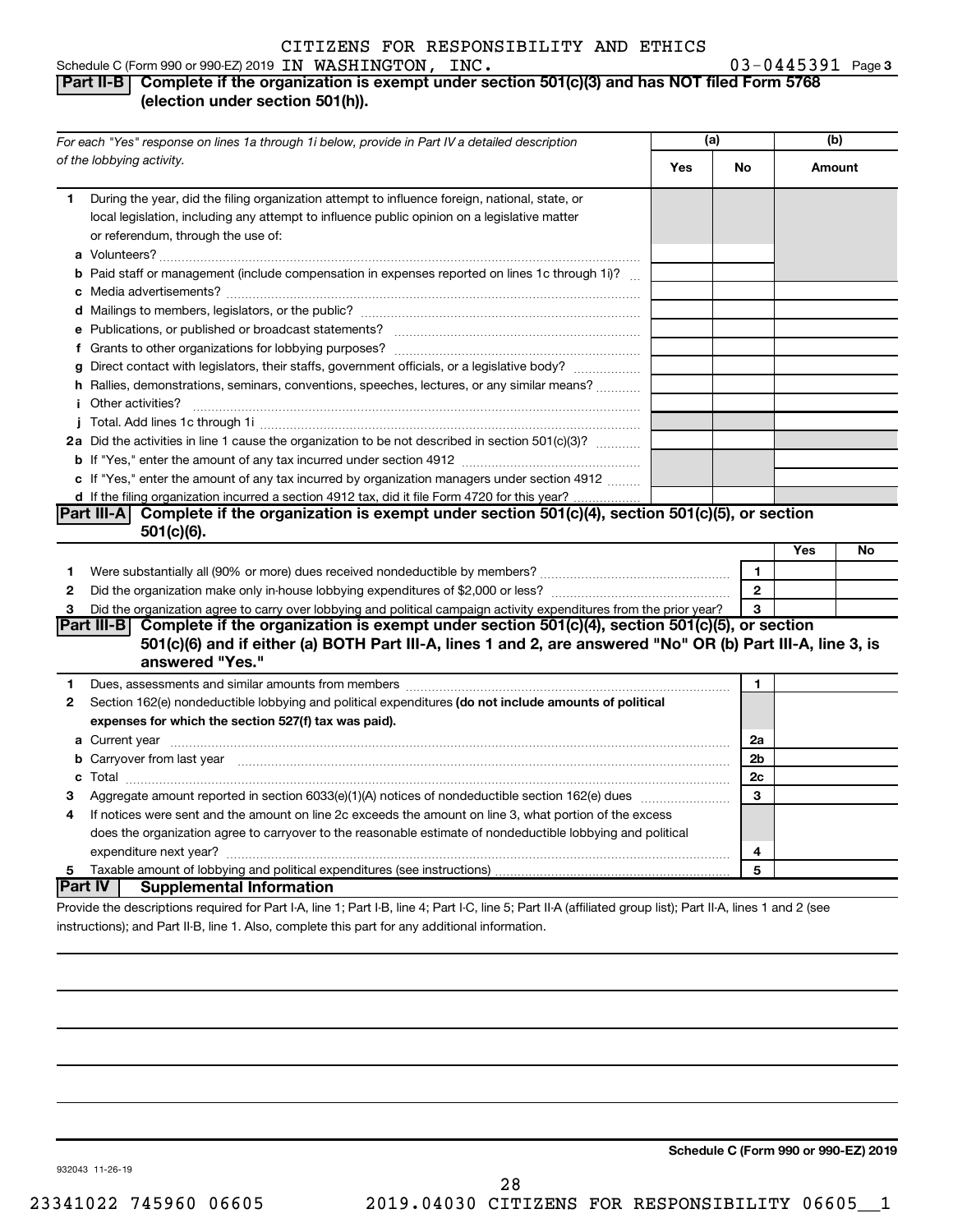| <b>SCHEDULE D</b><br>(Form 990)                        |                                                           | <b>Supplemental Financial Statements</b><br>Complete if the organization answered "Yes" on Form 990,<br>Part IV, line 6, 7, 8, 9, 10, 11a, 11b, 11c, 11d, 11e, 11f, 12a, or 12b.                                               |                                                |                                                    |
|--------------------------------------------------------|-----------------------------------------------------------|--------------------------------------------------------------------------------------------------------------------------------------------------------------------------------------------------------------------------------|------------------------------------------------|----------------------------------------------------|
| Department of the Treasury<br>Internal Revenue Service |                                                           | Attach to Form 990.<br>Go to www.irs.gov/Form990 for instructions and the latest information.                                                                                                                                  |                                                | Open to Public<br>Inspection                       |
| Name of the organization                               |                                                           | CITIZENS FOR RESPONSIBILITY AND ETHICS                                                                                                                                                                                         |                                                | <b>Employer identification number</b>              |
|                                                        | IN WASHINGTON, INC.                                       |                                                                                                                                                                                                                                |                                                | 03-0445391                                         |
| Part I                                                 |                                                           | Organizations Maintaining Donor Advised Funds or Other Similar Funds or Accounts. Complete if the                                                                                                                              |                                                |                                                    |
|                                                        | organization answered "Yes" on Form 990, Part IV, line 6. |                                                                                                                                                                                                                                |                                                |                                                    |
|                                                        |                                                           | (a) Donor advised funds                                                                                                                                                                                                        |                                                | (b) Funds and other accounts                       |
| 1                                                      |                                                           |                                                                                                                                                                                                                                |                                                |                                                    |
| 2                                                      | Aggregate value of contributions to (during year)         |                                                                                                                                                                                                                                |                                                |                                                    |
| з                                                      |                                                           |                                                                                                                                                                                                                                |                                                |                                                    |
| 4<br>5                                                 |                                                           | Did the organization inform all donors and donor advisors in writing that the assets held in donor advised funds                                                                                                               |                                                |                                                    |
|                                                        |                                                           |                                                                                                                                                                                                                                |                                                | Yes<br>No                                          |
| 6                                                      |                                                           | Did the organization inform all grantees, donors, and donor advisors in writing that grant funds can be used only                                                                                                              |                                                |                                                    |
|                                                        |                                                           | for charitable purposes and not for the benefit of the donor or donor advisor, or for any other purpose conferring                                                                                                             |                                                |                                                    |
|                                                        | impermissible private benefit?                            |                                                                                                                                                                                                                                |                                                | Yes<br>No.                                         |
| Part II                                                |                                                           | Conservation Easements. Complete if the organization answered "Yes" on Form 990, Part IV, line 7.                                                                                                                              |                                                |                                                    |
| 1                                                      |                                                           | Purpose(s) of conservation easements held by the organization (check all that apply).                                                                                                                                          |                                                |                                                    |
|                                                        |                                                           | Preservation of land for public use (for example, recreation or education)                                                                                                                                                     |                                                | Preservation of a historically important land area |
|                                                        | Protection of natural habitat                             |                                                                                                                                                                                                                                | Preservation of a certified historic structure |                                                    |
|                                                        | Preservation of open space                                |                                                                                                                                                                                                                                |                                                |                                                    |
| 2                                                      |                                                           | Complete lines 2a through 2d if the organization held a qualified conservation contribution in the form of a conservation easement on the last                                                                                 |                                                |                                                    |
| day of the tax year.                                   |                                                           |                                                                                                                                                                                                                                |                                                | Held at the End of the Tax Year                    |
|                                                        |                                                           |                                                                                                                                                                                                                                |                                                | 2a                                                 |
| b                                                      |                                                           |                                                                                                                                                                                                                                |                                                | 2 <sub>b</sub>                                     |
| с                                                      |                                                           |                                                                                                                                                                                                                                |                                                | 2c                                                 |
| d                                                      |                                                           | Number of conservation easements included in (c) acquired after 7/25/06, and not on a historic structure                                                                                                                       |                                                |                                                    |
|                                                        |                                                           | listed in the National Register [1,1,2000] [1,2000] [1,2000] [1,2000] [1,2000] [1,2000] [1,2000] [1,2000] [1,2000] [1,2000] [1,2000] [1,2000] [1,2000] [1,2000] [1,2000] [1,2000] [1,2000] [1,2000] [1,2000] [1,2000] [1,2000] |                                                | 2d                                                 |
| 3                                                      |                                                           | Number of conservation easements modified, transferred, released, extinguished, or terminated by the organization during the tax                                                                                               |                                                |                                                    |
| $year \triangleright$                                  |                                                           |                                                                                                                                                                                                                                |                                                |                                                    |
| 4<br>5                                                 |                                                           | Number of states where property subject to conservation easement is located $\blacktriangleright$<br>Does the organization have a written policy regarding the periodic monitoring, inspection, handling of                    |                                                |                                                    |
|                                                        |                                                           |                                                                                                                                                                                                                                |                                                | Yes<br>No                                          |
| 6                                                      |                                                           | Staff and volunteer hours devoted to monitoring, inspecting, handling of violations, and enforcing conservation easements during the year                                                                                      |                                                |                                                    |
|                                                        |                                                           |                                                                                                                                                                                                                                |                                                |                                                    |
| 7                                                      |                                                           | Amount of expenses incurred in monitoring, inspecting, handling of violations, and enforcing conservation easements during the year                                                                                            |                                                |                                                    |
| $\blacktriangleright$ \$                               |                                                           |                                                                                                                                                                                                                                |                                                |                                                    |
| 8                                                      |                                                           | Does each conservation easement reported on line 2(d) above satisfy the requirements of section 170(h)(4)(B)(i)                                                                                                                |                                                |                                                    |
|                                                        |                                                           |                                                                                                                                                                                                                                |                                                | Yes<br>No                                          |
| 9                                                      |                                                           | In Part XIII, describe how the organization reports conservation easements in its revenue and expense statement and                                                                                                            |                                                |                                                    |
|                                                        |                                                           | balance sheet, and include, if applicable, the text of the footnote to the organization's financial statements that describes the                                                                                              |                                                |                                                    |
|                                                        | organization's accounting for conservation easements.     |                                                                                                                                                                                                                                |                                                |                                                    |
| Part III                                               |                                                           | Organizations Maintaining Collections of Art, Historical Treasures, or Other Similar Assets.                                                                                                                                   |                                                |                                                    |
|                                                        |                                                           | Complete if the organization answered "Yes" on Form 990, Part IV, line 8.                                                                                                                                                      |                                                |                                                    |
|                                                        |                                                           | 1a If the organization elected, as permitted under FASB ASC 958, not to report in its revenue statement and balance sheet works                                                                                                |                                                |                                                    |
|                                                        |                                                           | of art, historical treasures, or other similar assets held for public exhibition, education, or research in furtherance of public                                                                                              |                                                |                                                    |
|                                                        |                                                           | service, provide in Part XIII the text of the footnote to its financial statements that describes these items.                                                                                                                 |                                                |                                                    |
|                                                        |                                                           | <b>b</b> If the organization elected, as permitted under FASB ASC 958, to report in its revenue statement and balance sheet works of                                                                                           |                                                |                                                    |
|                                                        |                                                           | art, historical treasures, or other similar assets held for public exhibition, education, or research in furtherance of public service,                                                                                        |                                                |                                                    |
|                                                        | provide the following amounts relating to these items:    |                                                                                                                                                                                                                                |                                                |                                                    |
|                                                        |                                                           |                                                                                                                                                                                                                                |                                                |                                                    |
| 2                                                      | (ii) Assets included in Form 990, Part X                  |                                                                                                                                                                                                                                |                                                |                                                    |
|                                                        |                                                           | If the organization received or held works of art, historical treasures, or other similar assets for financial gain, provide<br>the following amounts required to be reported under FASB ASC 958 relating to these items:      |                                                |                                                    |
| а                                                      |                                                           |                                                                                                                                                                                                                                |                                                | $\blacktriangleright$ \$                           |
|                                                        |                                                           |                                                                                                                                                                                                                                |                                                | $\blacktriangleright$ s                            |
|                                                        |                                                           | LHA For Paperwork Reduction Act Notice, see the Instructions for Form 990.                                                                                                                                                     |                                                | Schedule D (Form 990) 2019                         |
| 932051 10-02-19                                        |                                                           |                                                                                                                                                                                                                                |                                                |                                                    |
|                                                        |                                                           | 29                                                                                                                                                                                                                             |                                                |                                                    |
|                                                        |                                                           |                                                                                                                                                                                                                                |                                                |                                                    |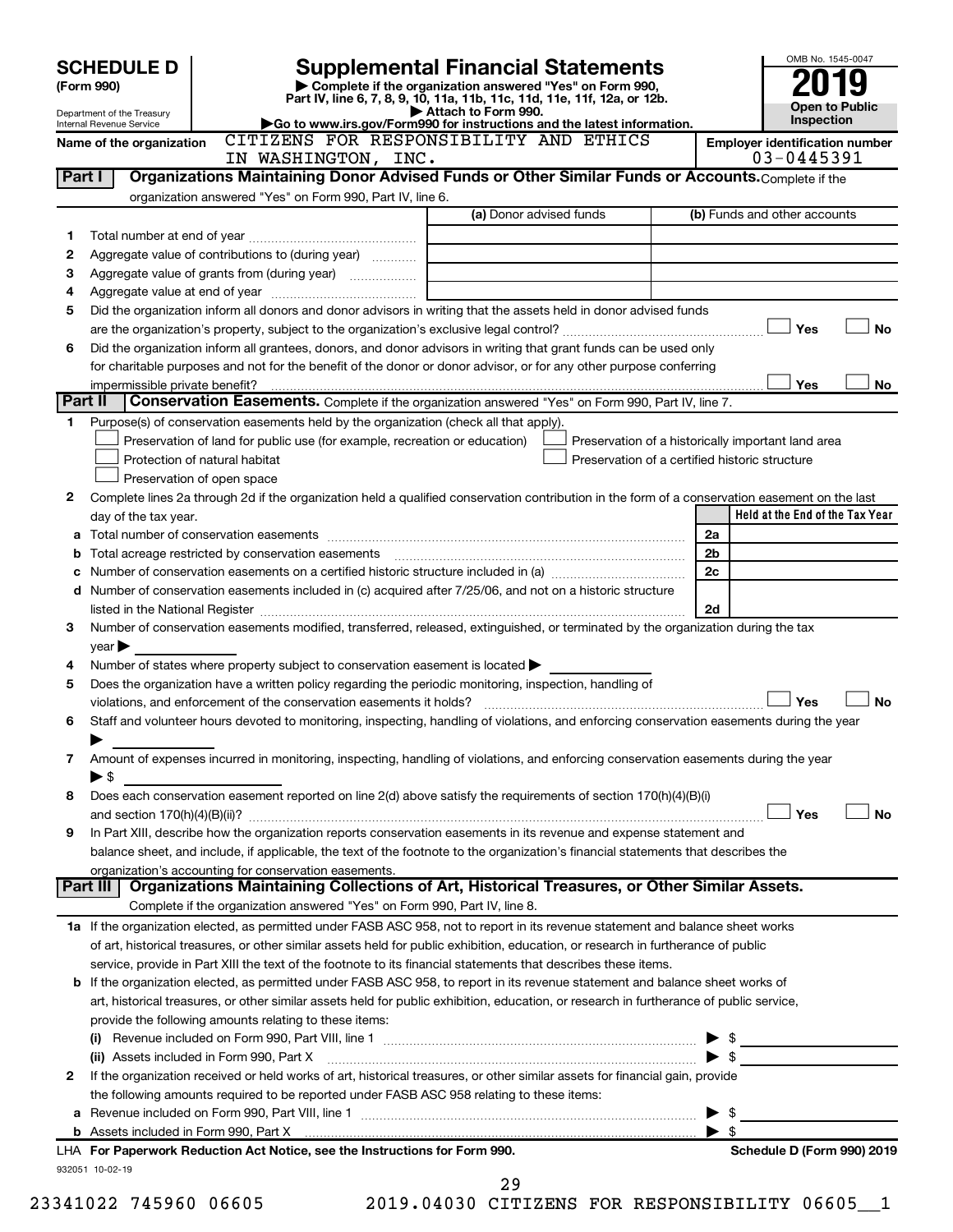|        |                                                                                                                                                                                                                                | CITIZENS FOR RESPONSIBILITY AND ETHICS  |                |                                                                                                                                                                                                                               |                                 |                       |                            |
|--------|--------------------------------------------------------------------------------------------------------------------------------------------------------------------------------------------------------------------------------|-----------------------------------------|----------------|-------------------------------------------------------------------------------------------------------------------------------------------------------------------------------------------------------------------------------|---------------------------------|-----------------------|----------------------------|
|        | Schedule D (Form 990) 2019                                                                                                                                                                                                     | IN WASHINGTON, INC.                     |                |                                                                                                                                                                                                                               |                                 | $03 - 0445391$ Page 2 |                            |
|        | Part III   Organizations Maintaining Collections of Art, Historical Treasures, or Other Similar Assets (continued)                                                                                                             |                                         |                |                                                                                                                                                                                                                               |                                 |                       |                            |
| 3      | Using the organization's acquisition, accession, and other records, check any of the following that make significant use of its                                                                                                |                                         |                |                                                                                                                                                                                                                               |                                 |                       |                            |
|        | collection items (check all that apply):                                                                                                                                                                                       |                                         |                |                                                                                                                                                                                                                               |                                 |                       |                            |
| a      | Public exhibition                                                                                                                                                                                                              |                                         |                | Loan or exchange program                                                                                                                                                                                                      |                                 |                       |                            |
| b      | Scholarly research                                                                                                                                                                                                             |                                         |                | Other and the contract of the contract of the contract of the contract of the contract of the contract of the contract of the contract of the contract of the contract of the contract of the contract of the contract of the |                                 |                       |                            |
| с      | Preservation for future generations                                                                                                                                                                                            |                                         |                |                                                                                                                                                                                                                               |                                 |                       |                            |
|        | Provide a description of the organization's collections and explain how they further the organization's exempt purpose in Part XIII.                                                                                           |                                         |                |                                                                                                                                                                                                                               |                                 |                       |                            |
| 5      | During the year, did the organization solicit or receive donations of art, historical treasures, or other similar assets                                                                                                       |                                         |                |                                                                                                                                                                                                                               |                                 |                       |                            |
|        |                                                                                                                                                                                                                                |                                         |                |                                                                                                                                                                                                                               |                                 | Yes                   | No                         |
|        | <b>Part IV</b><br><b>Escrow and Custodial Arrangements.</b> Complete if the organization answered "Yes" on Form 990, Part IV, line 9, or                                                                                       |                                         |                |                                                                                                                                                                                                                               |                                 |                       |                            |
|        | reported an amount on Form 990, Part X, line 21.                                                                                                                                                                               |                                         |                |                                                                                                                                                                                                                               |                                 |                       |                            |
|        | 1a Is the organization an agent, trustee, custodian or other intermediary for contributions or other assets not included                                                                                                       |                                         |                |                                                                                                                                                                                                                               |                                 |                       |                            |
|        |                                                                                                                                                                                                                                |                                         |                |                                                                                                                                                                                                                               |                                 | Yes                   | No                         |
|        | b If "Yes," explain the arrangement in Part XIII and complete the following table:                                                                                                                                             |                                         |                |                                                                                                                                                                                                                               |                                 |                       |                            |
|        |                                                                                                                                                                                                                                |                                         |                |                                                                                                                                                                                                                               |                                 | Amount                |                            |
|        |                                                                                                                                                                                                                                |                                         |                |                                                                                                                                                                                                                               | 1c                              |                       |                            |
|        |                                                                                                                                                                                                                                |                                         |                |                                                                                                                                                                                                                               | 1d                              |                       |                            |
|        | e Distributions during the year manufactured and contain an account of the year manufactured and the year manufactured and the year manufactured and the year manufactured and the year manufactured and the year manufactured |                                         |                |                                                                                                                                                                                                                               | 1e                              |                       |                            |
|        |                                                                                                                                                                                                                                |                                         |                |                                                                                                                                                                                                                               | 1f                              |                       |                            |
|        | 2a Did the organization include an amount on Form 990, Part X, line 21, for escrow or custodial account liability?                                                                                                             |                                         |                |                                                                                                                                                                                                                               | .                               | Yes                   | No                         |
|        | <b>b</b> If "Yes," explain the arrangement in Part XIII. Check here if the explanation has been provided on Part XIII                                                                                                          |                                         |                |                                                                                                                                                                                                                               |                                 |                       |                            |
| Part V | <b>Endowment Funds.</b> Complete if the organization answered "Yes" on Form 990, Part IV, line 10.                                                                                                                             |                                         |                |                                                                                                                                                                                                                               |                                 |                       |                            |
|        |                                                                                                                                                                                                                                | (a) Current year                        | (b) Prior year | (c) Two years back $\vert$ (d) Three years back $\vert$                                                                                                                                                                       |                                 | (e) Four years back   |                            |
|        |                                                                                                                                                                                                                                |                                         |                |                                                                                                                                                                                                                               |                                 |                       |                            |
|        |                                                                                                                                                                                                                                |                                         |                |                                                                                                                                                                                                                               |                                 |                       |                            |
|        | Net investment earnings, gains, and losses                                                                                                                                                                                     |                                         |                |                                                                                                                                                                                                                               |                                 |                       |                            |
|        |                                                                                                                                                                                                                                |                                         |                |                                                                                                                                                                                                                               |                                 |                       |                            |
|        | e Other expenditures for facilities                                                                                                                                                                                            |                                         |                |                                                                                                                                                                                                                               |                                 |                       |                            |
|        |                                                                                                                                                                                                                                |                                         |                |                                                                                                                                                                                                                               |                                 |                       |                            |
|        |                                                                                                                                                                                                                                |                                         |                |                                                                                                                                                                                                                               |                                 |                       |                            |
| g      |                                                                                                                                                                                                                                |                                         |                |                                                                                                                                                                                                                               |                                 |                       |                            |
|        | Provide the estimated percentage of the current year end balance (line 1g, column (a)) held as:                                                                                                                                |                                         |                |                                                                                                                                                                                                                               |                                 |                       |                            |
|        | a Board designated or quasi-endowment >                                                                                                                                                                                        |                                         | %              |                                                                                                                                                                                                                               |                                 |                       |                            |
|        | Permanent endowment >                                                                                                                                                                                                          | %                                       |                |                                                                                                                                                                                                                               |                                 |                       |                            |
|        | <b>c</b> Term endowment $\blacktriangleright$                                                                                                                                                                                  | %                                       |                |                                                                                                                                                                                                                               |                                 |                       |                            |
|        | The percentages on lines 2a, 2b, and 2c should equal 100%.                                                                                                                                                                     |                                         |                |                                                                                                                                                                                                                               |                                 |                       |                            |
|        | 3a Are there endowment funds not in the possession of the organization that are held and administered for the organization                                                                                                     |                                         |                |                                                                                                                                                                                                                               |                                 |                       |                            |
|        | by:                                                                                                                                                                                                                            |                                         |                |                                                                                                                                                                                                                               |                                 |                       | Yes<br>No                  |
|        | (i)                                                                                                                                                                                                                            |                                         |                |                                                                                                                                                                                                                               |                                 | 3a(i)                 |                            |
|        |                                                                                                                                                                                                                                |                                         |                |                                                                                                                                                                                                                               |                                 | 3a(ii)                |                            |
|        |                                                                                                                                                                                                                                |                                         |                |                                                                                                                                                                                                                               |                                 | 3b                    |                            |
|        | Describe in Part XIII the intended uses of the organization's endowment funds.                                                                                                                                                 |                                         |                |                                                                                                                                                                                                                               |                                 |                       |                            |
|        | Land, Buildings, and Equipment.<br><b>Part VI</b>                                                                                                                                                                              |                                         |                |                                                                                                                                                                                                                               |                                 |                       |                            |
|        | Complete if the organization answered "Yes" on Form 990, Part IV, line 11a. See Form 990, Part X, line 10.                                                                                                                     |                                         |                |                                                                                                                                                                                                                               |                                 |                       |                            |
|        | Description of property                                                                                                                                                                                                        | (a) Cost or other<br>basis (investment) |                | (b) Cost or other<br>basis (other)                                                                                                                                                                                            | (c) Accumulated<br>depreciation | (d) Book value        |                            |
|        |                                                                                                                                                                                                                                |                                         |                |                                                                                                                                                                                                                               |                                 |                       |                            |
|        |                                                                                                                                                                                                                                |                                         |                |                                                                                                                                                                                                                               |                                 |                       |                            |
|        |                                                                                                                                                                                                                                |                                         |                | 189, 168.                                                                                                                                                                                                                     | 73,450.                         |                       | 115,718.                   |
|        |                                                                                                                                                                                                                                |                                         |                | 102, 718.                                                                                                                                                                                                                     | 94,848.                         |                       | 7,870.                     |
|        |                                                                                                                                                                                                                                |                                         |                | 86,638.                                                                                                                                                                                                                       | 86,638.                         |                       | $\overline{0}$ .           |
|        | Total. Add lines 1a through 1e. (Column (d) must equal Form 990, Part X, column (B), line 10c.)                                                                                                                                |                                         |                |                                                                                                                                                                                                                               |                                 |                       | 123,588.                   |
|        |                                                                                                                                                                                                                                |                                         |                |                                                                                                                                                                                                                               |                                 |                       | Schodule D (Form 000) 2010 |

**Schedule D (Form 990) 2019**

932052 10-02-19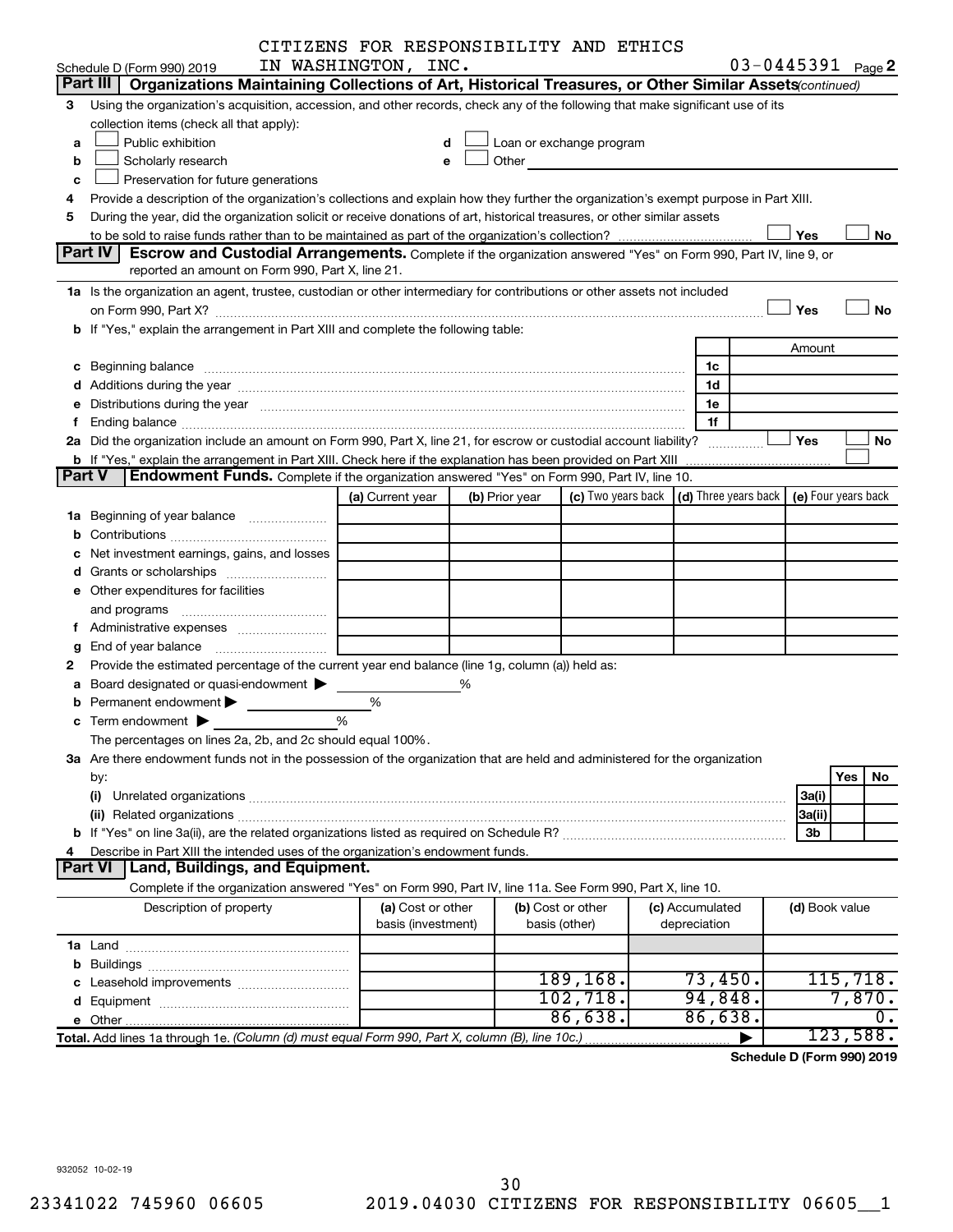| IN WASHINGTON, INC.<br>Schedule D (Form 990) 2019                                                                                                    |                 |                                                           | $03 - 0445391$ Page 3 |  |
|------------------------------------------------------------------------------------------------------------------------------------------------------|-----------------|-----------------------------------------------------------|-----------------------|--|
| Part VII Investments - Other Securities.                                                                                                             |                 |                                                           |                       |  |
| Complete if the organization answered "Yes" on Form 990, Part IV, line 11b. See Form 990, Part X, line 12.                                           |                 |                                                           |                       |  |
| (a) Description of security or category (including name of security)                                                                                 | (b) Book value  | (c) Method of valuation: Cost or end-of-year market value |                       |  |
|                                                                                                                                                      |                 |                                                           |                       |  |
|                                                                                                                                                      |                 |                                                           |                       |  |
| (3) Other                                                                                                                                            |                 |                                                           |                       |  |
|                                                                                                                                                      |                 |                                                           |                       |  |
| (A)                                                                                                                                                  |                 |                                                           |                       |  |
| (B)                                                                                                                                                  |                 |                                                           |                       |  |
| (C)                                                                                                                                                  |                 |                                                           |                       |  |
| (D)                                                                                                                                                  |                 |                                                           |                       |  |
| (E)                                                                                                                                                  |                 |                                                           |                       |  |
| (F)                                                                                                                                                  |                 |                                                           |                       |  |
| (G)                                                                                                                                                  |                 |                                                           |                       |  |
| (H)                                                                                                                                                  |                 |                                                           |                       |  |
| Total. (Col. (b) must equal Form 990, Part X, col. (B) line 12.)                                                                                     |                 |                                                           |                       |  |
| Part VIII Investments - Program Related.                                                                                                             |                 |                                                           |                       |  |
| Complete if the organization answered "Yes" on Form 990, Part IV, line 11c. See Form 990, Part X, line 13.                                           |                 |                                                           |                       |  |
| (a) Description of investment                                                                                                                        | (b) Book value  | (c) Method of valuation: Cost or end-of-year market value |                       |  |
| (1)                                                                                                                                                  |                 |                                                           |                       |  |
|                                                                                                                                                      |                 |                                                           |                       |  |
| (2)                                                                                                                                                  |                 |                                                           |                       |  |
| (3)                                                                                                                                                  |                 |                                                           |                       |  |
| (4)                                                                                                                                                  |                 |                                                           |                       |  |
| (5)                                                                                                                                                  |                 |                                                           |                       |  |
| (6)                                                                                                                                                  |                 |                                                           |                       |  |
| (7)                                                                                                                                                  |                 |                                                           |                       |  |
| (8)                                                                                                                                                  |                 |                                                           |                       |  |
| (9)                                                                                                                                                  |                 |                                                           |                       |  |
| Total. (Col. (b) must equal Form 990, Part X, col. (B) line 13.)                                                                                     |                 |                                                           |                       |  |
| Part IX<br><b>Other Assets.</b>                                                                                                                      |                 |                                                           |                       |  |
| Complete if the organization answered "Yes" on Form 990, Part IV, line 11d. See Form 990, Part X, line 15.                                           |                 |                                                           |                       |  |
|                                                                                                                                                      | (a) Description |                                                           | (b) Book value        |  |
| (1)                                                                                                                                                  |                 |                                                           |                       |  |
| (2)                                                                                                                                                  |                 |                                                           |                       |  |
| (3)                                                                                                                                                  |                 |                                                           |                       |  |
|                                                                                                                                                      |                 |                                                           |                       |  |
| (4)                                                                                                                                                  |                 |                                                           |                       |  |
| (5)                                                                                                                                                  |                 |                                                           |                       |  |
| (6)                                                                                                                                                  |                 |                                                           |                       |  |
| (7)                                                                                                                                                  |                 |                                                           |                       |  |
| (8)                                                                                                                                                  |                 |                                                           |                       |  |
| (9)                                                                                                                                                  |                 |                                                           |                       |  |
| Total. (Column (b) must equal Form 990, Part X, col. (B) line 15.)                                                                                   |                 |                                                           |                       |  |
| <b>Other Liabilities.</b><br>Part X                                                                                                                  |                 |                                                           |                       |  |
| Complete if the organization answered "Yes" on Form 990, Part IV, line 11e or 11f. See Form 990, Part X, line 25.                                    |                 |                                                           |                       |  |
| (a) Description of liability<br>1.                                                                                                                   |                 |                                                           | (b) Book value        |  |
| (1) Federal income taxes                                                                                                                             |                 |                                                           |                       |  |
| DEFERRED LOSS<br>(2)                                                                                                                                 |                 |                                                           | 46,767.               |  |
| SECURITY DEPOSIT<br>(3)                                                                                                                              |                 |                                                           | 16,815.               |  |
| (4) DEFERRED RENT ABATEMENT                                                                                                                          |                 |                                                           | 57,225.               |  |
| DEFERRED TENANT IMPROVEMENT<br>(5)                                                                                                                   |                 |                                                           |                       |  |
| <b>ALLOWANCE</b><br>(6)                                                                                                                              |                 |                                                           | 30,095.               |  |
|                                                                                                                                                      |                 |                                                           |                       |  |
| (7)                                                                                                                                                  |                 |                                                           |                       |  |
| (8)                                                                                                                                                  |                 |                                                           |                       |  |
| (9)                                                                                                                                                  |                 |                                                           |                       |  |
|                                                                                                                                                      |                 |                                                           | 150,902.              |  |
| 2. Liability for uncertain tax positions. In Part XIII, provide the text of the footnote to the organization's financial statements that reports the |                 |                                                           |                       |  |

organization's liability for uncertain tax positions under FASB ASC 740. Check here if the text of the footnote has been provided in Part XIII…  $\boxed{\mathrm{X}}$ 

**Schedule D (Form 990) 2019**

932053 10-02-19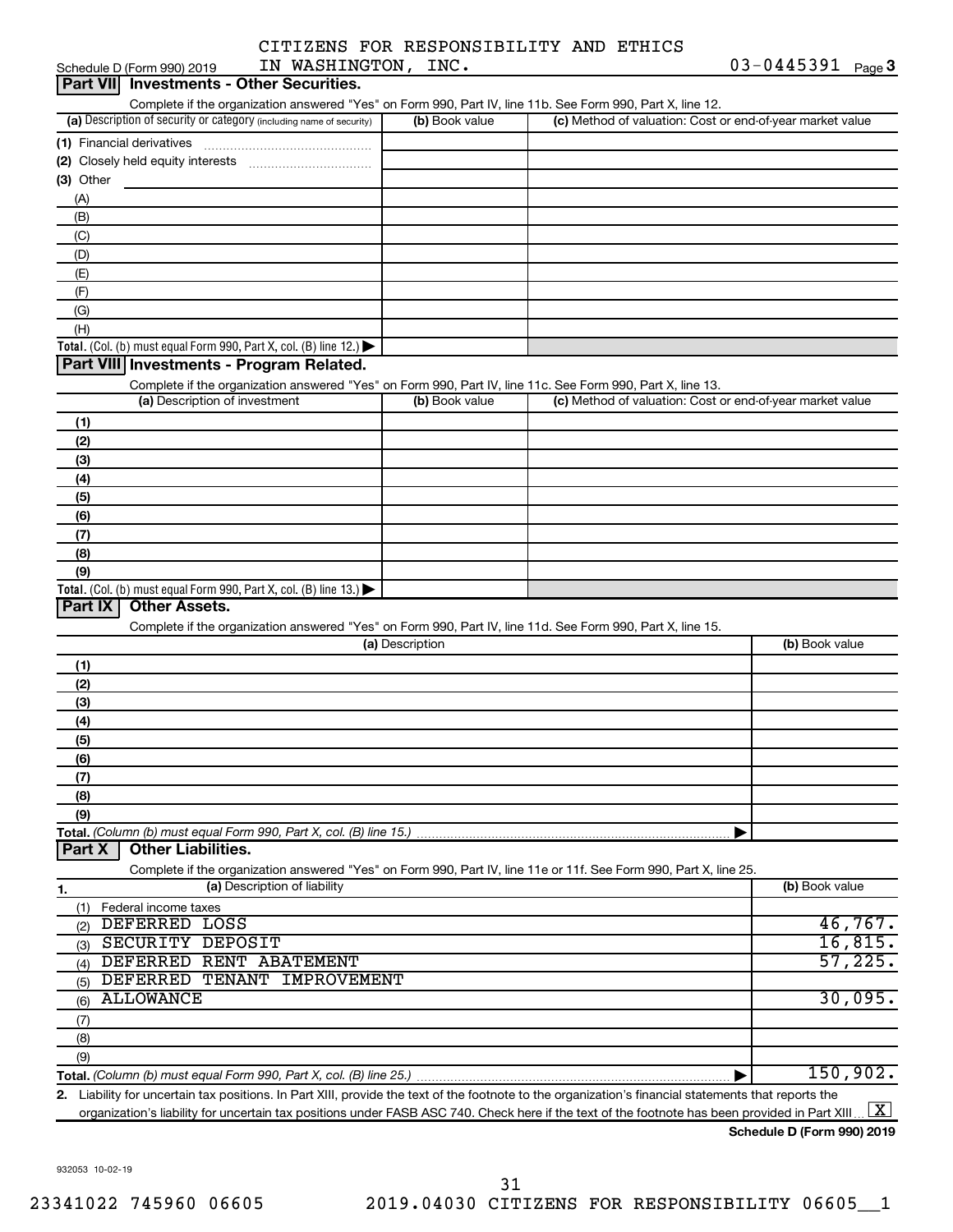| $03 - 0445391$ Page 4 |  |
|-----------------------|--|
|-----------------------|--|

|    | IN WASHINGTON, INC.<br>Schedule D (Form 990) 2019                                                                                                                                                                                    |                |      |                | $03 - 0445391$ Page 4 |
|----|--------------------------------------------------------------------------------------------------------------------------------------------------------------------------------------------------------------------------------------|----------------|------|----------------|-----------------------|
|    | Reconciliation of Revenue per Audited Financial Statements With Revenue per Return.<br>Part XI                                                                                                                                       |                |      |                |                       |
|    | Complete if the organization answered "Yes" on Form 990, Part IV, line 12a.                                                                                                                                                          |                |      |                |                       |
| 1  | Total revenue, gains, and other support per audited financial statements [111] [11] Total revenue, gains, and other support per audited financial statements                                                                         |                |      | $\mathbf 1$    | 6,033,172.            |
| 2  | Amounts included on line 1 but not on Form 990, Part VIII, line 12:                                                                                                                                                                  |                |      |                |                       |
| a  | Net unrealized gains (losses) on investments [11] matter contains the unrealized gains (losses) on investments                                                                                                                       | 2a             |      |                |                       |
|    |                                                                                                                                                                                                                                      | 2 <sub>b</sub> |      |                |                       |
| с  |                                                                                                                                                                                                                                      | 2 <sub>c</sub> |      |                |                       |
| d  | Other (Describe in Part XIII.) <b>Construction Contract Construction</b> [100]                                                                                                                                                       | 2d             |      |                |                       |
| е  | Add lines 2a through 2d <b>continuum continuum contract and all the contract of the contract of the contract of the contract of the contract of the contract of the contract of the contract of the contract of the contract of </b> |                |      | 2e             | 0.                    |
| 3  |                                                                                                                                                                                                                                      |                |      | 3              | 6,033,172.            |
| 4  | Amounts included on Form 990, Part VIII, line 12, but not on line 1:                                                                                                                                                                 |                |      |                |                       |
| a  | Investment expenses not included on Form 990, Part VIII, line 7b [100] [200] 4a [                                                                                                                                                    |                | 535. |                |                       |
| b  |                                                                                                                                                                                                                                      | 4 <sub>b</sub> |      |                |                       |
| C. | Add lines 4a and 4b                                                                                                                                                                                                                  |                |      | 4c             | 535.                  |
| 5. |                                                                                                                                                                                                                                      |                |      | $\overline{5}$ | 6,033,707.            |
|    |                                                                                                                                                                                                                                      |                |      |                |                       |
|    | Part XII   Reconciliation of Expenses per Audited Financial Statements With Expenses per Return.                                                                                                                                     |                |      |                |                       |
|    | Complete if the organization answered "Yes" on Form 990, Part IV, line 12a.                                                                                                                                                          |                |      |                |                       |
| 1  |                                                                                                                                                                                                                                      |                |      | $\blacksquare$ | 6,084,527.            |
| 2  | Amounts included on line 1 but not on Form 990, Part IX, line 25:                                                                                                                                                                    |                |      |                |                       |
| a  |                                                                                                                                                                                                                                      | 2a             |      |                |                       |
| b  |                                                                                                                                                                                                                                      | 2 <sub>b</sub> |      |                |                       |
| с  |                                                                                                                                                                                                                                      | 2 <sub>c</sub> |      |                |                       |
|    |                                                                                                                                                                                                                                      | 2d             |      |                |                       |
| e  | Add lines 2a through 2d <b>[10]</b> University of the state of the state of the state of the state of the state of the state of the state of the state of the state of the state of the state of the state of the state of the stat  |                |      | 2е             | υ.                    |
| 3  |                                                                                                                                                                                                                                      |                |      | 3              | 6,084,527.            |
| 4  | Amounts included on Form 990, Part IX, line 25, but not on line 1:                                                                                                                                                                   |                |      |                |                       |
| a  |                                                                                                                                                                                                                                      | 4a l           | 535. |                |                       |
|    | Other (Describe in Part XIII.) <b>Construction Contract Construction</b> Chemistry Chemistry Chemistry Chemistry Chemistry                                                                                                           | 4 <sub>b</sub> |      |                |                       |
|    | Add lines 4a and 4b                                                                                                                                                                                                                  |                |      | 4c             | 535.                  |
| 5  | Part XIII Supplemental Information.                                                                                                                                                                                                  |                |      | 5              | $6,085,062$ .         |

Provide the descriptions required for Part II, lines 3, 5, and 9; Part III, lines 1a and 4; Part IV, lines 1b and 2b; Part V, line 4; Part X, line 2; Part XI, lines 2d and 4b; and Part XII, lines 2d and 4b. Also complete this part to provide any additional information.

PART X, LINE 2:

|  |                           |  |  |  | FOR THE YEAR ENDED DECEMBER 31, 2019, THE ORGANIZATION HAS DOCUMENTED ITS  |  |  |  |
|--|---------------------------|--|--|--|----------------------------------------------------------------------------|--|--|--|
|  |                           |  |  |  | CONSIDERATION OF FASB ASC 740-10, INCOME TAXES, THAT PROVIDES GUIDANCE FOR |  |  |  |
|  |                           |  |  |  | REPORTING UNCERTAINTY IN INCOME TAXES AND HAS DETERMINED THAT NO MATERIAL  |  |  |  |
|  |                           |  |  |  | UNCERTAIN TAX POSITIONS QUALIFY FOR EITHER RECOGNITION OR DISCLOSURE IN    |  |  |  |
|  | THE FINANCIAL STATEMENTS. |  |  |  |                                                                            |  |  |  |

932054 10-02-19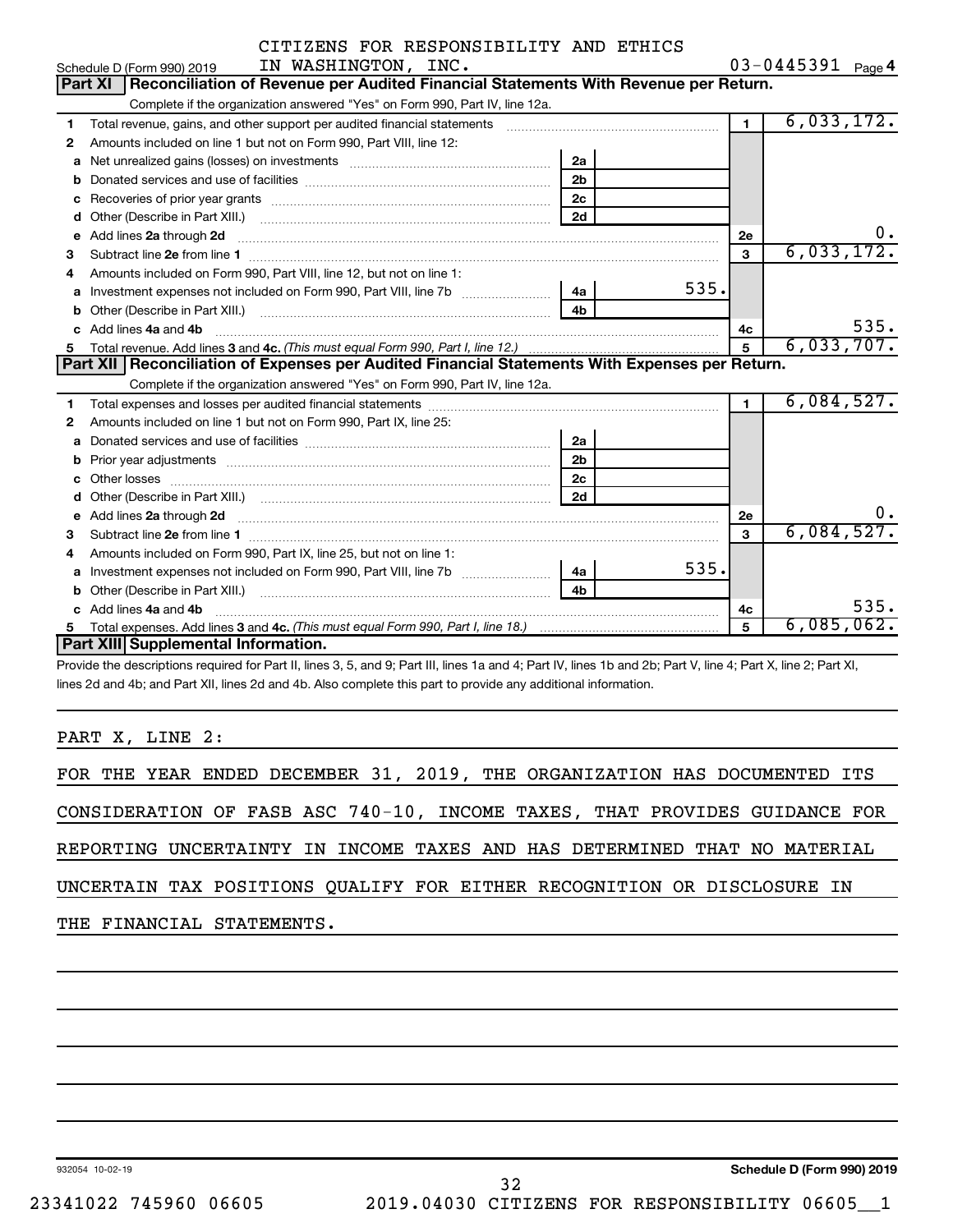| <b>SCHEDULE G</b>                                                                                                                                                                                                                                                                                                                                                                                                                                                                                                                                                                                                                                                                                                                                                                                                                                                                                                                 |                                 | <b>Supplemental Information Regarding Fundraising or Gaming Activities</b>                                                                                          |     |                                                                            |                                      |                                                                            | OMB No. 1545-0047                                       |            |
|-----------------------------------------------------------------------------------------------------------------------------------------------------------------------------------------------------------------------------------------------------------------------------------------------------------------------------------------------------------------------------------------------------------------------------------------------------------------------------------------------------------------------------------------------------------------------------------------------------------------------------------------------------------------------------------------------------------------------------------------------------------------------------------------------------------------------------------------------------------------------------------------------------------------------------------|---------------------------------|---------------------------------------------------------------------------------------------------------------------------------------------------------------------|-----|----------------------------------------------------------------------------|--------------------------------------|----------------------------------------------------------------------------|---------------------------------------------------------|------------|
| (Form 990 or 990-EZ)                                                                                                                                                                                                                                                                                                                                                                                                                                                                                                                                                                                                                                                                                                                                                                                                                                                                                                              |                                 | Complete if the organization answered "Yes" on Form 990, Part IV, line 17, 18, or 19, or if the<br>organization entered more than \$15,000 on Form 990-EZ, line 6a. |     |                                                                            |                                      |                                                                            |                                                         |            |
| Department of the Treasury                                                                                                                                                                                                                                                                                                                                                                                                                                                                                                                                                                                                                                                                                                                                                                                                                                                                                                        |                                 | Attach to Form 990 or Form 990-EZ.                                                                                                                                  |     |                                                                            |                                      |                                                                            | <b>Open to Public</b>                                   |            |
| Internal Revenue Service                                                                                                                                                                                                                                                                                                                                                                                                                                                                                                                                                                                                                                                                                                                                                                                                                                                                                                          |                                 | Go to www.irs.gov/Form990 for instructions and the latest information.                                                                                              |     |                                                                            |                                      |                                                                            | Inspection                                              |            |
| Name of the organization                                                                                                                                                                                                                                                                                                                                                                                                                                                                                                                                                                                                                                                                                                                                                                                                                                                                                                          |                                 | CITIZENS FOR RESPONSIBILITY AND ETHICS                                                                                                                              |     |                                                                            |                                      |                                                                            | <b>Employer identification number</b>                   |            |
|                                                                                                                                                                                                                                                                                                                                                                                                                                                                                                                                                                                                                                                                                                                                                                                                                                                                                                                                   |                                 | IN WASHINGTON, INC.                                                                                                                                                 |     |                                                                            |                                      |                                                                            | 03-0445391                                              |            |
| Part I                                                                                                                                                                                                                                                                                                                                                                                                                                                                                                                                                                                                                                                                                                                                                                                                                                                                                                                            | required to complete this part. | Fundraising Activities. Complete if the organization answered "Yes" on Form 990, Part IV, line 17. Form 990-EZ filers are not                                       |     |                                                                            |                                      |                                                                            |                                                         |            |
| 1 Indicate whether the organization raised funds through any of the following activities. Check all that apply.<br>$e$ $\boxed{X}$ Solicitation of non-government grants<br>Mail solicitations<br>a<br>$\boxed{\textbf{X}}$ Internet and email solicitations<br>Solicitation of government grants<br>f<br>b<br>$\boxed{\textbf{X}}$ Phone solicitations<br>Special fundraising events<br>C<br>g<br>$\underline{X}$ In-person solicitations<br>d<br>2 a Did the organization have a written or oral agreement with any individual (including officers, directors, trustees, or<br>$\boxed{\text{X}}$ Yes<br>key employees listed in Form 990, Part VII) or entity in connection with professional fundraising services?<br><b>No</b><br>b If "Yes," list the 10 highest paid individuals or entities (fundraisers) pursuant to agreements under which the fundraiser is to be<br>compensated at least \$5,000 by the organization. |                                 |                                                                                                                                                                     |     |                                                                            |                                      |                                                                            |                                                         |            |
| (i) Name and address of individual<br>or entity (fundraiser)                                                                                                                                                                                                                                                                                                                                                                                                                                                                                                                                                                                                                                                                                                                                                                                                                                                                      |                                 | (ii) Activity                                                                                                                                                       |     | (iii) Did<br>fundraiser<br>have custody<br>or control of<br>contributions? | (iv) Gross receipts<br>from activity | (v) Amount paid<br>to (or retained by)<br>fundraiser<br>listed in col. (i) | (vi) Amount paid<br>to (or retained by)<br>organization |            |
| BONNER GROUP, INC. - 800                                                                                                                                                                                                                                                                                                                                                                                                                                                                                                                                                                                                                                                                                                                                                                                                                                                                                                          |                                 |                                                                                                                                                                     | Yes | No                                                                         |                                      |                                                                            |                                                         |            |
| MAINE AVE, SW, 4TH FLOOR,                                                                                                                                                                                                                                                                                                                                                                                                                                                                                                                                                                                                                                                                                                                                                                                                                                                                                                         |                                 | PROFESSIONAL FUNDRAISING                                                                                                                                            |     | X                                                                          | 5,085,487.                           | 635,061.                                                                   |                                                         | 4,450,426. |
|                                                                                                                                                                                                                                                                                                                                                                                                                                                                                                                                                                                                                                                                                                                                                                                                                                                                                                                                   |                                 |                                                                                                                                                                     |     |                                                                            |                                      |                                                                            |                                                         |            |
|                                                                                                                                                                                                                                                                                                                                                                                                                                                                                                                                                                                                                                                                                                                                                                                                                                                                                                                                   |                                 |                                                                                                                                                                     |     |                                                                            |                                      |                                                                            |                                                         |            |
|                                                                                                                                                                                                                                                                                                                                                                                                                                                                                                                                                                                                                                                                                                                                                                                                                                                                                                                                   |                                 |                                                                                                                                                                     |     |                                                                            |                                      |                                                                            |                                                         |            |
|                                                                                                                                                                                                                                                                                                                                                                                                                                                                                                                                                                                                                                                                                                                                                                                                                                                                                                                                   |                                 |                                                                                                                                                                     |     |                                                                            |                                      |                                                                            |                                                         |            |
|                                                                                                                                                                                                                                                                                                                                                                                                                                                                                                                                                                                                                                                                                                                                                                                                                                                                                                                                   |                                 |                                                                                                                                                                     |     |                                                                            |                                      |                                                                            |                                                         |            |
|                                                                                                                                                                                                                                                                                                                                                                                                                                                                                                                                                                                                                                                                                                                                                                                                                                                                                                                                   |                                 |                                                                                                                                                                     |     |                                                                            |                                      |                                                                            |                                                         |            |
|                                                                                                                                                                                                                                                                                                                                                                                                                                                                                                                                                                                                                                                                                                                                                                                                                                                                                                                                   |                                 |                                                                                                                                                                     |     |                                                                            |                                      |                                                                            |                                                         |            |
|                                                                                                                                                                                                                                                                                                                                                                                                                                                                                                                                                                                                                                                                                                                                                                                                                                                                                                                                   |                                 |                                                                                                                                                                     |     |                                                                            |                                      |                                                                            |                                                         |            |
| Total                                                                                                                                                                                                                                                                                                                                                                                                                                                                                                                                                                                                                                                                                                                                                                                                                                                                                                                             |                                 |                                                                                                                                                                     |     |                                                                            | 5,085,487                            | 635,061                                                                    |                                                         | 4,450,426. |
| or licensing.                                                                                                                                                                                                                                                                                                                                                                                                                                                                                                                                                                                                                                                                                                                                                                                                                                                                                                                     |                                 | 3 List all states in which the organization is registered or licensed to solicit contributions or has been notified it is exempt from registration                  |     |                                                                            |                                      |                                                                            |                                                         |            |

AK,AL,AR,CA,CO,CT,DC,FL,GA,HI,IL,KS,KY,MA,MD,ME,MI,MN,MO,MS,NC,ND,NH,NJ,NM NV,NY,OH,OK,OR,PA,RI,SC,TN,UT,VA,WA,WI,WV

**For Paperwork Reduction Act Notice, see the Instructions for Form 990 or 990-EZ. Schedule G (Form 990 or 990-EZ) 2019** LHA SEE PART IV FOR CONTINUATIONS

932081 09-11-19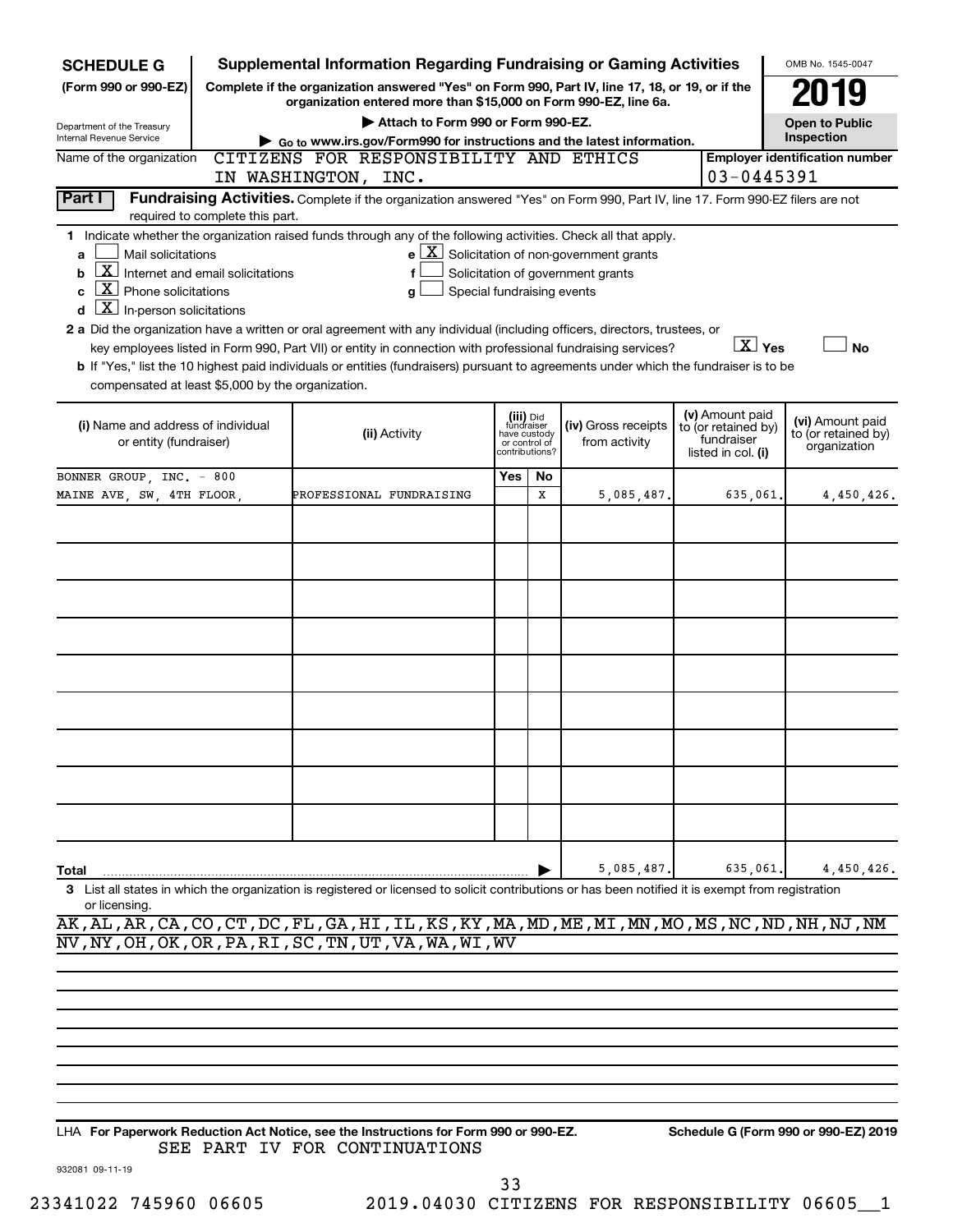|                 |                                                         | Schedule G (Form 990 or 990-EZ) 2019 IN WASHINGTON, INC.                                                                                        | CITIZENS FOR RESPONSIBILITY AND ETHICS |                         |                  | $03 - 0445391$ Page 2             |  |  |  |
|-----------------|---------------------------------------------------------|-------------------------------------------------------------------------------------------------------------------------------------------------|----------------------------------------|-------------------------|------------------|-----------------------------------|--|--|--|
|                 | Part II                                                 | Fundraising Events. Complete if the organization answered "Yes" on Form 990, Part IV, line 18, or reported more than \$15,000                   |                                        |                         |                  |                                   |  |  |  |
|                 |                                                         | of fundraising event contributions and gross income on Form 990-EZ, lines 1 and 6b. List events with gross receipts greater than \$5,000.       |                                        |                         |                  |                                   |  |  |  |
|                 |                                                         |                                                                                                                                                 | (a) Event #1                           | (b) Event #2            | (c) Other events | (d) Total events                  |  |  |  |
|                 |                                                         |                                                                                                                                                 | (event type)                           | (event type)            | (total number)   | (add col. (a) through<br>col. (c) |  |  |  |
| Revenue         |                                                         |                                                                                                                                                 |                                        |                         |                  |                                   |  |  |  |
|                 | 1                                                       |                                                                                                                                                 |                                        |                         |                  |                                   |  |  |  |
|                 | $\mathbf{2}$                                            |                                                                                                                                                 |                                        |                         |                  |                                   |  |  |  |
|                 | 3                                                       | Gross income (line 1 minus line 2)                                                                                                              |                                        |                         |                  |                                   |  |  |  |
|                 | 4                                                       |                                                                                                                                                 |                                        |                         |                  |                                   |  |  |  |
|                 | 5                                                       |                                                                                                                                                 |                                        |                         |                  |                                   |  |  |  |
|                 | 6                                                       |                                                                                                                                                 |                                        |                         |                  |                                   |  |  |  |
| Direct Expenses | 7                                                       |                                                                                                                                                 |                                        |                         |                  |                                   |  |  |  |
|                 | 8                                                       |                                                                                                                                                 |                                        |                         |                  |                                   |  |  |  |
|                 | 9                                                       |                                                                                                                                                 |                                        |                         |                  |                                   |  |  |  |
|                 | 10                                                      |                                                                                                                                                 |                                        |                         |                  |                                   |  |  |  |
|                 | Part III                                                | Gaming. Complete if the organization answered "Yes" on Form 990, Part IV, line 19, or reported more than                                        |                                        |                         |                  |                                   |  |  |  |
|                 |                                                         | \$15,000 on Form 990-EZ, line 6a.                                                                                                               |                                        |                         |                  |                                   |  |  |  |
|                 |                                                         |                                                                                                                                                 |                                        | (b) Pull tabs/instant   |                  | (d) Total gaming (add             |  |  |  |
| Revenue         |                                                         |                                                                                                                                                 | (a) Bingo                              | bingo/progressive bingo | (c) Other gaming | col. (a) through col. (c))        |  |  |  |
|                 |                                                         |                                                                                                                                                 |                                        |                         |                  |                                   |  |  |  |
|                 | 1.                                                      |                                                                                                                                                 |                                        |                         |                  |                                   |  |  |  |
|                 |                                                         |                                                                                                                                                 |                                        |                         |                  |                                   |  |  |  |
|                 |                                                         |                                                                                                                                                 |                                        |                         |                  |                                   |  |  |  |
| Expenses        |                                                         |                                                                                                                                                 |                                        |                         |                  |                                   |  |  |  |
| Direct          | 4                                                       |                                                                                                                                                 |                                        |                         |                  |                                   |  |  |  |
|                 | 5                                                       |                                                                                                                                                 |                                        |                         |                  |                                   |  |  |  |
|                 |                                                         |                                                                                                                                                 | Yes<br>%                               | Yes<br>%                | Yes<br>%         |                                   |  |  |  |
|                 |                                                         | 6 Volunteer labor                                                                                                                               | No                                     | No                      | No               |                                   |  |  |  |
|                 | 7                                                       | Direct expense summary. Add lines 2 through 5 in column (d)                                                                                     |                                        |                         |                  |                                   |  |  |  |
|                 |                                                         |                                                                                                                                                 |                                        |                         |                  |                                   |  |  |  |
|                 |                                                         |                                                                                                                                                 |                                        |                         |                  |                                   |  |  |  |
|                 |                                                         | 9 Enter the state(s) in which the organization conducts gaming activities:                                                                      |                                        |                         |                  | Yes<br>No                         |  |  |  |
|                 |                                                         |                                                                                                                                                 |                                        |                         |                  |                                   |  |  |  |
|                 |                                                         |                                                                                                                                                 |                                        |                         |                  |                                   |  |  |  |
|                 |                                                         |                                                                                                                                                 |                                        |                         |                  |                                   |  |  |  |
|                 |                                                         |                                                                                                                                                 |                                        |                         |                  | Yes<br>No                         |  |  |  |
|                 |                                                         | <b>b</b> If "Yes," explain:<br>and the control of the control of the control of the control of the control of the control of the control of the |                                        |                         |                  |                                   |  |  |  |
|                 |                                                         |                                                                                                                                                 |                                        |                         |                  |                                   |  |  |  |
|                 |                                                         |                                                                                                                                                 |                                        |                         |                  |                                   |  |  |  |
|                 | Schedule G (Form 990 or 990-EZ) 2019<br>932082 09-11-19 |                                                                                                                                                 |                                        |                         |                  |                                   |  |  |  |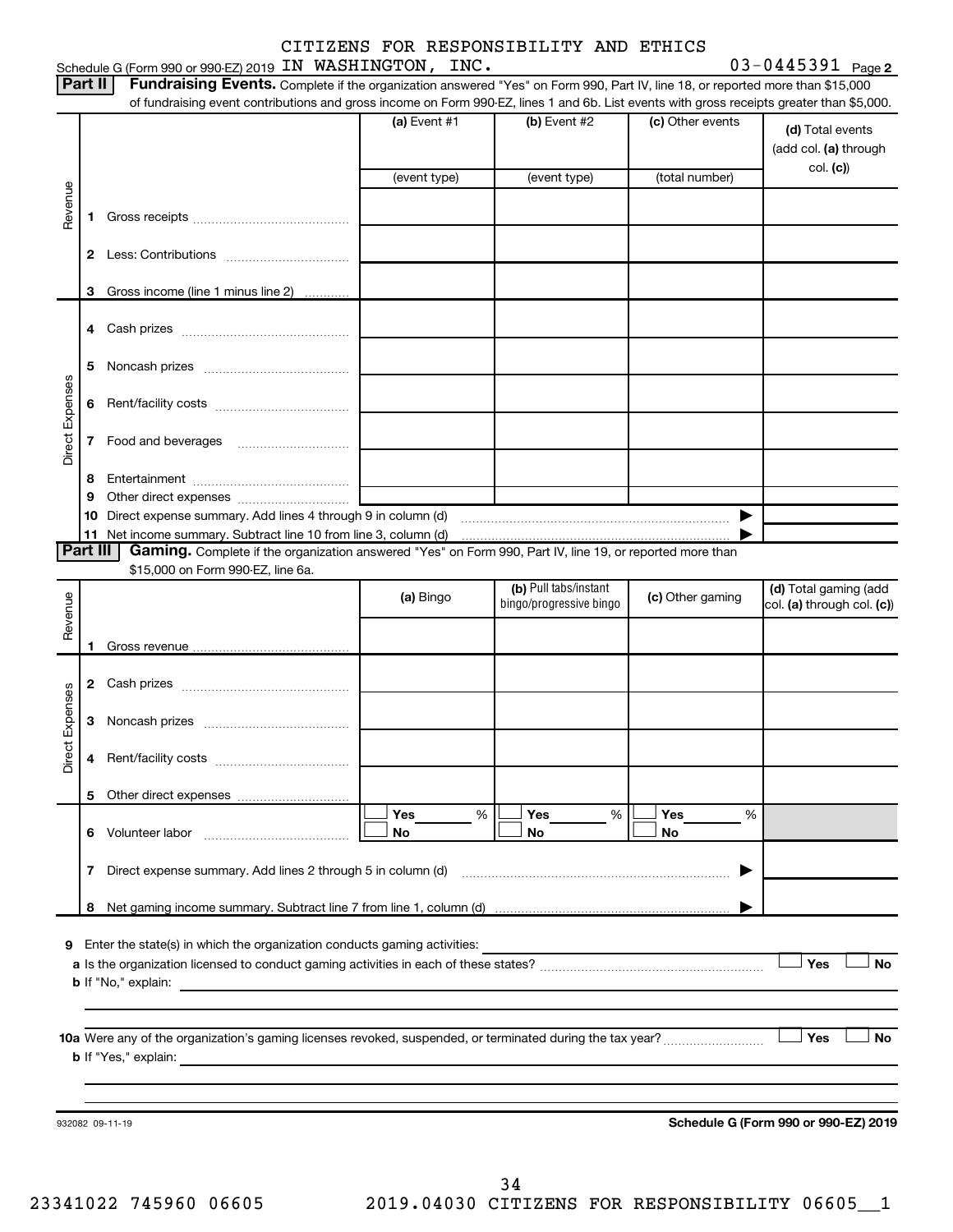| $03 - 0445391$ Page 3<br>Schedule G (Form 990 or 990-EZ) 2019 IN WASHINGTON, INC.<br>Yes<br>No<br>12 Is the organization a grantor, beneficiary or trustee of a trust, or a member of a partnership or other entity formed<br>$\Box$ Yes<br>No<br>13 Indicate the percentage of gaming activity conducted in:<br>13а<br>% |
|---------------------------------------------------------------------------------------------------------------------------------------------------------------------------------------------------------------------------------------------------------------------------------------------------------------------------|
|                                                                                                                                                                                                                                                                                                                           |
|                                                                                                                                                                                                                                                                                                                           |
|                                                                                                                                                                                                                                                                                                                           |
|                                                                                                                                                                                                                                                                                                                           |
|                                                                                                                                                                                                                                                                                                                           |
| 13 <sub>b</sub><br>%<br><b>b</b> An outside facility <i>www.communicallycommunicallycommunicallycommunicallycommunicallycommunicallycommunicallycommunicallycommunicallycommunicallycommunicallycommunicallycommunicallycommunicallycommunicallycommunicallyc</i>                                                         |
| 14 Enter the name and address of the person who prepares the organization's gaming/special events books and records:                                                                                                                                                                                                      |
| Name $\blacktriangleright$<br><u>some started and the started and the started and the started and the started and the started and the started and</u>                                                                                                                                                                     |
| Address $\blacktriangleright$                                                                                                                                                                                                                                                                                             |
| <b>」Yes</b><br>No<br>15a Does the organization have a contract with a third party from whom the organization receives gaming revenue?                                                                                                                                                                                     |
|                                                                                                                                                                                                                                                                                                                           |
| of gaming revenue retained by the third party $\triangleright$ \$                                                                                                                                                                                                                                                         |
| c If "Yes," enter name and address of the third party:                                                                                                                                                                                                                                                                    |
| Name <b>Decision and Contract Contract Contract Contract Contract Contract Contract Contract Contract Contract Contract Contract Contract Contract Contract Contract Contract Contract Contract Contract Contract Contract Contr</b>                                                                                      |
| Address $\blacktriangleright$<br><u> 1989 - Johann Harry Harry Harry Harry Harry Harry Harry Harry Harry Harry Harry Harry Harry Harry Harry Harry</u>                                                                                                                                                                    |
| Gaming manager information:<br>16                                                                                                                                                                                                                                                                                         |
| Name $\blacktriangleright$<br><u> 1980 - John Stein, Amerikaansk politiker (* 1918)</u>                                                                                                                                                                                                                                   |
| Gaming manager compensation > \$                                                                                                                                                                                                                                                                                          |
|                                                                                                                                                                                                                                                                                                                           |
| Description of services provided > example and the contract of the contract of the contract of the contract of                                                                                                                                                                                                            |
|                                                                                                                                                                                                                                                                                                                           |
|                                                                                                                                                                                                                                                                                                                           |
| Director/officer<br>Employee<br>Independent contractor                                                                                                                                                                                                                                                                    |
| 17 Mandatory distributions:                                                                                                                                                                                                                                                                                               |
| a Is the organization required under state law to make charitable distributions from the gaming proceeds to                                                                                                                                                                                                               |
| Yes<br>No<br>retain the state gaming license?                                                                                                                                                                                                                                                                             |
| <b>b</b> Enter the amount of distributions required under state law to be distributed to other exempt organizations or spent in the                                                                                                                                                                                       |
| organization's own exempt activities during the tax year $\triangleright$ \$<br>Supplemental Information. Provide the explanations required by Part I, line 2b, columns (iii) and (v); and Part III, lines 9, 9b, 10b,<br> Part IV                                                                                        |
| 15b, 15c, 16, and 17b, as applicable. Also provide any additional information. See instructions.                                                                                                                                                                                                                          |
| SCHEDULE G, PART I, LINE 2B, LIST OF TEN HIGHEST PAID FUNDRAISERS:                                                                                                                                                                                                                                                        |
|                                                                                                                                                                                                                                                                                                                           |
| NAME OF FUNDRAISER: BONNER GROUP, INC.<br>( I )                                                                                                                                                                                                                                                                           |
|                                                                                                                                                                                                                                                                                                                           |
| ADDRESS OF FUNDRAISER:<br>( I )                                                                                                                                                                                                                                                                                           |
| 20024<br>800 MAINE AVE, SW, 4TH FLOOR, WASHINGTON, DC                                                                                                                                                                                                                                                                     |
|                                                                                                                                                                                                                                                                                                                           |
|                                                                                                                                                                                                                                                                                                                           |
|                                                                                                                                                                                                                                                                                                                           |
| Schodule C (Form 000 or 000 EZ) 2010                                                                                                                                                                                                                                                                                      |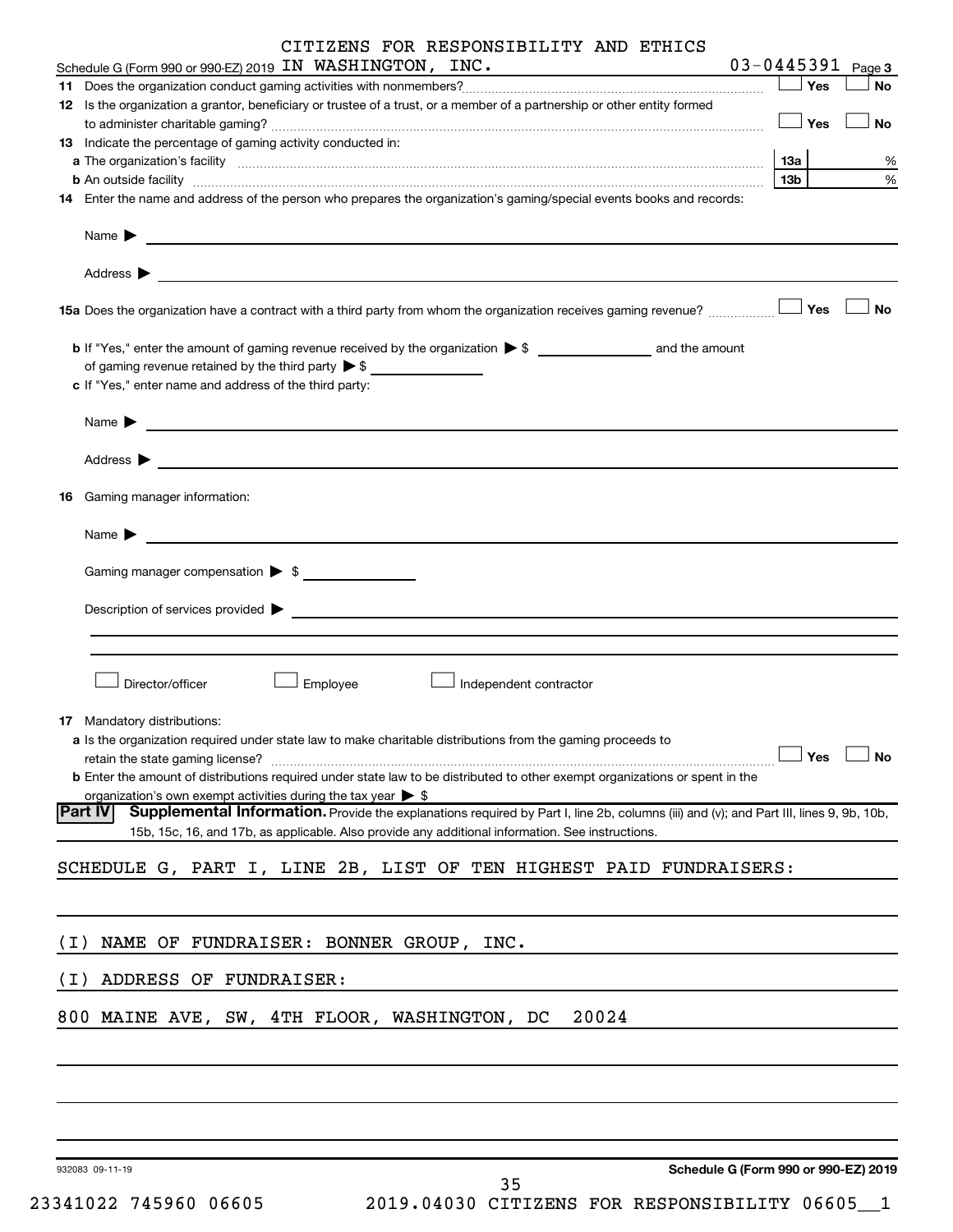|                 |                                                                                                     | CITIZENS FOR RESPONSIBILITY AND ETHICS |    |                                 |  |
|-----------------|-----------------------------------------------------------------------------------------------------|----------------------------------------|----|---------------------------------|--|
|                 | Schedule G (Form 990 or 990-EZ) IN WASHING<br><b>Part IV   Supplemental Information</b> (continued) | IN WASHINGTON, INC.                    |    | $03 - 0445391$ Page 4           |  |
|                 |                                                                                                     |                                        |    |                                 |  |
|                 |                                                                                                     |                                        |    |                                 |  |
|                 |                                                                                                     |                                        |    |                                 |  |
|                 |                                                                                                     |                                        |    |                                 |  |
|                 |                                                                                                     |                                        |    |                                 |  |
|                 |                                                                                                     |                                        |    |                                 |  |
|                 |                                                                                                     |                                        |    |                                 |  |
|                 |                                                                                                     |                                        |    |                                 |  |
|                 |                                                                                                     |                                        |    |                                 |  |
|                 |                                                                                                     |                                        |    |                                 |  |
|                 |                                                                                                     |                                        |    |                                 |  |
|                 |                                                                                                     |                                        |    |                                 |  |
|                 |                                                                                                     |                                        |    |                                 |  |
|                 |                                                                                                     |                                        |    |                                 |  |
|                 |                                                                                                     |                                        |    |                                 |  |
|                 |                                                                                                     |                                        |    |                                 |  |
|                 |                                                                                                     |                                        |    |                                 |  |
|                 |                                                                                                     |                                        |    |                                 |  |
|                 |                                                                                                     |                                        |    |                                 |  |
|                 |                                                                                                     |                                        |    |                                 |  |
|                 |                                                                                                     |                                        |    |                                 |  |
|                 |                                                                                                     |                                        |    |                                 |  |
|                 |                                                                                                     |                                        |    |                                 |  |
|                 |                                                                                                     |                                        |    |                                 |  |
|                 |                                                                                                     |                                        |    |                                 |  |
|                 |                                                                                                     |                                        |    |                                 |  |
|                 |                                                                                                     |                                        |    |                                 |  |
|                 |                                                                                                     |                                        |    |                                 |  |
|                 |                                                                                                     |                                        |    |                                 |  |
|                 |                                                                                                     |                                        |    |                                 |  |
|                 |                                                                                                     |                                        |    |                                 |  |
|                 |                                                                                                     |                                        |    |                                 |  |
|                 |                                                                                                     |                                        |    |                                 |  |
|                 |                                                                                                     |                                        |    |                                 |  |
|                 |                                                                                                     |                                        |    |                                 |  |
|                 |                                                                                                     |                                        |    |                                 |  |
|                 |                                                                                                     |                                        |    |                                 |  |
|                 |                                                                                                     |                                        |    |                                 |  |
|                 |                                                                                                     |                                        |    |                                 |  |
|                 |                                                                                                     |                                        |    |                                 |  |
|                 |                                                                                                     |                                        |    |                                 |  |
|                 |                                                                                                     |                                        |    |                                 |  |
|                 |                                                                                                     |                                        |    |                                 |  |
|                 |                                                                                                     |                                        |    |                                 |  |
|                 |                                                                                                     |                                        |    | Schedule G (Form 990 or 990-EZ) |  |
| 932084 04-01-19 |                                                                                                     |                                        |    |                                 |  |
|                 |                                                                                                     |                                        | 36 |                                 |  |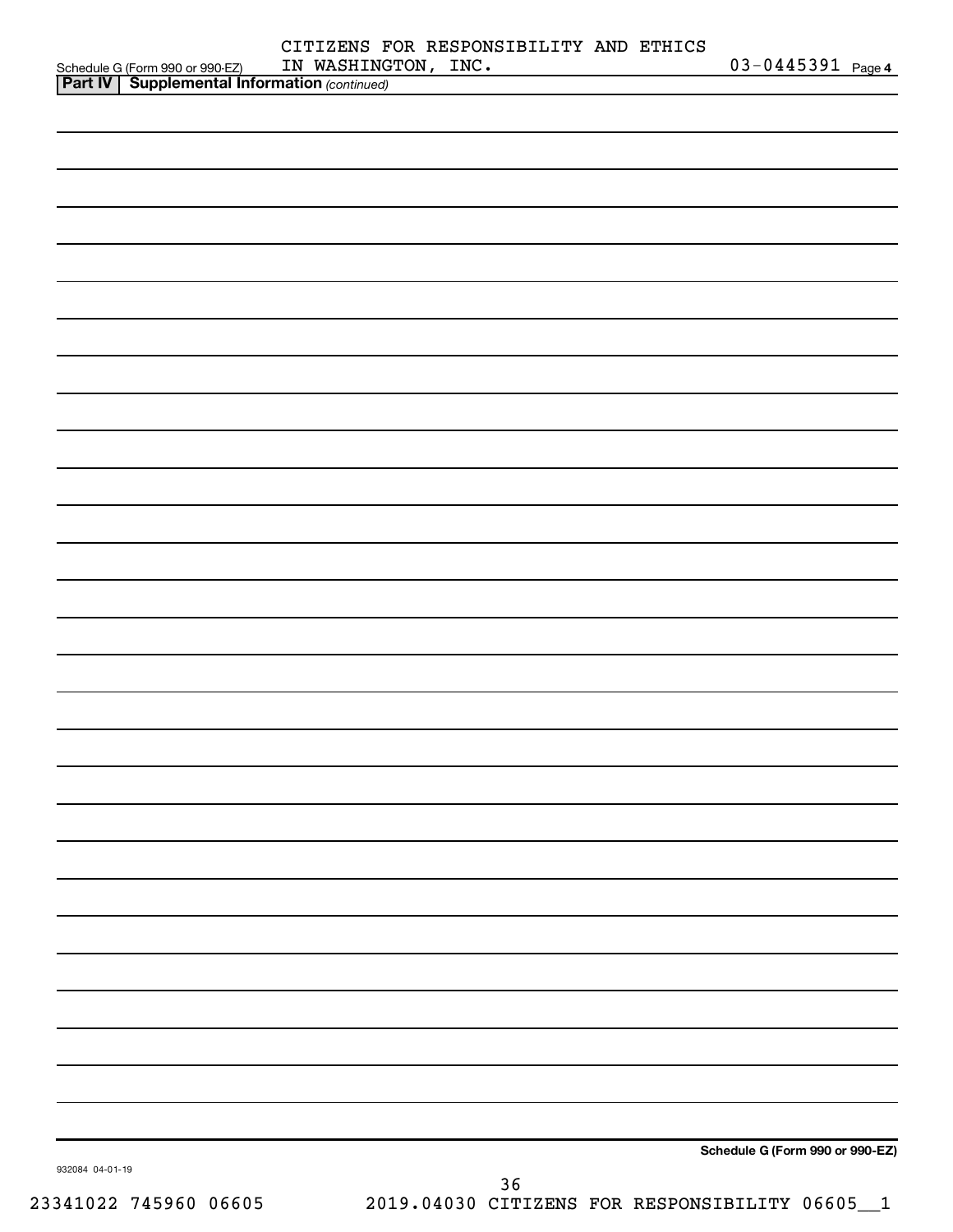|   | <b>Compensation Information</b><br><b>SCHEDULE J</b>            |                                                                                                                        |                                       | OMB No. 1545-0047          |     |                         |
|---|-----------------------------------------------------------------|------------------------------------------------------------------------------------------------------------------------|---------------------------------------|----------------------------|-----|-------------------------|
|   | (Form 990)                                                      | For certain Officers, Directors, Trustees, Key Employees, and Highest                                                  |                                       | 2019                       |     |                         |
|   |                                                                 | <b>Compensated Employees</b>                                                                                           |                                       |                            |     |                         |
|   | Department of the Treasury                                      | Complete if the organization answered "Yes" on Form 990, Part IV, line 23.<br>Attach to Form 990.                      |                                       | <b>Open to Public</b>      |     |                         |
|   | Internal Revenue Service                                        | Go to www.irs.gov/Form990 for instructions and the latest information.                                                 |                                       | Inspection                 |     |                         |
|   | Name of the organization                                        | CITIZENS FOR RESPONSIBILITY AND ETHICS                                                                                 | <b>Employer identification number</b> |                            |     |                         |
|   |                                                                 | IN WASHINGTON, INC.                                                                                                    |                                       | 03-0445391                 |     |                         |
|   | Part I                                                          | <b>Questions Regarding Compensation</b>                                                                                |                                       |                            |     |                         |
|   |                                                                 |                                                                                                                        |                                       |                            | Yes | No                      |
|   |                                                                 | Check the appropriate box(es) if the organization provided any of the following to or for a person listed on Form 990, |                                       |                            |     |                         |
|   |                                                                 | Part VII, Section A, line 1a. Complete Part III to provide any relevant information regarding these items.             |                                       |                            |     |                         |
|   | First-class or charter travel                                   | Housing allowance or residence for personal use                                                                        |                                       |                            |     |                         |
|   | Travel for companions                                           | Payments for business use of personal residence                                                                        |                                       |                            |     |                         |
|   |                                                                 | Health or social club dues or initiation fees<br>Tax indemnification and gross-up payments                             |                                       |                            |     |                         |
|   |                                                                 | Discretionary spending account<br>Personal services (such as maid, chauffeur, chef)                                    |                                       |                            |     |                         |
|   |                                                                 |                                                                                                                        |                                       |                            |     |                         |
|   |                                                                 | <b>b</b> If any of the boxes on line 1a are checked, did the organization follow a written policy regarding payment or |                                       |                            |     |                         |
|   |                                                                 |                                                                                                                        |                                       | 1b                         |     |                         |
| 2 |                                                                 | Did the organization require substantiation prior to reimbursing or allowing expenses incurred by all directors,       |                                       |                            |     |                         |
|   |                                                                 |                                                                                                                        |                                       | $\mathbf{2}$               |     |                         |
|   |                                                                 |                                                                                                                        |                                       |                            |     |                         |
| З |                                                                 | Indicate which, if any, of the following the organization used to establish the compensation of the organization's     |                                       |                            |     |                         |
|   |                                                                 | CEO/Executive Director. Check all that apply. Do not check any boxes for methods used by a related organization to     |                                       |                            |     |                         |
|   |                                                                 | establish compensation of the CEO/Executive Director, but explain in Part III.                                         |                                       |                            |     |                         |
|   | Compensation committee                                          | Written employment contract                                                                                            |                                       |                            |     |                         |
|   |                                                                 | $ \mathbf{X} $ Compensation survey or study<br>Independent compensation consultant                                     |                                       |                            |     |                         |
|   | $\lfloor \underline{X} \rfloor$ Form 990 of other organizations | $\mathbf{X}$ Approval by the board or compensation committee                                                           |                                       |                            |     |                         |
|   |                                                                 |                                                                                                                        |                                       |                            |     |                         |
| 4 |                                                                 | During the year, did any person listed on Form 990, Part VII, Section A, line 1a, with respect to the filing           |                                       |                            |     |                         |
|   | organization or a related organization:                         |                                                                                                                        |                                       |                            |     | x                       |
| а |                                                                 | Receive a severance payment or change-of-control payment?                                                              |                                       | 4a<br>4b                   |     | $\overline{\mathbf{X}}$ |
| b |                                                                 |                                                                                                                        |                                       | 4c                         |     | X                       |
|   |                                                                 | If "Yes" to any of lines 4a-c, list the persons and provide the applicable amounts for each item in Part III.          |                                       |                            |     |                         |
|   |                                                                 |                                                                                                                        |                                       |                            |     |                         |
|   |                                                                 | Only section 501(c)(3), 501(c)(4), and 501(c)(29) organizations must complete lines 5-9.                               |                                       |                            |     |                         |
|   |                                                                 | For persons listed on Form 990, Part VII, Section A, line 1a, did the organization pay or accrue any compensation      |                                       |                            |     |                         |
|   | contingent on the revenues of:                                  |                                                                                                                        |                                       |                            |     |                         |
| a |                                                                 |                                                                                                                        |                                       | 5a                         |     | x                       |
|   |                                                                 |                                                                                                                        |                                       | 5b                         |     | $\overline{\mathtt{x}}$ |
|   |                                                                 | If "Yes" on line 5a or 5b, describe in Part III.                                                                       |                                       |                            |     |                         |
|   |                                                                 | 6 For persons listed on Form 990, Part VII, Section A, line 1a, did the organization pay or accrue any compensation    |                                       |                            |     |                         |
|   | contingent on the net earnings of:                              |                                                                                                                        |                                       |                            |     |                         |
| a |                                                                 |                                                                                                                        |                                       | 6a                         |     | x                       |
|   |                                                                 |                                                                                                                        |                                       | 6b                         |     | $\overline{\texttt{x}}$ |
|   |                                                                 | If "Yes" on line 6a or 6b, describe in Part III.                                                                       |                                       |                            |     |                         |
|   |                                                                 | 7 For persons listed on Form 990, Part VII, Section A, line 1a, did the organization provide any nonfixed payments     |                                       |                            |     |                         |
|   |                                                                 |                                                                                                                        |                                       | 7                          |     | х                       |
| 8 |                                                                 | Were any amounts reported on Form 990, Part VII, paid or accrued pursuant to a contract that was subject to the        |                                       |                            |     |                         |
|   |                                                                 |                                                                                                                        |                                       | 8                          |     | х                       |
| 9 |                                                                 | If "Yes" on line 8, did the organization also follow the rebuttable presumption procedure described in                 |                                       |                            |     |                         |
|   |                                                                 |                                                                                                                        |                                       | 9                          |     |                         |
|   |                                                                 | LHA For Paperwork Reduction Act Notice, see the Instructions for Form 990.                                             |                                       | Schedule J (Form 990) 2019 |     |                         |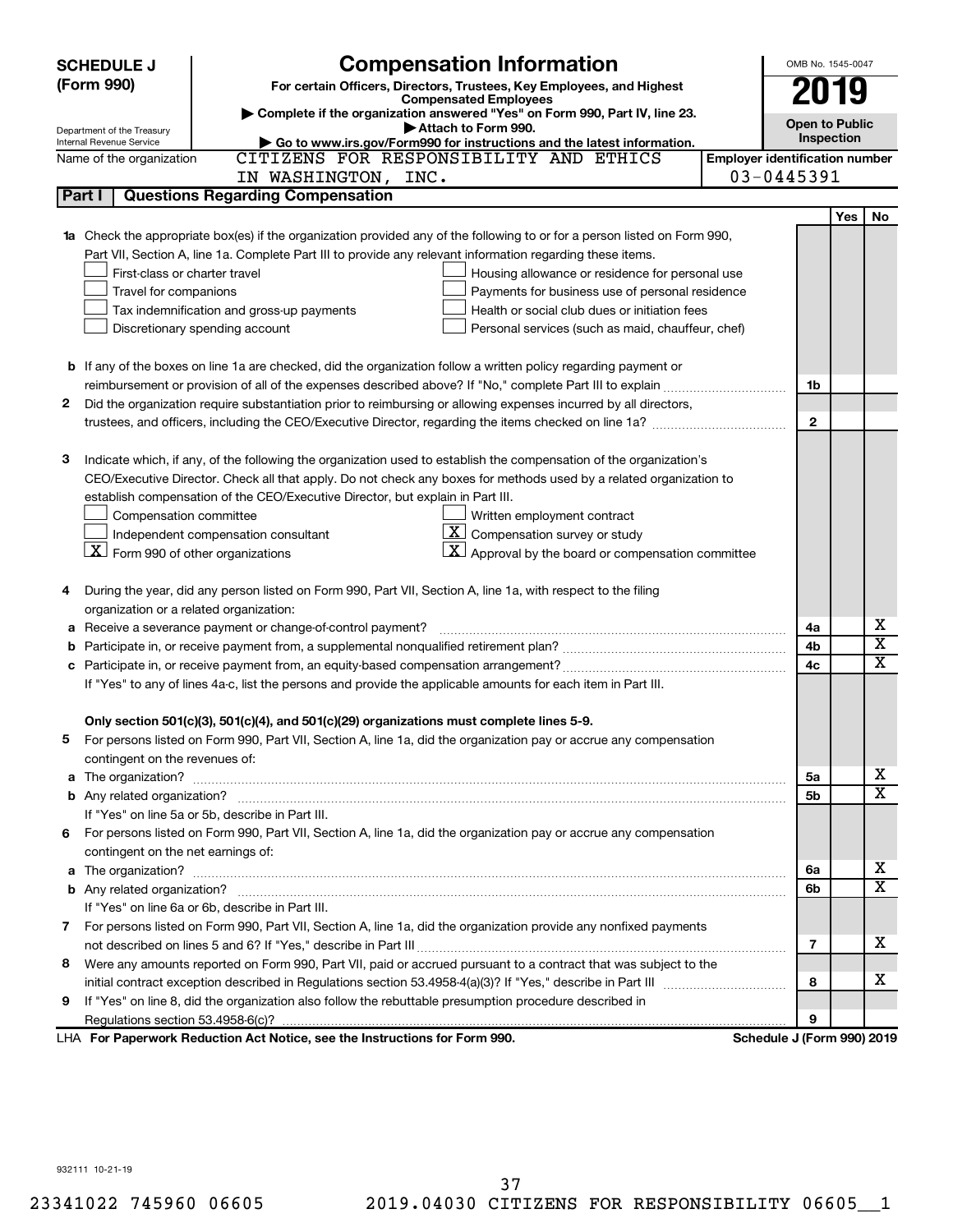#### Part II | Officers, Directors, Trustees, Key Employees, and Highest Compensated Employees. Use duplicate copies if additional space is needed. Schedule J (Form 990) 2019  $IN$   $NASHINGTON$ ,  $INC$ .  $03-0445391$

For each individual whose compensation must be reported on Schedule J, report compensation from the organization on row (i) and from related organizations, described in the instructions, on row (ii).

Do not list any individuals that aren't listed on Form 990, Part VII.

Note: The sum of columns (B)(i)-(iii) for each listed individual must equal the total amount of Form 990, Part VII, Section A, line 1a, applicable column (D) and (E) amounts for that individual.

|                        |                          |                                           | (B) Breakdown of W-2 and/or 1099-MISC compensation |                                | (C) Retirement and | (D) Nontaxable | (E) Total of columns                                       | (F) Compensation |  |
|------------------------|--------------------------|-------------------------------------------|----------------------------------------------------|--------------------------------|--------------------|----------------|------------------------------------------------------------|------------------|--|
| (A) Name and Title     | (i) Base<br>compensation | (ii) Bonus &<br>incentive<br>compensation | (iii) Other<br>reportable<br>compensation          | other deferred<br>compensation | benefits           | $(B)(i)-(D)$   | in column (B)<br>reported as deferred<br>on prior Form 990 |                  |  |
| NOAH BOOKBINDER<br>(1) |                          | 280,000.                                  | $\overline{\mathbf{0}}$ .                          | $\overline{0}$ .               | 8,400.             | 837            | 289, 237.                                                  | $\overline{0}$ . |  |
| EXECUTIVE DIRECTOR     | (i)<br>(ii)              | $\overline{0}$ .                          | $\overline{0}$ .                                   | $\overline{0}$ .               | 0.                 | О.             | $\overline{0}$                                             | $\overline{0}$ . |  |
| ADAM RAPPAPORT<br>(2)  | (i)                      | 189, 167.                                 | $\overline{\mathfrak{o}}$ .                        | $\overline{0}$ .               | 5,675.             | 19,022.        | 213,864.                                                   | $\overline{0}$ . |  |
| CHIEF COUNSEL          | (ii)                     | σ.                                        | $\overline{\mathfrak{o}}$ .                        | $\overline{0}$ .               | $\overline{0}$ .   | 0.             | $\overline{0}$ .                                           | $\overline{0}$ . |  |
| ANNE WEISMANN<br>(3)   | (i)                      | 184, 167.                                 | $\overline{\mathfrak{o}}$ .                        | $\overline{0}$ .               | 5,525.             | 24,317         | 214,009.                                                   | $\overline{0}$ . |  |
| CHIEF FOIA COUNSEL     | (ii)                     | $\overline{0}$ .                          | $\overline{\mathfrak{o}}$ .                        | $\overline{0}$ .               | $\overline{0}$ .   | 0.             | $\overline{0}$                                             | $\overline{0}$ . |  |
| STUART MCPHAIL<br>(4)  | (i)                      | 153, 333.                                 | $\overline{\mathfrak{o}}$ .                        | $\overline{0}$ .               | 4,600              | 8,863.         | 166,796.                                                   | $\overline{0}$ . |  |
| SR. LITIGATION COUNSEL | (ii)                     | $\overline{0}$ .                          | $\overline{\mathfrak{o}}$ .                        | $\overline{0}$ .               | 0.                 | 0,             | $\overline{\mathfrak{o}}$ .                                | $\overline{0}$ . |  |
| WALTER SHAUB<br>(5)    | (i)                      | 174,583.                                  | $\overline{\mathfrak{o}}$ .                        | $\overline{0}$ .               | 5,238.             | 8,882.         | 188,703.                                                   | $\overline{0}$ . |  |
| SR. ADVISOR            | (ii)                     | $\overline{0}$ .                          | $\overline{\mathfrak{o}}$ .                        | $\overline{0}$ .               | $\overline{0}$ .   | 0.             | $\overline{\mathfrak{o}}$ .                                | $\overline{0}$ . |  |
| DONALD SHERMAN<br>(6)  | (i)                      | 186, 250.                                 | $\overline{0}$ .                                   | $\overline{0}$ .               | 5,588.             | 11,318.        | 203, 156.                                                  | $\overline{0}$ . |  |
| DEPUTY DIRECTOR        | (ii)                     | $\overline{0}$ .                          | $\overline{\mathfrak{o}}$ .                        | $\overline{0}$ .               | $\overline{0}$ .   | 0.             | $\overline{\mathfrak{o}}$ .                                | $\overline{0}$ . |  |
|                        | (i)                      |                                           |                                                    |                                |                    |                |                                                            |                  |  |
|                        | (ii)                     |                                           |                                                    |                                |                    |                |                                                            |                  |  |
|                        | (i)                      |                                           |                                                    |                                |                    |                |                                                            |                  |  |
|                        | (ii)                     |                                           |                                                    |                                |                    |                |                                                            |                  |  |
|                        | (i)                      |                                           |                                                    |                                |                    |                |                                                            |                  |  |
|                        | (ii)                     |                                           |                                                    |                                |                    |                |                                                            |                  |  |
|                        | (i)                      |                                           |                                                    |                                |                    |                |                                                            |                  |  |
|                        | (ii)                     |                                           |                                                    |                                |                    |                |                                                            |                  |  |
|                        | (i)                      |                                           |                                                    |                                |                    |                |                                                            |                  |  |
|                        | (ii)                     |                                           |                                                    |                                |                    |                |                                                            |                  |  |
|                        | (i)                      |                                           |                                                    |                                |                    |                |                                                            |                  |  |
|                        | (ii)                     |                                           |                                                    |                                |                    |                |                                                            |                  |  |
|                        | (i)                      |                                           |                                                    |                                |                    |                |                                                            |                  |  |
|                        | (ii)                     |                                           |                                                    |                                |                    |                |                                                            |                  |  |
|                        | (i)                      |                                           |                                                    |                                |                    |                |                                                            |                  |  |
|                        | (ii)                     |                                           |                                                    |                                |                    |                |                                                            |                  |  |
|                        | (i)                      |                                           |                                                    |                                |                    |                |                                                            |                  |  |
|                        | (ii)                     |                                           |                                                    |                                |                    |                |                                                            |                  |  |
|                        | (i)                      |                                           |                                                    |                                |                    |                |                                                            |                  |  |
|                        | (ii)                     |                                           |                                                    |                                |                    |                |                                                            |                  |  |

**2**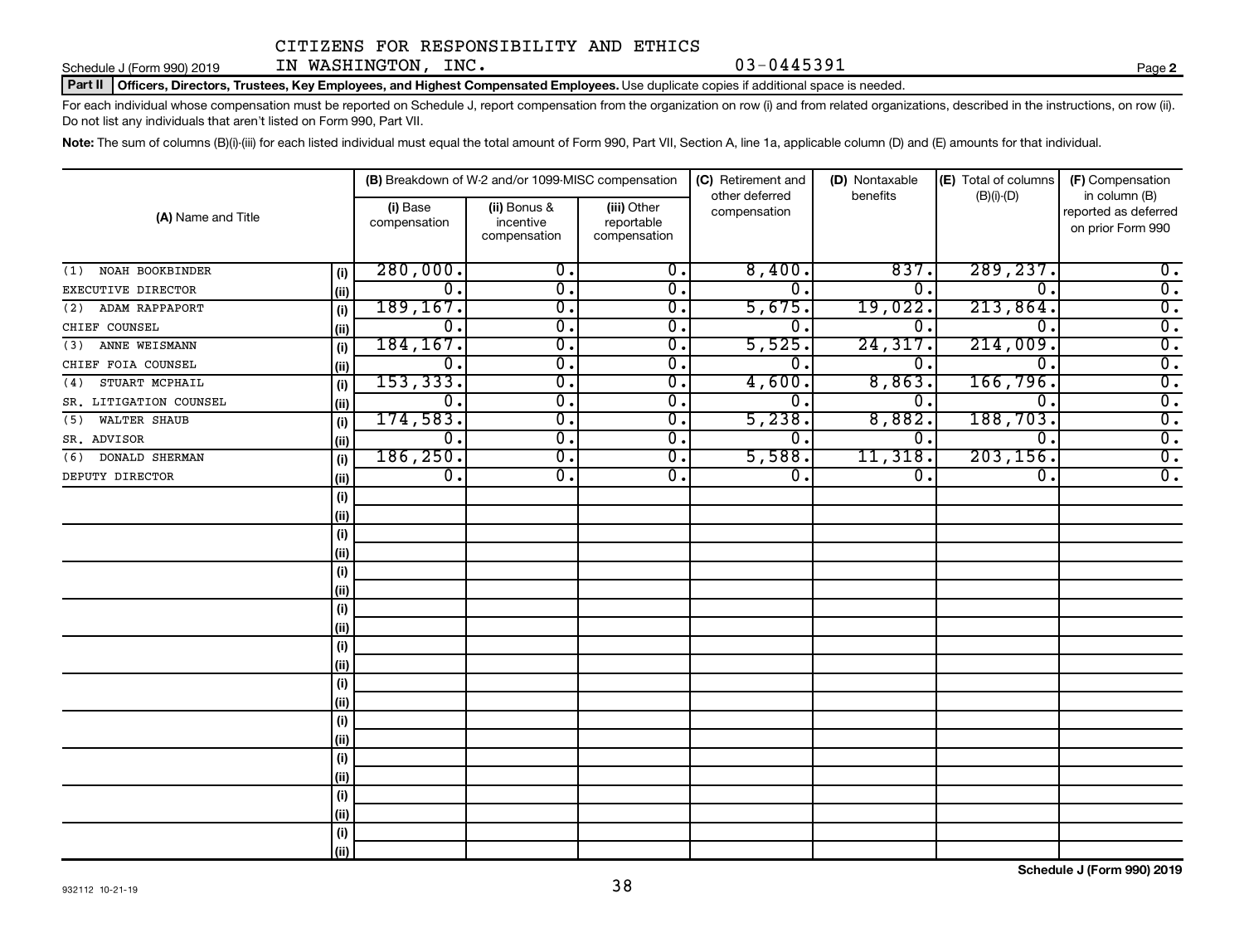#### **Part III Supplemental Information**

Provide the information, explanation, or descriptions required for Part I, lines 1a, 1b, 3, 4a, 4b, 4c, 5a, 5b, 6a, 6b, 7, and 8, and for Part II. Also complete this part for any additional information.

**Schedule J (Form 990) 2019**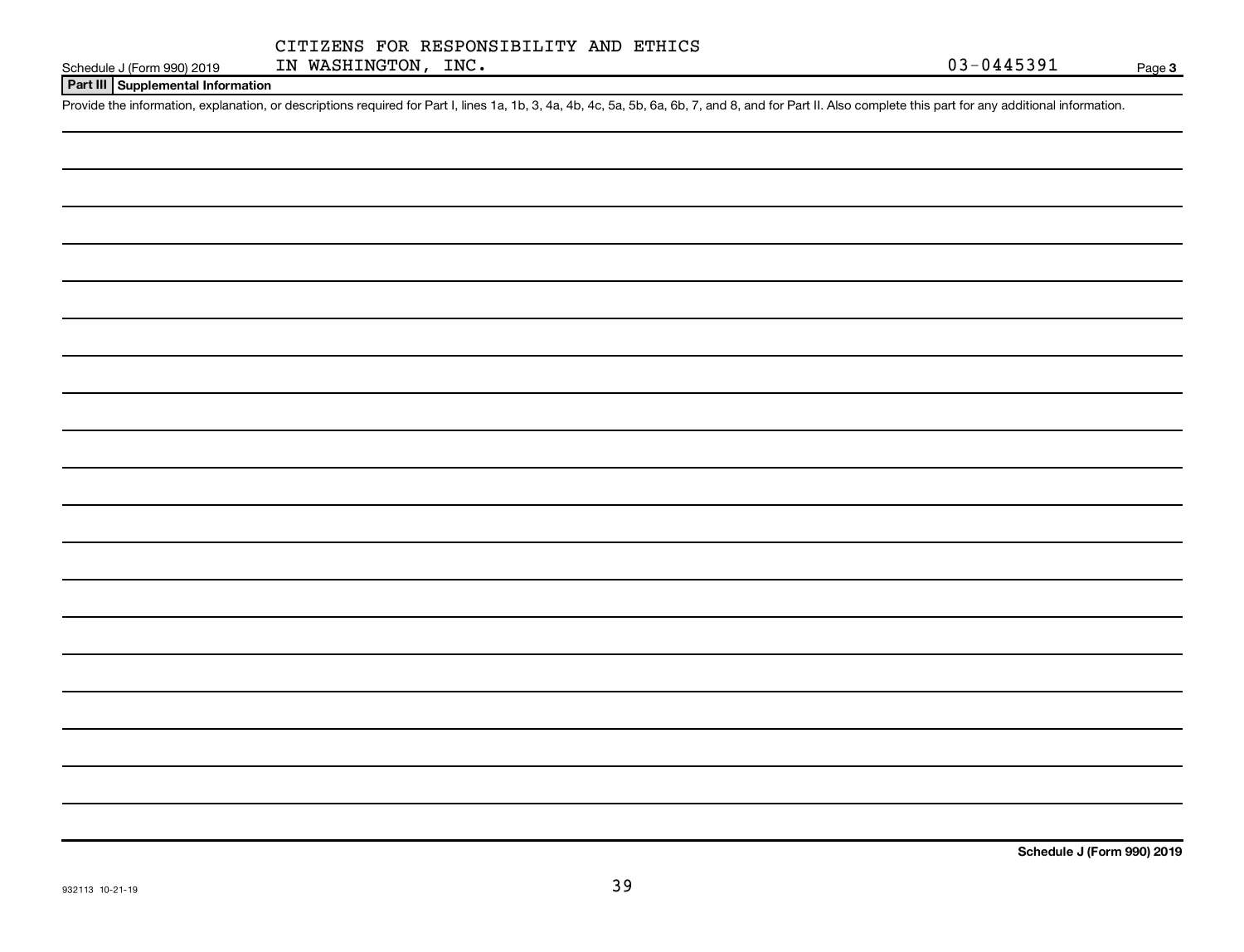| <b>SCHEDULE M</b> |  |
|-------------------|--|
| (Form 990)        |  |

# **Noncash Contributions**

OMB No. 1545-0047

| Department of the Treasury |
|----------------------------|
| Internal Revenue Service   |

◆ Complete if the organizations answered "Yes" on Form 990, Part IV, lines 29 or 30.<br>▶ Complete if the organizations answered "Yes" on Form 990, Part IV, lines 29 or 30. **Attach to Form 990.**  $\blacktriangleright$  $\blacktriangleright$ 

**Open to Public Inspection**

|  | Name of the organization |  |
|--|--------------------------|--|
|  |                          |  |

 **Go to www.irs.gov/Form990 for instructions and the latest information. ILITY AND ETHICS** 

| ganization CITIZENS FOR RESPONSIB |
|-----------------------------------|
|-----------------------------------|

**Employer identification number** IN WASHINGTON, INC. 03-0445391

|                            | IN WASHINGTON, |  |
|----------------------------|----------------|--|
| Part I   Types of Property |                |  |
|                            |                |  |

|  | , ו⊾ ט | ᆠᄭᇰ |  |
|--|--------|-----|--|
|  |        |     |  |
|  |        |     |  |

|     |                                                                                                                                | (a)<br>Check if       | (b)<br>Number of | (c)<br>Noncash contribution                                            | (d)<br>Method of determining |     |     |    |  |
|-----|--------------------------------------------------------------------------------------------------------------------------------|-----------------------|------------------|------------------------------------------------------------------------|------------------------------|-----|-----|----|--|
|     |                                                                                                                                | applicable            | contributions or | amounts reported on<br>litems contributed Form 990, Part VIII, line 1g | noncash contribution amounts |     |     |    |  |
| 1.  |                                                                                                                                |                       |                  |                                                                        |                              |     |     |    |  |
| 2   |                                                                                                                                |                       |                  |                                                                        |                              |     |     |    |  |
| 3   | Art - Fractional interests                                                                                                     |                       |                  |                                                                        |                              |     |     |    |  |
| 4   | Books and publications                                                                                                         |                       |                  |                                                                        |                              |     |     |    |  |
| 5   | Clothing and household goods                                                                                                   |                       |                  |                                                                        |                              |     |     |    |  |
| 6   | Cars and other vehicles                                                                                                        |                       |                  |                                                                        |                              |     |     |    |  |
| 7   |                                                                                                                                |                       |                  |                                                                        |                              |     |     |    |  |
| 8   |                                                                                                                                |                       |                  |                                                                        |                              |     |     |    |  |
| 9   | Securities - Publicly traded                                                                                                   | $\overline{\text{x}}$ | 51               | 41,429.FMV                                                             |                              |     |     |    |  |
| 10  | Securities - Closely held stock                                                                                                |                       |                  |                                                                        |                              |     |     |    |  |
| 11  | Securities - Partnership, LLC, or                                                                                              |                       |                  |                                                                        |                              |     |     |    |  |
|     | trust interests                                                                                                                |                       |                  |                                                                        |                              |     |     |    |  |
| 12  |                                                                                                                                |                       |                  |                                                                        |                              |     |     |    |  |
| 13  | Qualified conservation contribution -                                                                                          |                       |                  |                                                                        |                              |     |     |    |  |
|     |                                                                                                                                |                       |                  |                                                                        |                              |     |     |    |  |
| 14  | Qualified conservation contribution - Other                                                                                    |                       |                  |                                                                        |                              |     |     |    |  |
| 15  |                                                                                                                                |                       |                  |                                                                        |                              |     |     |    |  |
| 16  | Real estate - Commercial                                                                                                       |                       |                  |                                                                        |                              |     |     |    |  |
| 17  |                                                                                                                                |                       |                  |                                                                        |                              |     |     |    |  |
| 18  |                                                                                                                                |                       |                  |                                                                        |                              |     |     |    |  |
| 19  |                                                                                                                                |                       |                  |                                                                        |                              |     |     |    |  |
| 20  | Drugs and medical supplies                                                                                                     |                       |                  |                                                                        |                              |     |     |    |  |
| 21  |                                                                                                                                |                       |                  |                                                                        |                              |     |     |    |  |
| 22  |                                                                                                                                |                       |                  |                                                                        |                              |     |     |    |  |
| 23  |                                                                                                                                |                       |                  |                                                                        |                              |     |     |    |  |
| 24  |                                                                                                                                |                       |                  |                                                                        |                              |     |     |    |  |
| 25  | Other $\blacktriangleright$                                                                                                    |                       |                  |                                                                        |                              |     |     |    |  |
| 26  | Other<br>$\overline{\phantom{a}}$ )<br>▶                                                                                       |                       |                  |                                                                        |                              |     |     |    |  |
| 27  | Other<br>▶                                                                                                                     |                       |                  |                                                                        |                              |     |     |    |  |
| 28  | Other                                                                                                                          |                       |                  |                                                                        |                              |     |     |    |  |
| 29  | Number of Forms 8283 received by the organization during the tax year for contributions                                        |                       |                  |                                                                        |                              |     |     |    |  |
|     | for which the organization completed Form 8283, Part IV, Donee Acknowledgement                                                 |                       |                  | 29                                                                     |                              |     |     |    |  |
|     |                                                                                                                                |                       |                  |                                                                        |                              |     | Yes | No |  |
|     | 30a During the year, did the organization receive by contribution any property reported in Part I, lines 1 through 28, that it |                       |                  |                                                                        |                              |     |     |    |  |
|     | must hold for at least three years from the date of the initial contribution, and which isn't required to be used for          |                       |                  |                                                                        |                              |     |     |    |  |
|     | exempt purposes for the entire holding period?<br><b>30a</b>                                                                   |                       |                  |                                                                        |                              |     |     |    |  |
|     | <b>b</b> If "Yes," describe the arrangement in Part II.                                                                        |                       |                  |                                                                        |                              |     |     |    |  |
| 31  | Does the organization have a gift acceptance policy that requires the review of any nonstandard contributions?                 |                       |                  |                                                                        |                              | 31  |     | х  |  |
|     | 32a Does the organization hire or use third parties or related organizations to solicit, process, or sell noncash              |                       |                  |                                                                        |                              |     |     |    |  |
|     | contributions?                                                                                                                 |                       |                  |                                                                        |                              | 32a |     | х  |  |
|     | <b>b</b> If "Yes," describe in Part II.                                                                                        |                       |                  |                                                                        |                              |     |     |    |  |
| 33  | If the organization didn't report an amount in column (c) for a type of property for which column (a) is checked,              |                       |                  |                                                                        |                              |     |     |    |  |
|     | describe in Part II.                                                                                                           |                       |                  |                                                                        |                              |     |     |    |  |
| LHA | For Paperwork Reduction Act Notice, see the Instructions for Form 990.                                                         |                       |                  |                                                                        | Schedule M (Form 990) 2019   |     |     |    |  |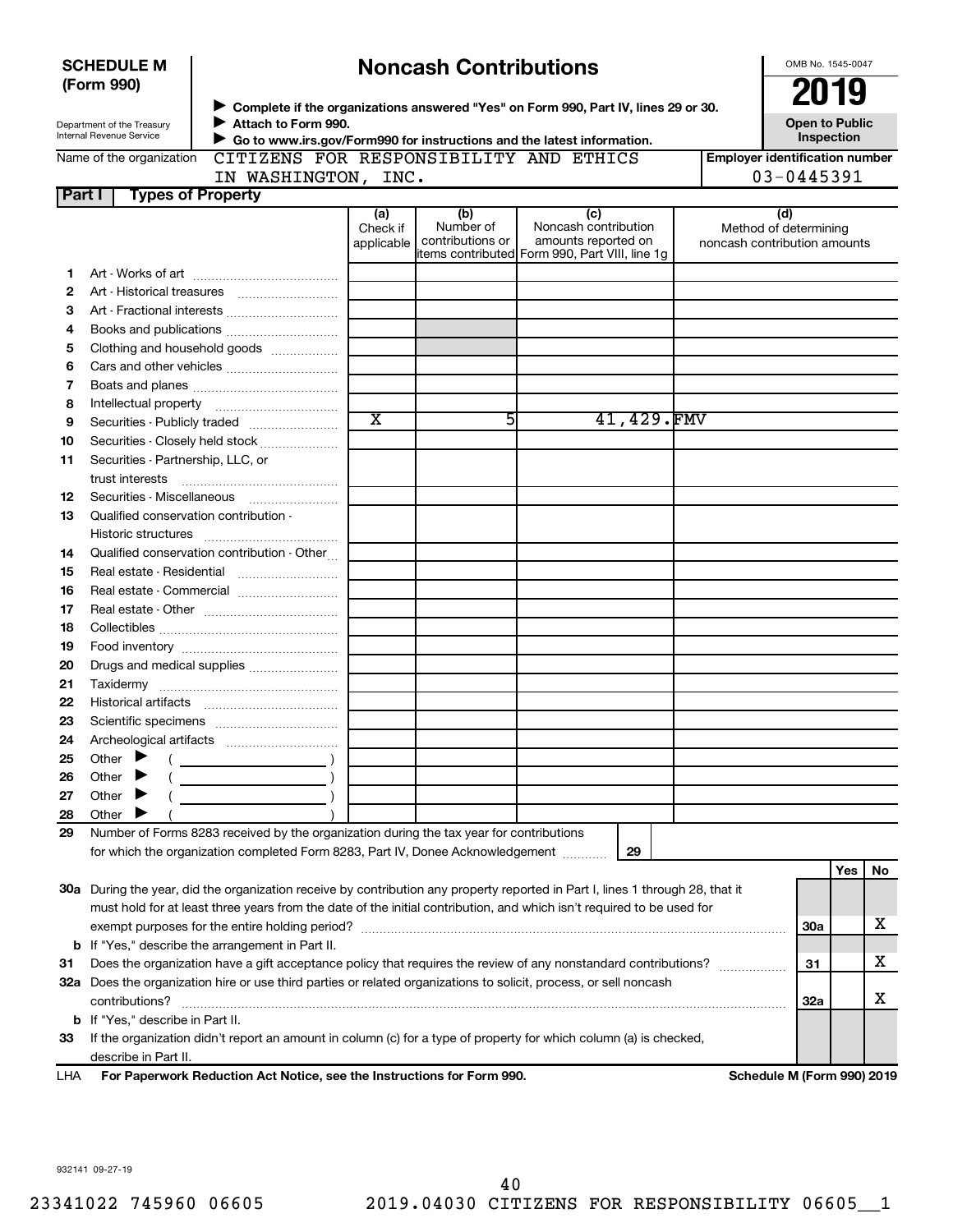#### CITIZENS FOR RESPONSIBILITY AND ETHICS IN WASHINGTON,

**2**

Schedule M (Form 990) 2019 IN WASHINGTON, INC.<br>**Part II** Supplemental Information, Provide the information required by Part I. lines 30b, 32b, and 33, and whether the orga Part II | Supplemental Information. Provide the information required by Part I, lines 30b, 32b, and 33, and whether the organization is reporting in Part I, column (b), the number of contributions, the number of items received, or a combination of both. Also complete this part for any additional information.

SCHEDULE M, PART I, COLUMN (B):

THIS COLUMN REPRESENTS THE NUMBER OF CONTRIBUTORS.

**Schedule M (Form 990) 2019**

932142 09-27-19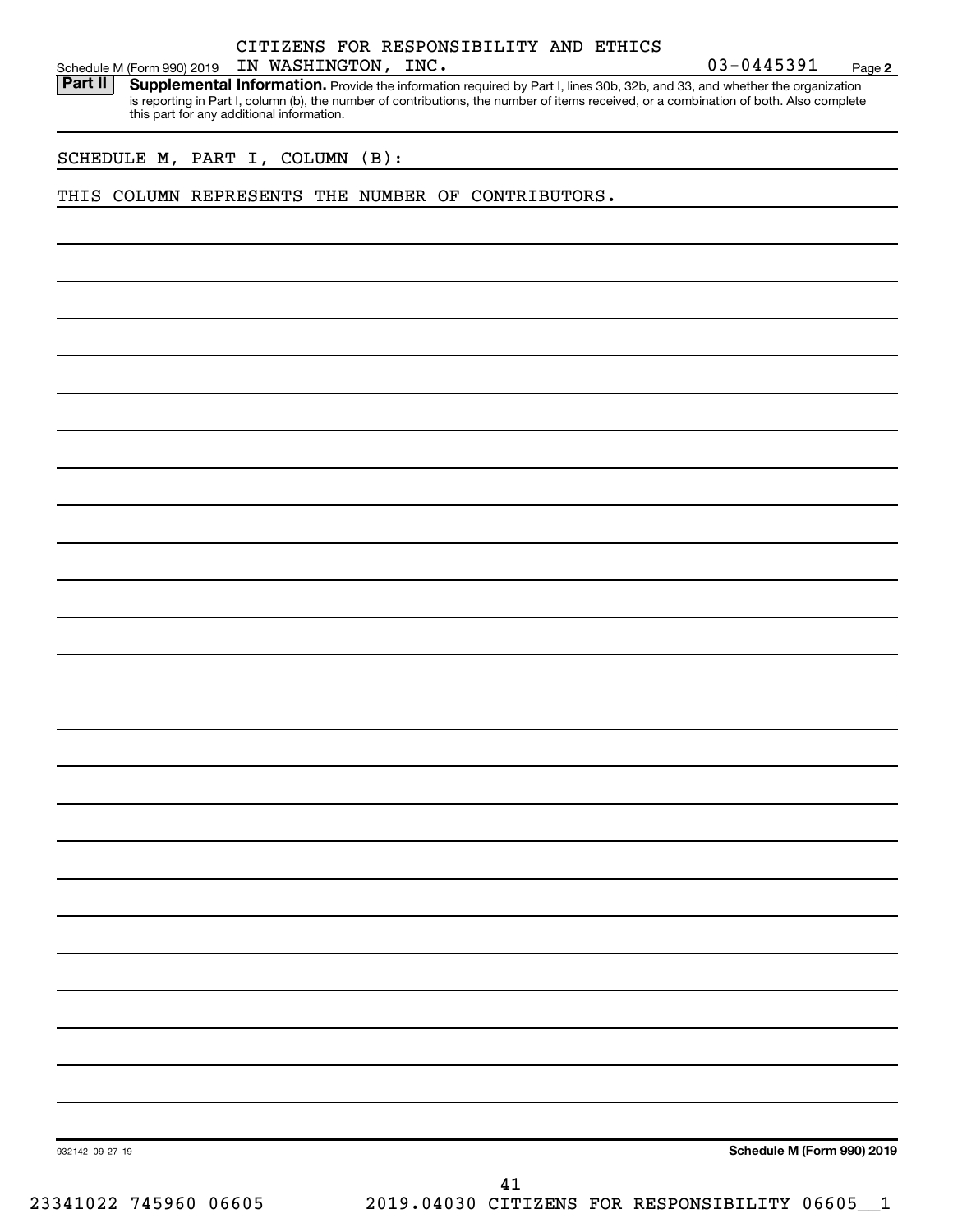**(Form 990 or 990-EZ)**

Department of the Treasury Internal Revenue Service Name of the organization

**Complete to provide information for responses to specific questions on Form 990 or 990-EZ or to provide any additional information. | Attach to Form 990 or 990-EZ. | Go to www.irs.gov/Form990 for the latest information. SCHEDULE O Supplemental Information to Form 990 or 990-EZ 2019** CITIZENS FOR RESPONSIBILITY AND ETHICS



IN WASHINGTON, INC. 03-0445391

FORM 990, PART III, LINE 1, DESCRIPTION OF ORGANIZATION MISSION:

WE HIGHLIGHT ABUSES, CHANGE BEHAVIOR, RAISE AWARENESS, AND LAY THE

GROUNDWORK FOR NEW POLICIES AND APPROACHES THAT ENCOURAGE PUBLIC

OFFICIALS TO WORK FOR THE BENEFIT OF THE PEOPLE, NOT FOR THEIR OWN

ENRICHMENT OR THE BENEFIT OF POWERFUL INTERESTS.

FORM 990, PART III, LINE 4A, PROGRAM SERVICE ACCOMPLISHMENTS:

OBTAINED DOCUMENTS, AND LEGAL ANALYSIS. CREW'S EXECUTIVE DIRECTOR,

BOARD MEMBERS, AND OTHER EMPLOYEES REGULARLY APPEAR IN PRINT AND

BROADCAST MEDIA DISCUSSING GOVERNMENT ETHICS AND MONEY IN POLITICS.

FORM 990, PART III, LINE 4B, PROGRAM SERVICE ACCOMPLISHMENTS:

THE ORGANIZATION HAS LITIGATED AGAINST GOVERNMENT AGENCIES TO ENSURE

THAT THEY ADEQUATELY ENFORCE CAMPAIGN FINANCE LAWS AND RELATED LAWS.

CREW HAS INITIATED FREEDOM OF INFORMATION ACT REQUESTS AND OTHER OPEN

RECORDS REQUESTS SEEKING INFORMATION REGARDING POTENTIAL ETHICS

VIOLATIONS AND CONFLICTS OF INTEREST BY GOVERNMENT OFFICIALS, THE

INFLUENCE OF MONEYED INTERESTS ON POLICY-MAKING, AND SECRET

DECISION-MAKING. THE ORGANIZATION HAS FILED NUMEROUS LAWSUITS IN

FEDERAL COURT OVER THE GOVERNMENT'S FAILURE TO RESPOND TO SOME OF THOSE

REQUESTS. CREW HAS WORKED TO DEVELOP LEGISLATIVE AND ADMINISTRATIVE

REFORMS TO IMPROVE ETHICS, TRANSPARENCY, AND ACCOUNTABILITY IN

GOVERNMENT AND IN CAMPAIGNS, AND HAS WORKED TO INFORM LEGISLATORS AND

OTHERS OF THESE DESIRED REFORMS. CREW HAS ALSO WORKED TO ENCOURAGE

APPROPIATE CONGRESSIONAL OVERSIGHT OF GOVERNMENT.

932211 09-06-19 LHA For Paperwork Reduction Act Notice, see the Instructions for Form 990 or 990-EZ. Schedule O (Form 990 or 990-EZ) (2019)

42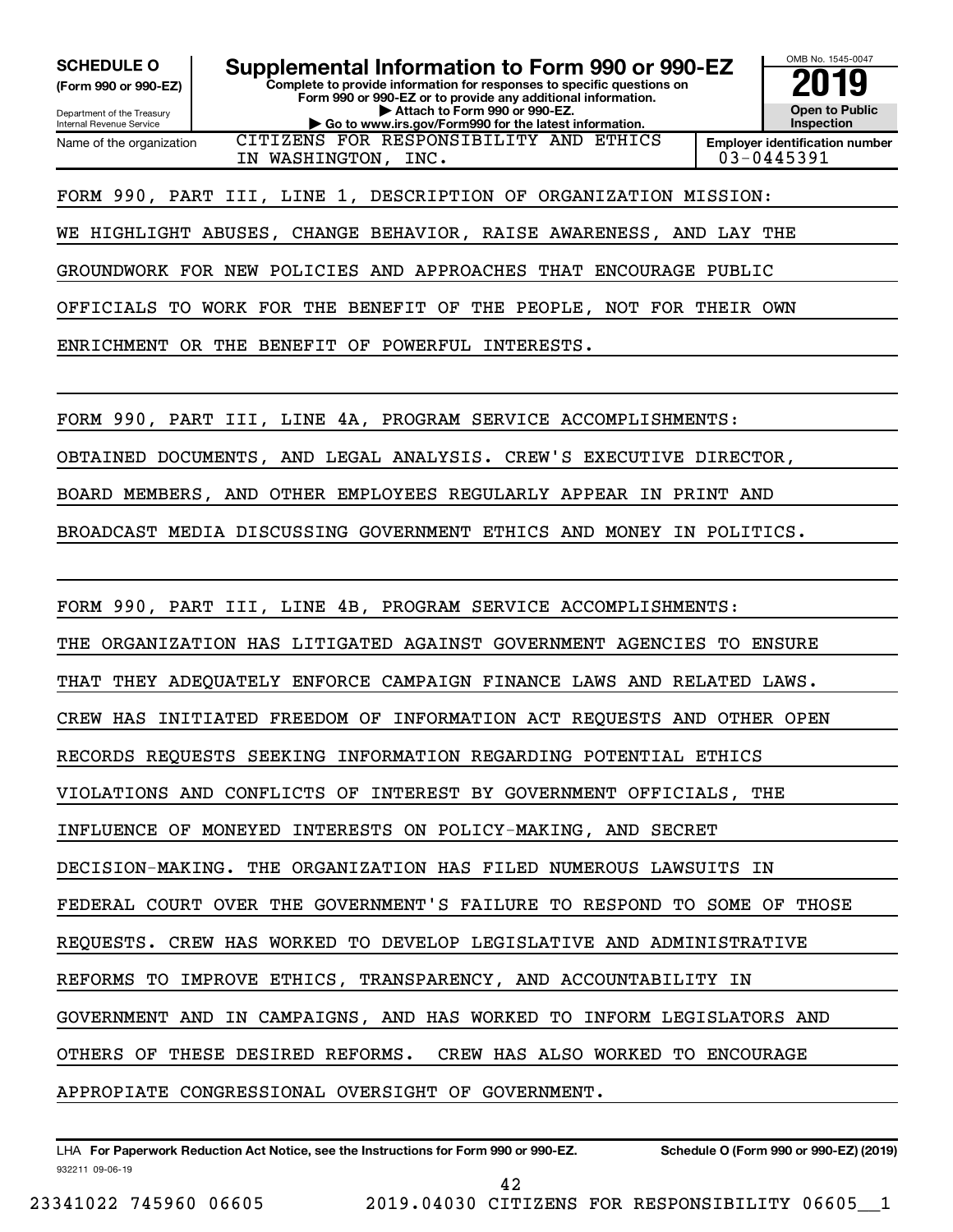| Schedule O (Form 990 or 990-EZ) (2019)                          |                                                                         | Page 2 |  |  |
|-----------------------------------------------------------------|-------------------------------------------------------------------------|--------|--|--|
| Name of the organization CITIZENS FOR RESPONSIBILITY AND ETHICS | <b>Employer identification number</b><br>03-0445391                     |        |  |  |
|                                                                 | FORM 990, PART VI, SECTION B, LINE 11B:                                 |        |  |  |
|                                                                 | THE FORM 990 IS REVIEWED BY THE CFO, LEGAL COUNSEL, AND APPROVED BY THE |        |  |  |
|                                                                 | EXECUTIVE DIRECTOR OF THE ORGANIZATION. THE RETURN IS FORWARDED TO THE  |        |  |  |
|                                                                 | BOARD OF DIRECTORS BEFORE FILING WITH THE<br>IRS.                       |        |  |  |

FORM 990, PART VI, SECTION B, LINE 12C:

ALL EMPLOYEES AND BOARD MEMBERS ARE REQUIRED TO DISCLOSE ANY INTERESTS THAT COULD GIVE RISE TO CONFLICTS ON AN ANNUAL BASIS. INDIVIDUALS WITH KNOWLEDGE OF POSSIBLE CONFLICTS OF INTEREST MUST DISCLOSE THE CONFLICT TO THE OTHER DIRECTORS, OTHER MEMBERS OF A COMMITTEE OF THE BOARD OF DIRECTORS, OR AN OFFICER OF THE ORGANIZATION. UPON DISCLOSURE, THE REMAINING DIRECTORS, OR IN THE EVENT OF AN EMPLOYEE, THE OFFICERS OF THE ORGANIZATION, WILL GATHER INFORMATION AND DETERMINE WHETHER A CONFLICT EXISTS. IF IT IS DETERMINED THAT A CONFLICT DOES EXIST, THEN THE INTERESTED PERSON WILL BE RECUSED FROM ANY DECISION MAKING POSITION WITH REGARD TO THE TRANSACTION. A TRANSACTION, ARRANGEMENT, OR SOME ALTERNATIVE, MAY BE APPROVED IF IT IS IN THE ORGANIZATION'S BEST INTEREST AND FOR ITS OWN BENEFIT, IS FAIR AND REASONABLE TO THE ORGANIZATION, AND IS THE MOST ADVANTAGEOUS TRANSACTION OR ARRANGEMENT THE ORGANIZATION CAN OBTAIN WITH REASONABLE EFFORTS UNDER THE CIRCUMSTANCES. IF AN EMPLOYEE, OFFICER, DIRECTOR, OR MEMBER OF A COMMITIEE, WITH BOARD-DELEGATED POWERS, VIOLATES THIS POLICY, DISCIPLINARY ACTION MAY BE TAKEN INCLUDING TERMINATION OF THE TRANSACTION OR ARRANGEMENT GENERATING THE CONFLICT, FORMAL REPRIMAND, SUSPENSION OR TERMINATION OF EMPLOYMENT AND/OR REMOVAL FROM THE BOARD AS APPROPRIATE.

|                       |  |  | FORM 990, PART VI, SECTION B, LINE 15: |  |    |  |                                                                             |  |                                        |  |
|-----------------------|--|--|----------------------------------------|--|----|--|-----------------------------------------------------------------------------|--|----------------------------------------|--|
|                       |  |  |                                        |  |    |  | THE COMPENSATION OF THE EXECUTIVE DIRECTOR AND TOP MANAGEMENT OFFICIALS WAS |  |                                        |  |
|                       |  |  |                                        |  |    |  | BASED ON COMPENSATION STUDIES USING COMPARATIVE DATA FROM OTHER             |  |                                        |  |
| 932212 09-06-19       |  |  |                                        |  | 43 |  |                                                                             |  | Schedule O (Form 990 or 990-EZ) (2019) |  |
| 23341022 745960 06605 |  |  |                                        |  |    |  | 2019.04030 CITIZENS FOR RESPONSIBILITY 06605 1                              |  |                                        |  |